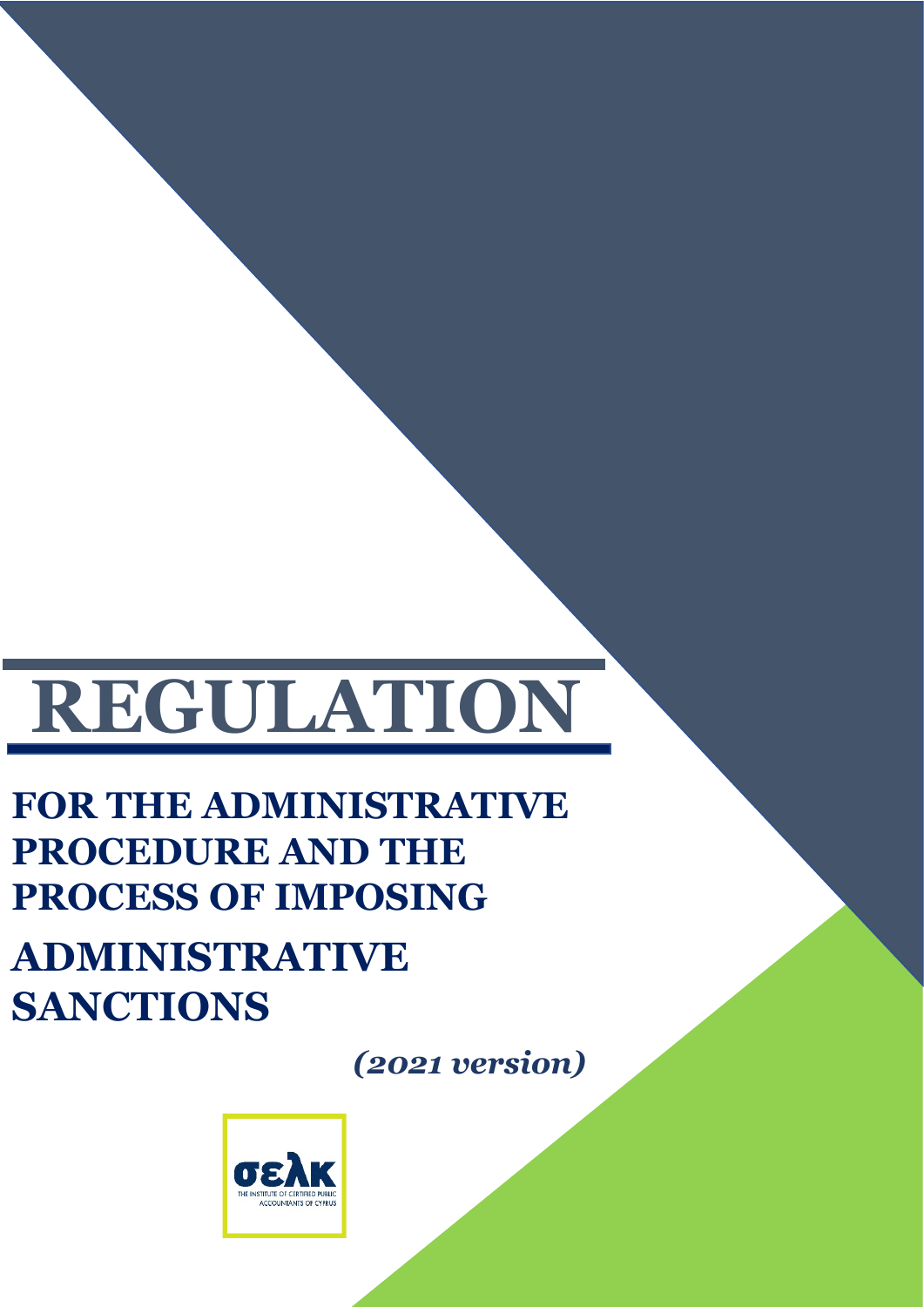

# **REGULATION FOR THE ADMINISTRATIVE PROCEDURE AND THE PROCESS OF IMPOSING ADMINISTRATIVE SANCTIONS**

**2021 VERSION**

© 2021 ICPAC.

No reproduction, republication, copy, translation or amendment of this publication, in whole or in part, may be made without prior written permission.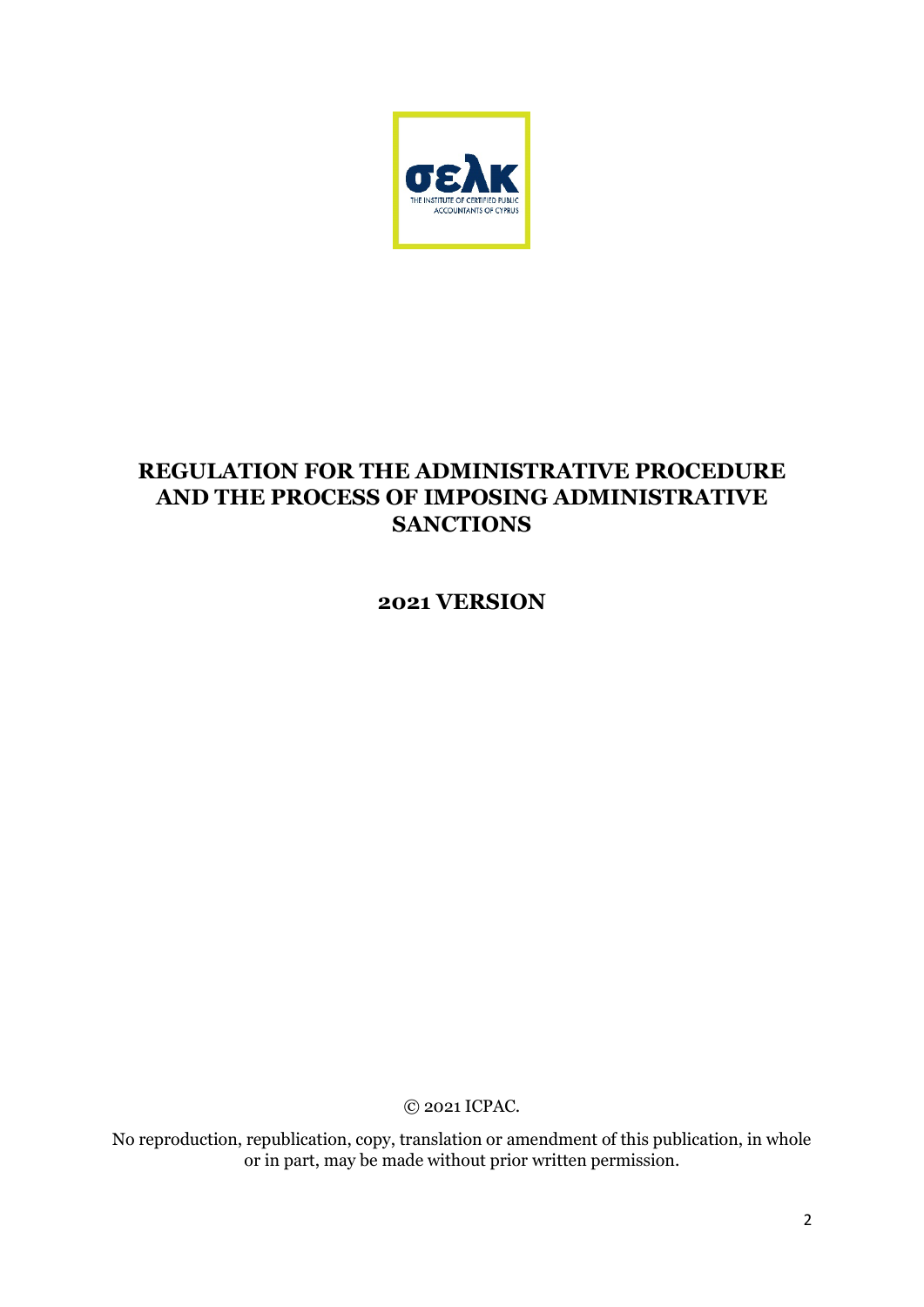# **Contents**

| 1. |       |                                                                                          |  |  |
|----|-------|------------------------------------------------------------------------------------------|--|--|
|    | Title | 5                                                                                        |  |  |
|    |       |                                                                                          |  |  |
|    |       |                                                                                          |  |  |
|    |       |                                                                                          |  |  |
|    | 2.1   |                                                                                          |  |  |
|    | 2.2.  |                                                                                          |  |  |
|    |       |                                                                                          |  |  |
|    |       |                                                                                          |  |  |
|    |       |                                                                                          |  |  |
|    |       |                                                                                          |  |  |
| 4. |       |                                                                                          |  |  |
| 5. |       |                                                                                          |  |  |
|    | 5.1.  |                                                                                          |  |  |
|    |       |                                                                                          |  |  |
|    | 5.3   | Possible cases for imposing the penalty of revocation, suspension or modification of any |  |  |
|    |       |                                                                                          |  |  |
| 6. |       |                                                                                          |  |  |
|    |       |                                                                                          |  |  |
|    |       |                                                                                          |  |  |
|    |       |                                                                                          |  |  |
|    |       |                                                                                          |  |  |
|    |       |                                                                                          |  |  |
|    |       |                                                                                          |  |  |
|    |       |                                                                                          |  |  |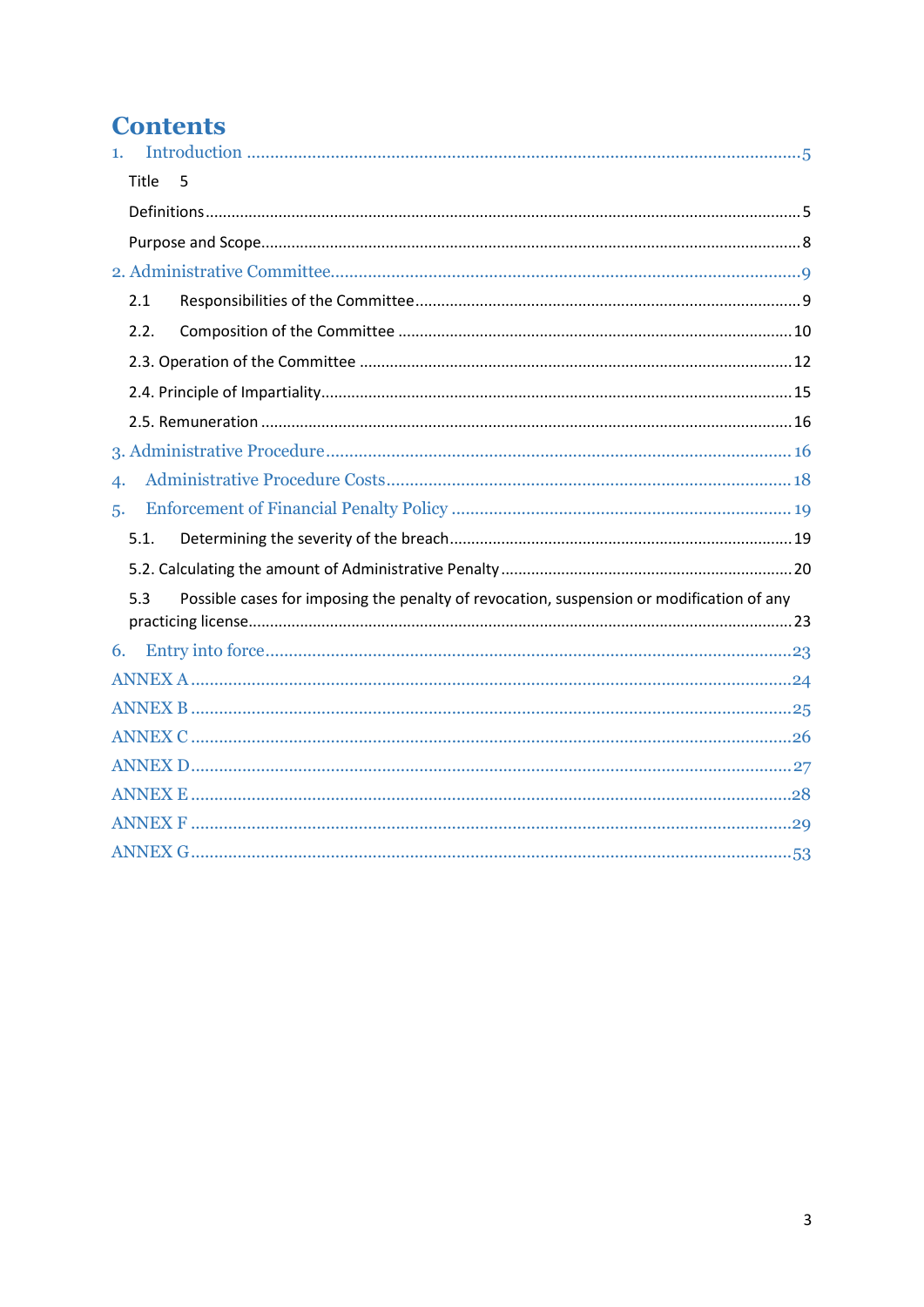This Regulation is adopted for the purpose of providing a regulatory framework for the initiation and conduct of an administrative procedure and for the determination of a proportionate, appropriate, and effective sanction.

During the assessment and enforcement of an appropriate, adequate and effective sanction, ICPAC is guided by the following principles:

- The protection of the public and the public interest
- The protection of the professions' reputation
- The maintenance of appropriate standards of professional conduct
- Remedy and prevention of misconduct

### **Protection of the public and the public interest**

When applying the principle of public protection, ICPAC shall take into consideration not only the clients or any other third parties that have suffered harm as a result of the conduct of the supervised person, but also the general public that might be put at risk by the future conduct of the supervised person, as well as the risks that may adversely affect the public interest.

#### **Protection of the professions' reputation**

When applying the principle of protection of the professions' reputation, ICPAC should take into account the importance of maintaining the trust of the public confidence in the conduct of its members, and of the general image and reputation of the profession.

#### **Maintenance of appropriate standards of professional conduct**

In applying this principle, ICPAC shall take into account whether the members and supervised firms follow and apply ICPAC's standards of professional conduct and ethics.

#### **Remedy and prevention of misconduct**

Any sanction acts on the one hand as a punitive measure against improper or incomplete work and behaviour, and on the other hand as a deterrent both in relation to a supervised persons future actions, as well as preventing other supervised persons from acting in a similar way, due to the risk of financial and reputational repercussions.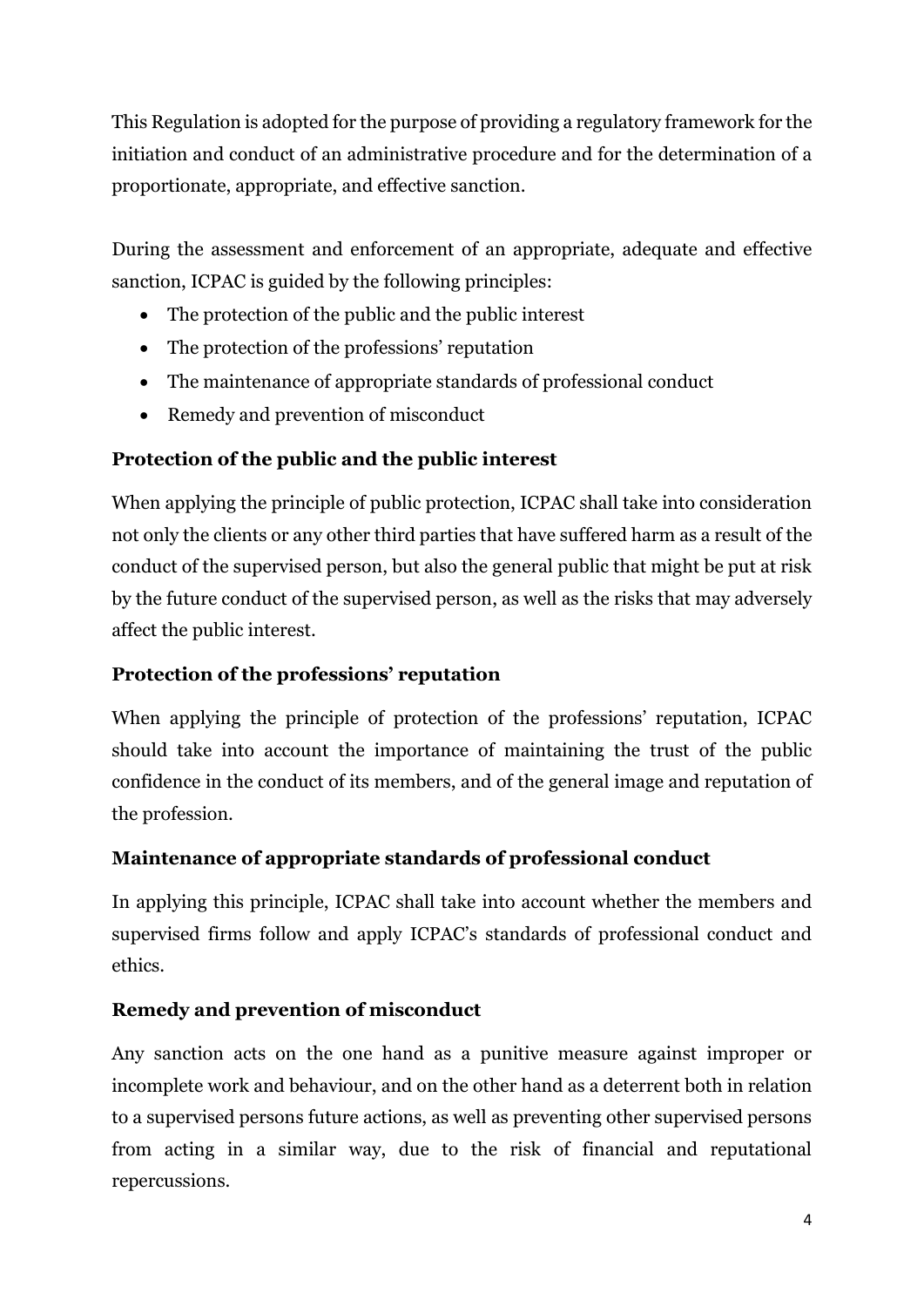#### <span id="page-4-0"></span>1. Introduction

This Regulation is issued by ICPAC under the powers provided by article 59(4) of the Prevention and Suppression of Money Laundering and Terrorist Financing Law of 2007, as amended from time to time, paragraph  $2(a)(2)$  of the Memorandum of Association and paragraph 69 of Chapter 1.200 of the Articles of Association.

#### <span id="page-4-1"></span>**Title**

The Regulation will hereafter referred to as «The Regulation of the Administrative Procedure and the Process of Imposing Administrative Sanctions».

#### <span id="page-4-2"></span>**Definitions**

| Cyprus Public Audit     | means the legal person of public law established                                                                                                                                                                             |  |  |  |
|-------------------------|------------------------------------------------------------------------------------------------------------------------------------------------------------------------------------------------------------------------------|--|--|--|
| Oversight Board         | under the Auditors Law of 2017 and provided for                                                                                                                                                                              |  |  |  |
| (CyPAOB)                | therein.                                                                                                                                                                                                                     |  |  |  |
| Administrative          | means the Committee established under the                                                                                                                                                                                    |  |  |  |
| Committee               | current Regulation which is appointed by ICPAC.                                                                                                                                                                              |  |  |  |
| <b>Members Handbook</b> | means the "ICPAC Members' Handbook", as<br>applicable from time to time.                                                                                                                                                     |  |  |  |
| <b>Findings Report</b>  | Means the report of findings, observations,<br>conclusions, and corrective measures prepared by<br>the Monitoring & Compliance Officer following an<br>on-site monitoring visit.                                             |  |  |  |
| Affected person         | means the natural or legal person against whom a<br>procedure is initiated to examine any violations of<br>its obligations under the Law and/or the AML/CFT<br>Directive and/or the Directives, based on this<br>Regulation. |  |  |  |
| Supervised persons      | means:                                                                                                                                                                                                                       |  |  |  |

(i) a member of the Institute of Certified Public Accountants of Cyprus (ICPAC),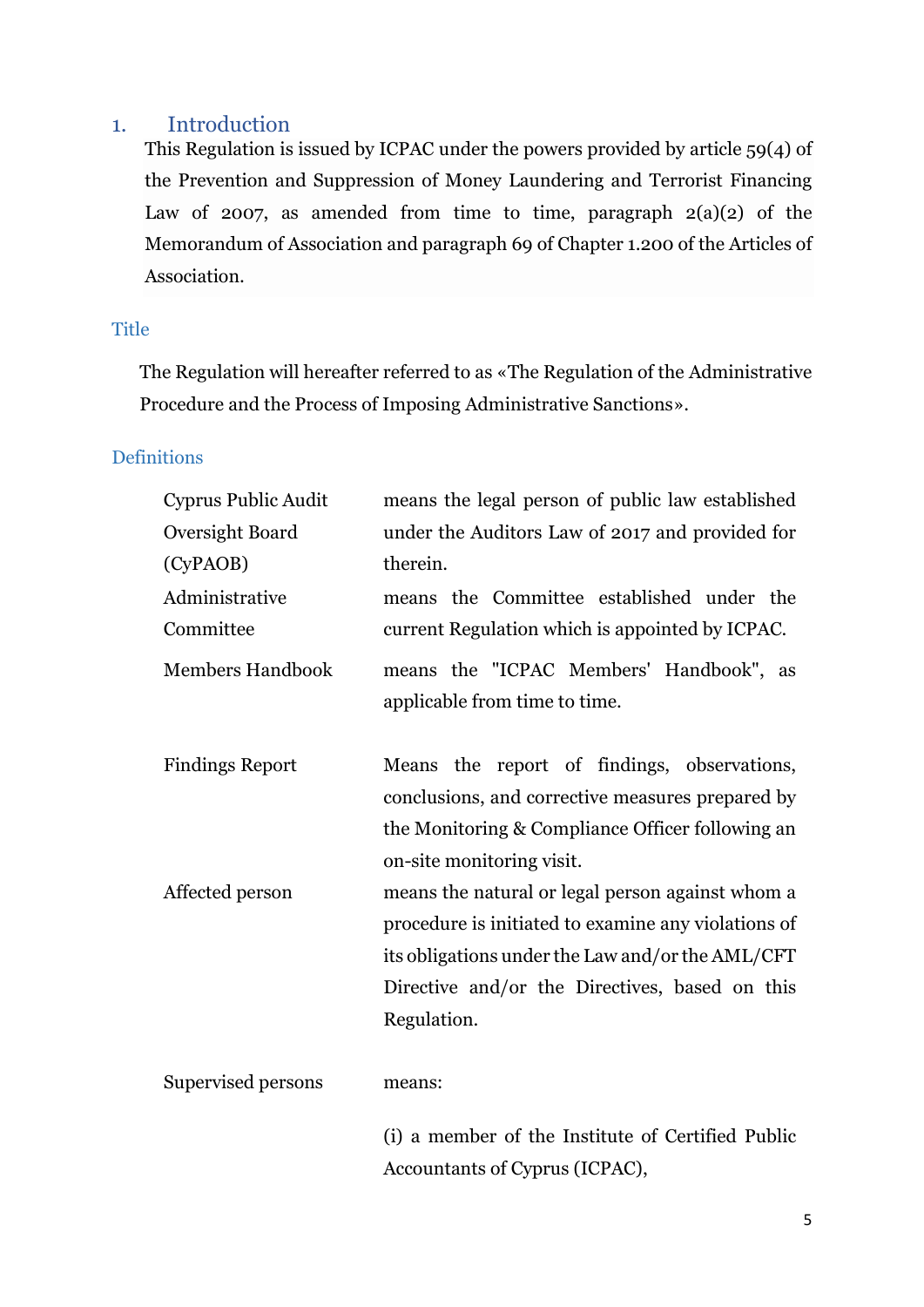|                                | (ii) a general partnership or limited partnership or<br>a limited liability company, whose majority                                                           |  |  |
|--------------------------------|---------------------------------------------------------------------------------------------------------------------------------------------------------------|--|--|
|                                | general partners or shareholders and directors are<br>members of ICPAC and                                                                                    |  |  |
|                                | (iii) subsidiary company, directly or indirectly of<br>any of the above,                                                                                      |  |  |
|                                | supervised by ICPAC in its capacity as a<br>Supervisory Authority under the Prevention and<br>Suppression of Money Laundering and Terrorist<br>Financing Law. |  |  |
| Monitoring &                   | means the Monitoring & Compliance Officer, who                                                                                                                |  |  |
| <b>Compliance Officer</b>      | is appointed and/or acts on behalf of ICPAC and                                                                                                               |  |  |
|                                | his/her duties consist of carrying out, inter alia, the                                                                                                       |  |  |
|                                | Monitoring Visits and/or Follow-up visits and to                                                                                                              |  |  |
|                                | prepare the Officer's Report.                                                                                                                                 |  |  |
| Regulation                     | means the current Regulation.                                                                                                                                 |  |  |
| Law                            | means the Prevention and Suppression of Money                                                                                                                 |  |  |
|                                | Laundering and Terrorist Financing Law of 2007,<br>as amended from time to time $(L.188(I)/2007)$ .                                                           |  |  |
| <b>Insolvency Law</b>          | Means the Insolvency Practitioners Law of 2015                                                                                                                |  |  |
|                                | $(L. 64(I)/2015)$ , as amended from time to time.                                                                                                             |  |  |
| <b>Administrative Services</b> | means the Law regulating companies providing                                                                                                                  |  |  |
| Law                            | administrative services and related matters of                                                                                                                |  |  |
|                                | $2012$ (L.196(I)/2012), as amended from time to                                                                                                               |  |  |
|                                | time.                                                                                                                                                         |  |  |
| <b>Auditors Law</b>            | means Auditors Law of 2017 (L. $53(I)/2017$ ), as                                                                                                             |  |  |
|                                | amended from time to time.                                                                                                                                    |  |  |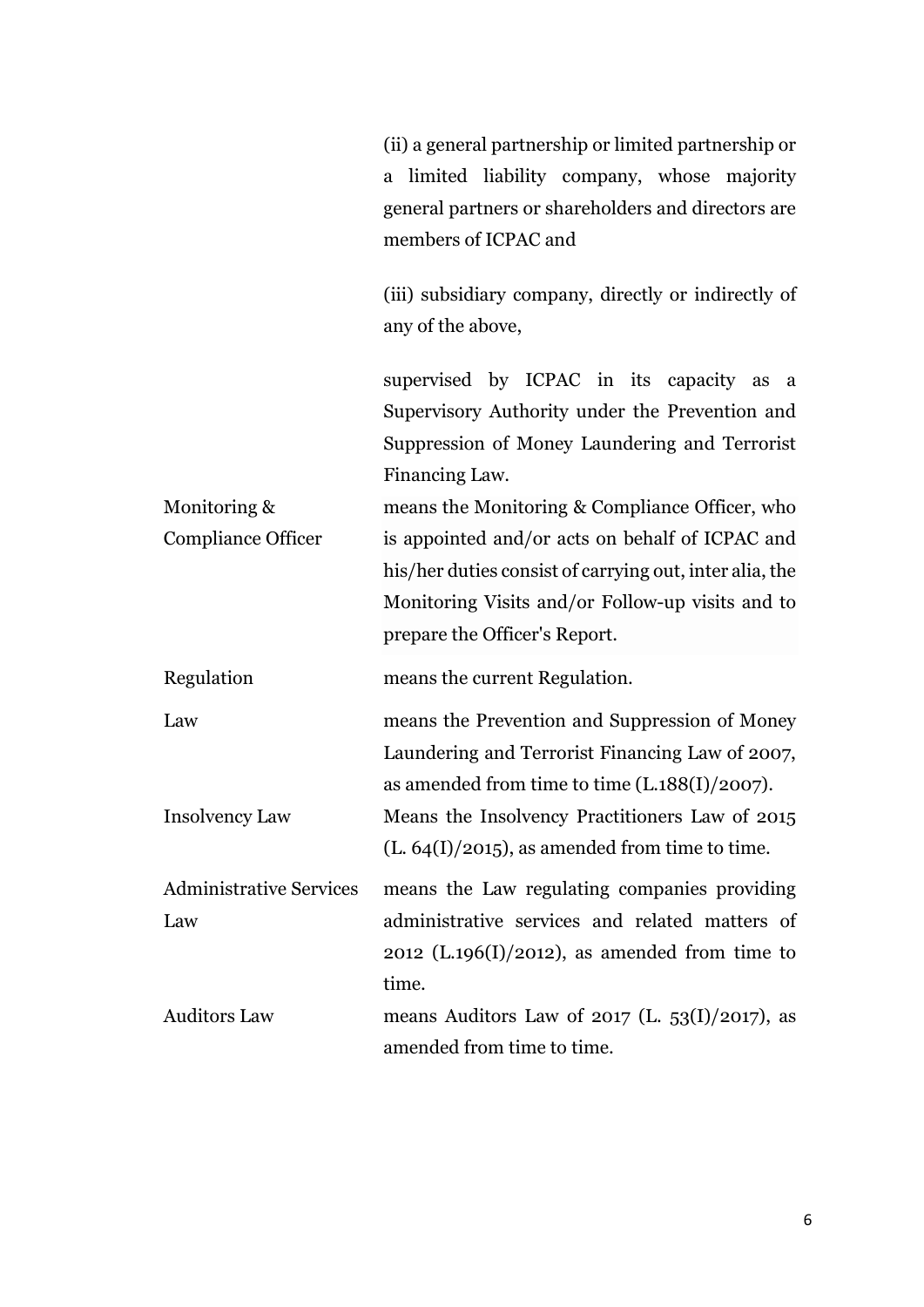| <b>Sanctions Law</b>     | means the Implementation of Provisions of<br>Resolutions or Decisions of the United Nations<br>Security Council (Sanctions) and the Decisions and<br>Regulations of the Council of the European Union<br>(Restrictive Measures) Law of 2016 (Law 58 $(I)$ /<br>2016), as amended from time to time.                                                                                                                                                  |
|--------------------------|------------------------------------------------------------------------------------------------------------------------------------------------------------------------------------------------------------------------------------------------------------------------------------------------------------------------------------------------------------------------------------------------------------------------------------------------------|
| Terrorism Law            | means the Combating of Terrorism and Victim<br>Protection Law of 2019 $(N.75(I)/2019)$ , as                                                                                                                                                                                                                                                                                                                                                          |
| Directive                | amended from time to time.<br>means any other Directive issued by ICPAC, other<br>than the AML/CFT Directive.                                                                                                                                                                                                                                                                                                                                        |
| <b>AML/CFT Directive</b> | Means the Directive to the Members of ICPAC on<br>Anti-Money Laundering and Combating Terrorist<br>Financing Activities, as amended from time to<br>time.                                                                                                                                                                                                                                                                                            |
| Person                   | means a natural or legal person.                                                                                                                                                                                                                                                                                                                                                                                                                     |
| <b>ICPAC</b>             | Institute<br>Certified<br>Public<br>the<br>of<br>means<br>Accountants of Cyprus.                                                                                                                                                                                                                                                                                                                                                                     |
| Teleconferencing         | means the remote session and/or meeting, i.e. the<br>two-way communication between persons through<br>sound, image and sound systems or computers or<br>electronic means or other means provided by<br>information and communication technologies,<br>given that each of the parties taking part in the<br>session has the opportunity to hear or see and hear<br>all those present and to be heard at any essential<br>time throughout the session. |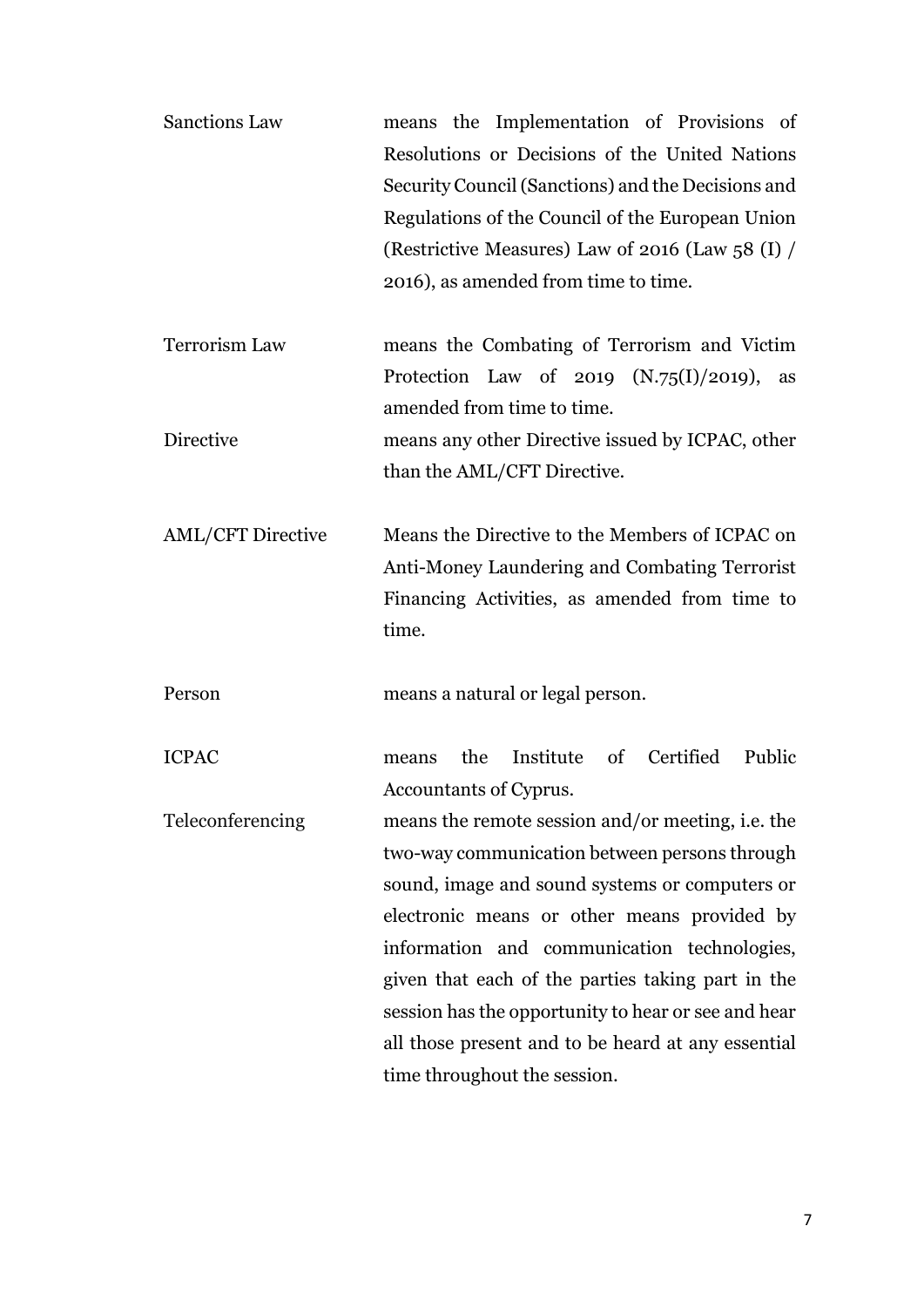*Note: Terms used in this Regulation which are not interpreted otherwise have the meaning assigned to them by the Law.* 

It is noted that in this directive words importing the masculine gender include the feminine gender as well.

#### <span id="page-7-0"></span>Purpose and Scope

This Regulation governs the procedure to be followed with regard to the examination, determination and decision-making regarding any commitment of misconduct and/or breaches and/or offences provided for in:

- the Law and its secondary legislation,
- the Insolvency Law and its secondary legislation,
- the Administrative Services Law and its secondary legislation,
- the Auditors' Law and its secondary legislation,
- the Sanctions Law and its secondary legislation,
- the Terrorism Law and its secondary legislation,
- the AML/CFT Directive.
- any other Directive issued byICPAC,
- the ICPAC Members' Handbook,
- any Regulations and/or orders and/or directives and/or in general secondary legislation applicable to ICPAC and/or related to ICPAC,
- ICPAC's Memorandum and Articles of Association,
- the ICPAC Regulations.

This Regulation shall also apply to any matters that ICPAC exercises competence under any delegation agreement between ICPAC and any competent supervisory authority.

This Regulation also aims to establish a methodology for the application of penalties.

Notwithstanding any sanctions that may be imposed, ICPAC has established a procedure for imposing a defined sanction that will be automatically imposed on breaches that will be determined and/or reviewed from time to time to be handled through this procedure, in accordance with Article 3.1 of this Regulation.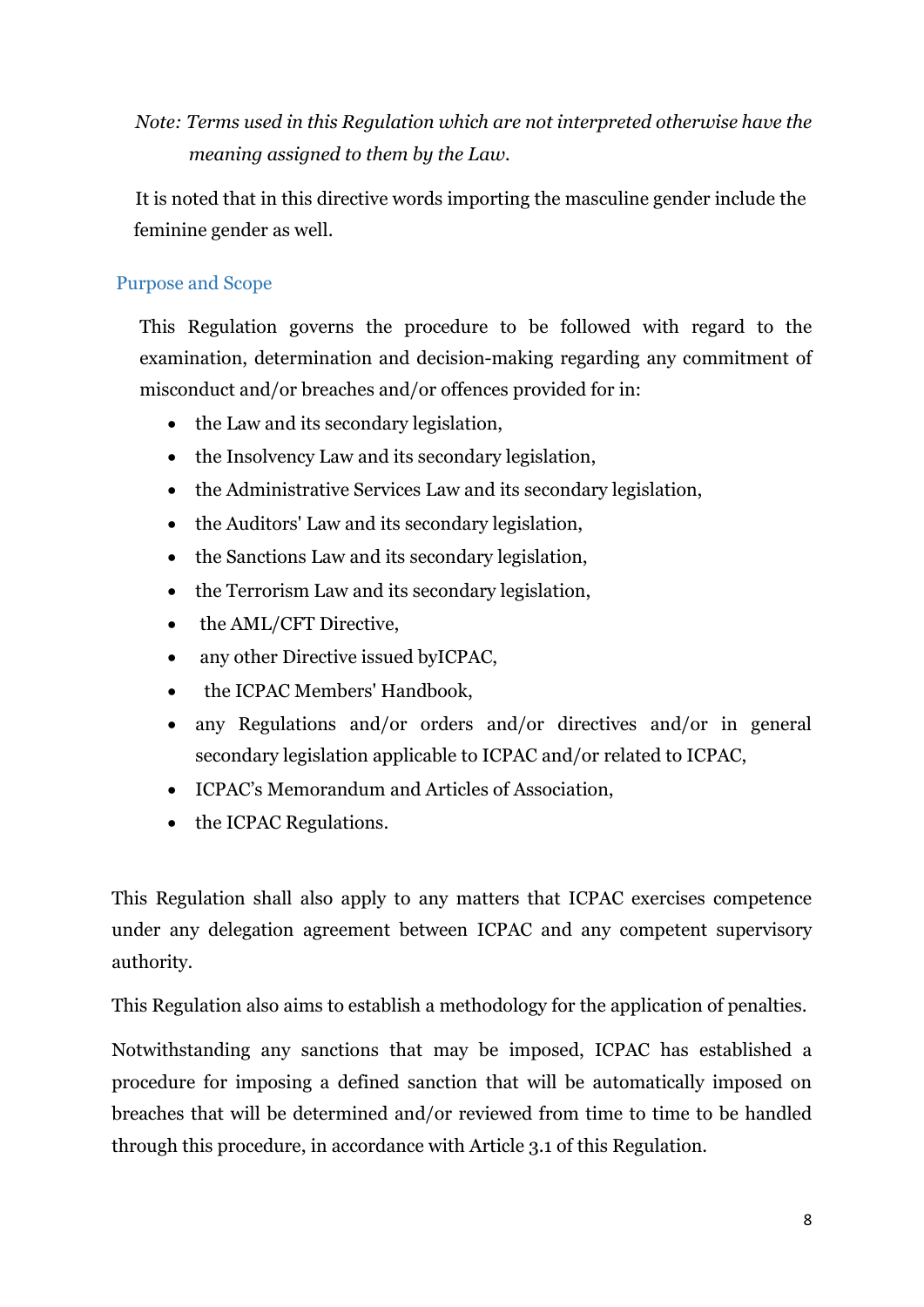This Regulation applies to:

- 1. All persons supervised by ICPAC pursuant to articles  $59(1)(\delta)$  and 2 of the Prevention and Suppression of Money Launder and Terrorist Financing activities Law and the Law Regulating Companies Providing Administrative Services and Related Matters, respectively.
- 2. All natural persons holding a valid insolvency practitioners license issued by ICPAC, pursuant to the Insolvency Practitioners Law of 2015.
- 3. All holders of any certificates issued by ICPAC.
- 4. All ICPAC members.

# <span id="page-8-0"></span>2. Administrative Committee

#### <span id="page-8-1"></span>2.1 Responsibilities of the Committee

2.1.1. The Administrative Committee shall exercise the powers, authorities and duties provided for in this Regulation.

2.1.2. The Administrative Committee has the power and authority to examine and decide on the determination of any misconduct and/or violations provided for by the applicable Law and/or Regulations and/or secondary legislation in general and/or by the ICPAC Members' Handbook and/or professional standards of ICPAC and/or any Codes and/or professional standards applicable to ICPAC and/or related to ICPAC and/or any Regulation and/or any relevant directive under which ICPAC is given decisive power, provided that:

2.1.2.1. The competences of the CyPAOB provided under the Auditors Law 53(I)/2017 are note compromised and/or there is no conflict of authority with any other authority of public law and/or legal person of public law.

2.1.3. The Administrative Committee shall have the power at its discretion to impose all or any of the sanctions and/or penalties provided for: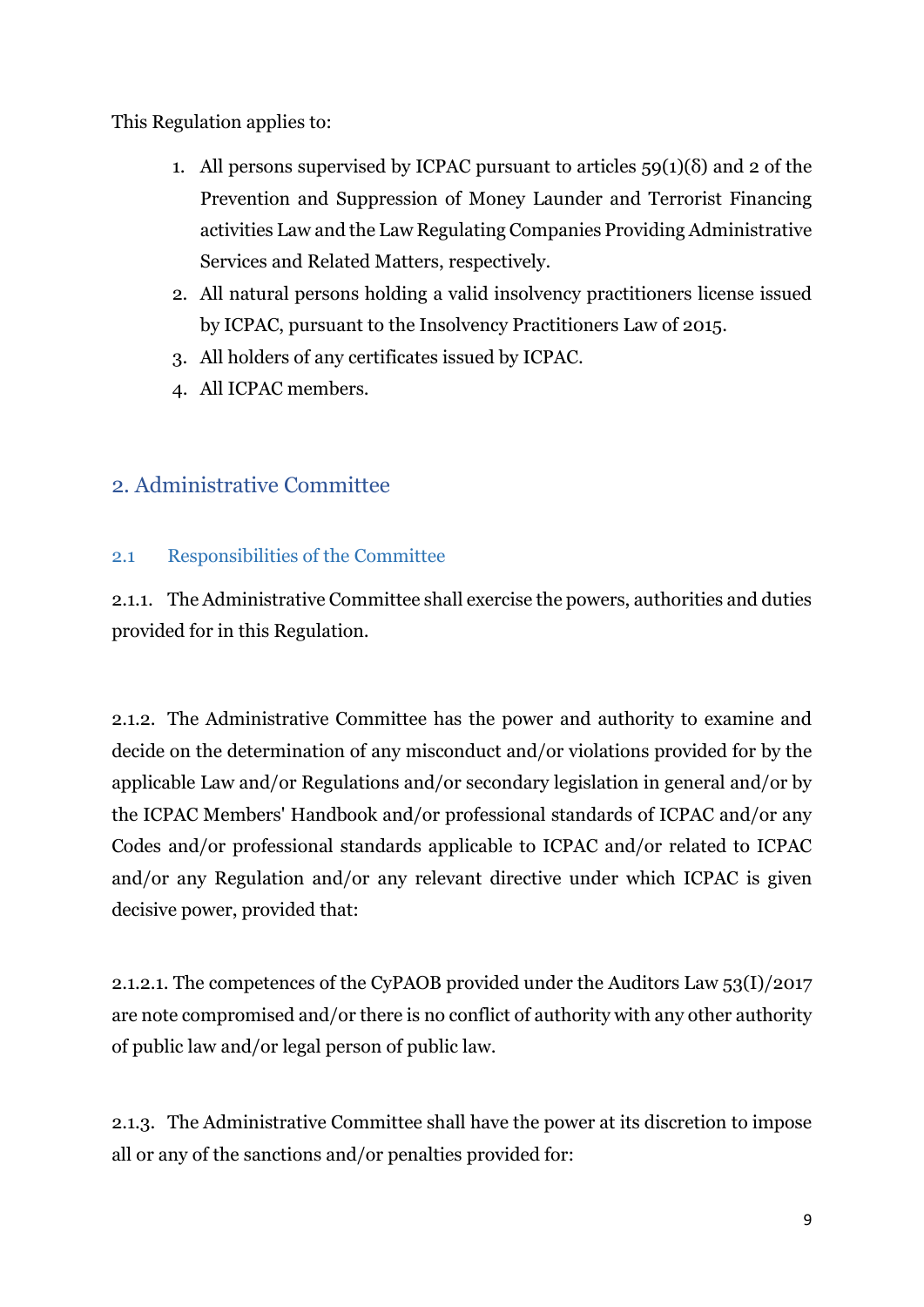2.1.3.1. The legislative provisions and/or articles corresponding to article 1.3 above.

2.1.3.2. The sanctions and/or penalties provided for in Annexes A, B, C, D, E and F to this Regulation.

#### <span id="page-9-0"></span>2.2. Composition of the Committee

- 2.2.1 The Administrative Committee shall be composed of the Chairman of the Administrative Committee and two other members, who are appointed by the Council of ICPAC.
- 2.2.2. The Chairman of the Administrative Committee is a person of recognised standing and honesty and high professional standard, who must possess the qualifications for appointment to the position of Judge of the District Court.
- 2.2.3. The two members of the Administrative Committee are persons of recognised standing and honesty and high professional standard.
- 2.2.4. The Chairman and both the members of the Administrative Committee may at any time submit a written resignation addressed to the Council of ICPAC.
- 2.2.5. The term of the Chairman and the members of the Administrative Committee shall be four years. Each person may exercise a maximum of two terms in any position of the Administrative Committee.
- 2.2.6. The position of the Chairman or any member of the Administrative Committee shall be vacant in the event of
- 2.2.6.1. Death
- 2.2.6.2. Resignation submitted in writing to the Council of ICPAC
- 2.2.6.3. Its termination by the Council of ICPAC, in accordance with article 2.2.10.
- 2.2.7. If during any period of time, a member of the Committee, other than the Chairman, is on leave or is unable due to their absence from Cyprus or illness or any other reason to perform its duties or to exercise its responsibilities as a member of the Administrative Committee, in accordance with this Regulation, the Council of ICPAC may appoint any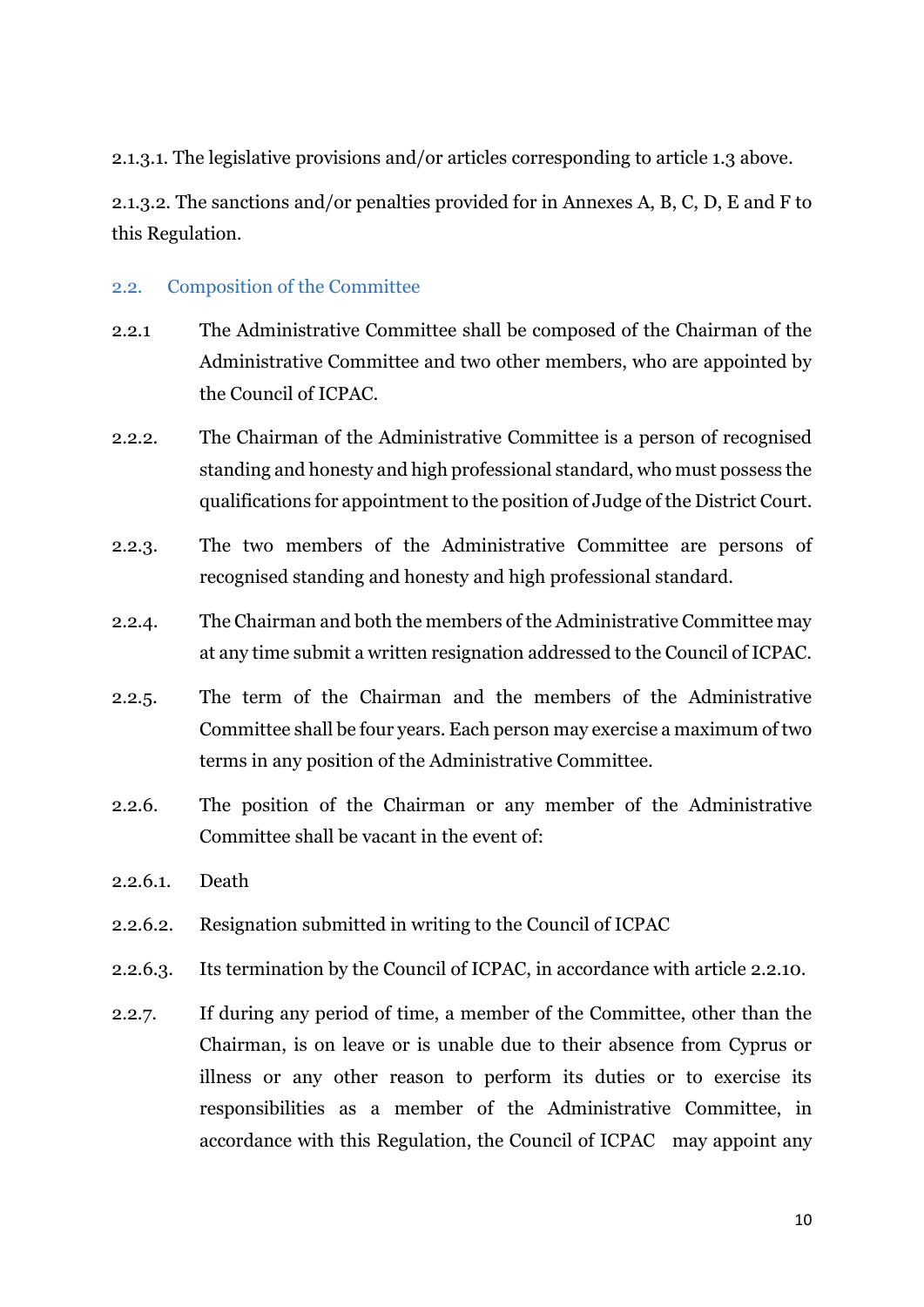natural person as a temporary member for the period of time during which the member is on leave or incapacitated.

- 2.2.8. In the event that the position of the Chairman is vacant for any reason, the Council of ICPAC shall ensure that the position is filled for the remainder of the term of the Administrative Committee.
- 2.2.9. The vacancy of the position of the Administrative Committee or a deficiency in the appointment of a member shall not result in the nullity of any acts or proceedings.
- 2.2.10. The Council of ICPAC dismisses the Chairman or any member of the Administrative Committee, in any of the following cases:
- 2.2.10.1. In the eventuality where, under legal proceedings of the Republic becomes bankrupt or has been issued an order or an order is in force against him for the receipt or administration of his property, or has a settlement or arrangement for the benefit of his creditors or has been or is subject to any similar legal proceedings abroad,
- 2.2.10.2. If, due to mental or physical incapacity or disability or illness, he becomes unable to perform his duties either permanently or for such a period as to make it impossible to continue their service,
- 2.2.10.3. He has been convicted of a disgraceful offense or offense involving moral obscenity,
- 2.2.10.4. He refrains unjustifiably from the performance of his duties, and in particular after an unjustified absence from at least three consecutive regular sessions of the Administrative Committee.
- 2.2.10.5. He has received a financial or other interest which may affect the impartiality of his judgment and/or which may give rise to a conflict of interest and has not submitted his resignation,
- 2.2.10.6. They have abused their position in such a way that any continuation of term would be detrimental to the public interest.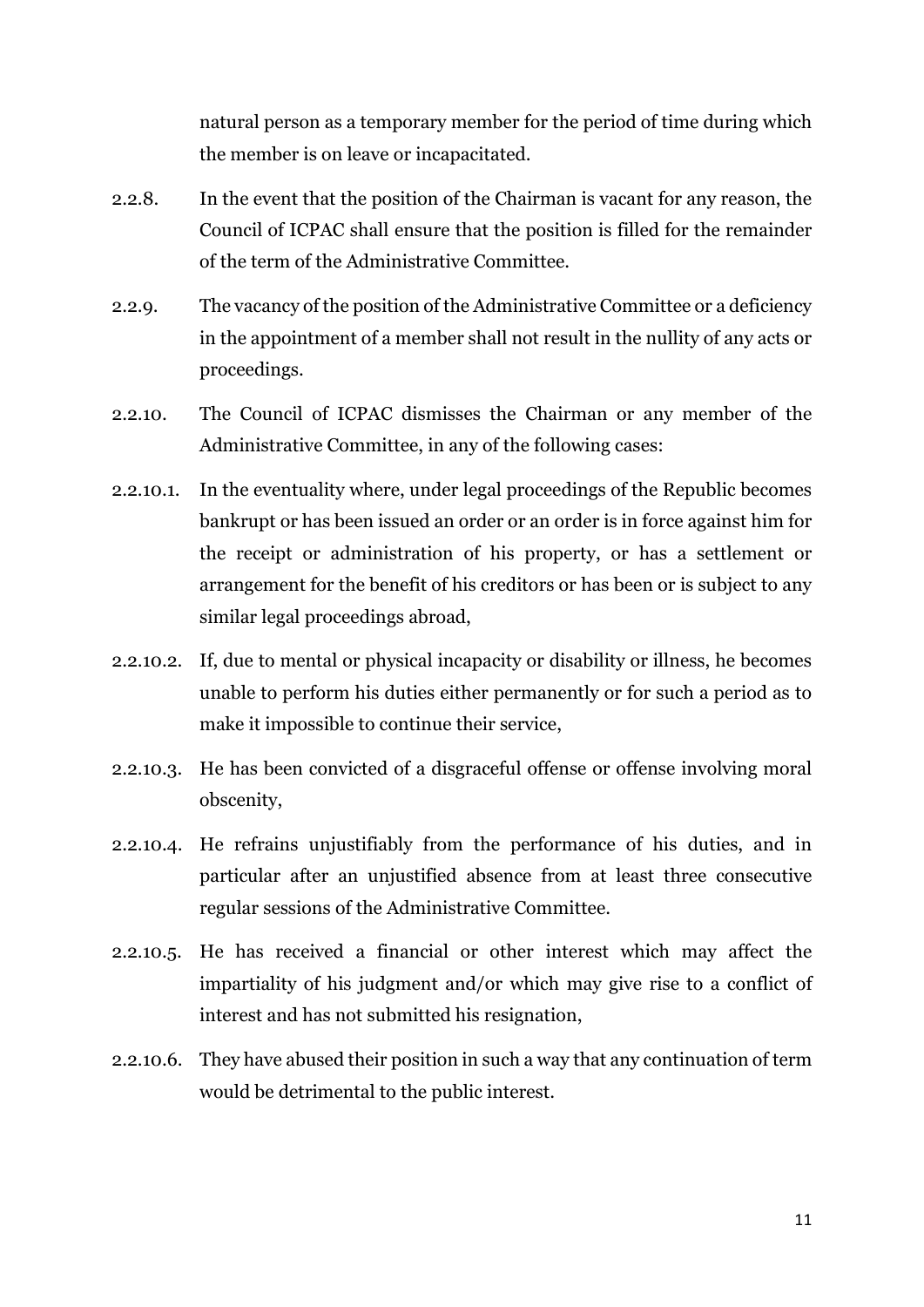#### <span id="page-11-0"></span>2.3. Operation of the Committee

- 2.3.1 The Administrative Committee may convene in regular and extraordinary meetings to examine violations in case of non-compliance of the supervised persons with the provisions of the Law and/or the AML/CFT Directive and/or other Directive and/or the Member's Handbook and in case of violation the imposition of financial penalties depending on the violation.
- 2.3.2 The Administrative Committee convenes in regular meetings once a month on a day and time predetermined by the decision of the General Manager of ICPAC which is notified in writing to all members, by letter or e-mail or by fax, or other means.
- 2.3.3 If the Chairman of the Administrative Committee deems it to be appropriate, the Administrative Committee may hold an extraordinary meeting and convene for extraordinary meetings.
- 2.3.4 The Administrative Committee meets at the offices of ICPAC and may use administrative and/or secretarial and/or technical services and/or support from ICPAC.
- 2.3.5 The Chairman of the Administrative Committee presides the Administrative Commission, convenes its meetings and signs any document or correspondence.
- 2.3.6 The Administrative Committee shall not be legally composed if its meeting is attended by a person who has no authority under the current Regulation, even if he has not taken part in the decision, except in the case of an employee responsible for keeping the minutes.
- 2.3.7 The presence of persons and/or officers, including the Monitoring & Compliance Officers for the purpose of providing clarifying information or the submission of data does not constitute a bad composition of the Administrative Committee, if they depart prior to the discussion for the decision.
- 2.3.8 In the event of an extraordinary meeting, all members must be duly invited to the session according to the procedures and on time. The invitation to a meeting is written and is addressed to all members of the Administrative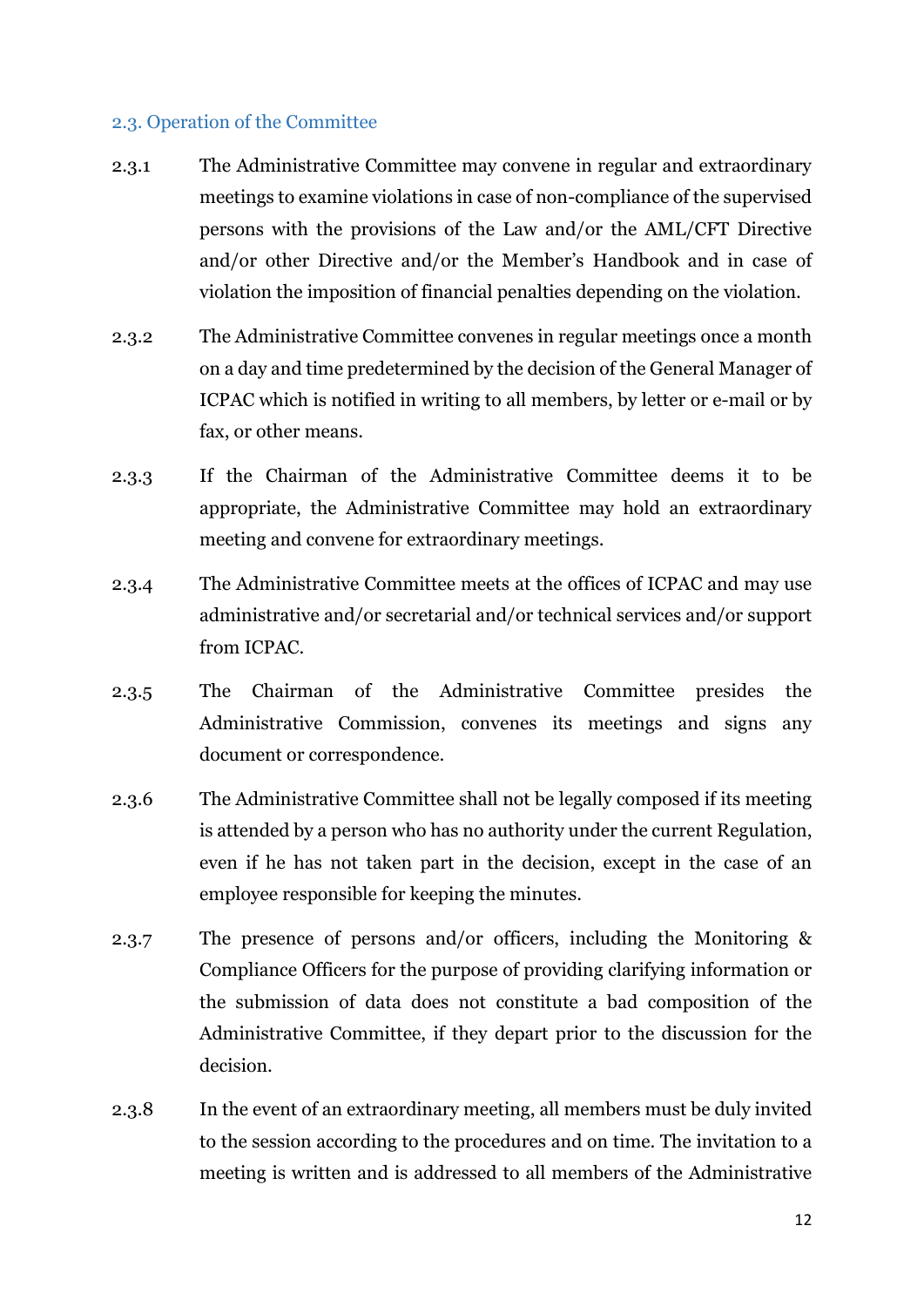Committee at least two (2) days before the date set for the meeting and is communicated by letter or e-mail or by fax or otherwise as agreed in advance between the members of the Administrative Committee.

2.3.9 By decision of the Chairman of the Administrative Committee, the members of the Administrative Committee may, in the event of their absence abroad or in the event that their physical presence is difficult or in the event that there is any other impediment preventing the attendance of one or more or all of the members of the Administrative Committee, participate in a meeting thereof by teleconference:

> Provided that, without prejudice to the provisions of article 2.3.11 regarding the establishment of a legal quorum, decisions taken with the participation of one or more or all members of the Administrative Committee via teleconference are considered to be legal and any member who participates via teleconference is considered to be present at the meeting of the Administrative Committee.

- 2.3.10 The agenda is drawn up by the Chairman of the Administrative Committee and ensures that it is communicated to all members, by letter or e-mail or by fax, at least two (2) days before the meeting. In case of urgency, the agenda may be circulated among the members immediately before the meeting.
- 2.3.11 The Administrative Committee shall be in quorum when the Chairman and both of its members are present at the meeting. It is provided that the Administrative Committee may not meet in the absence of the Chairman. For the purpose of establishing a quorum, it shall be deemed that those members who take part in the meeting via teleconference are also present, provided that in any such case a record is kept of the reasons for their participation in the meeting via teleconference in accordance with the provisions of article 2.3.9.
- 2.3.12 The meetings of the Administrative Committee are presided by the Chairman of the Administrative Committee.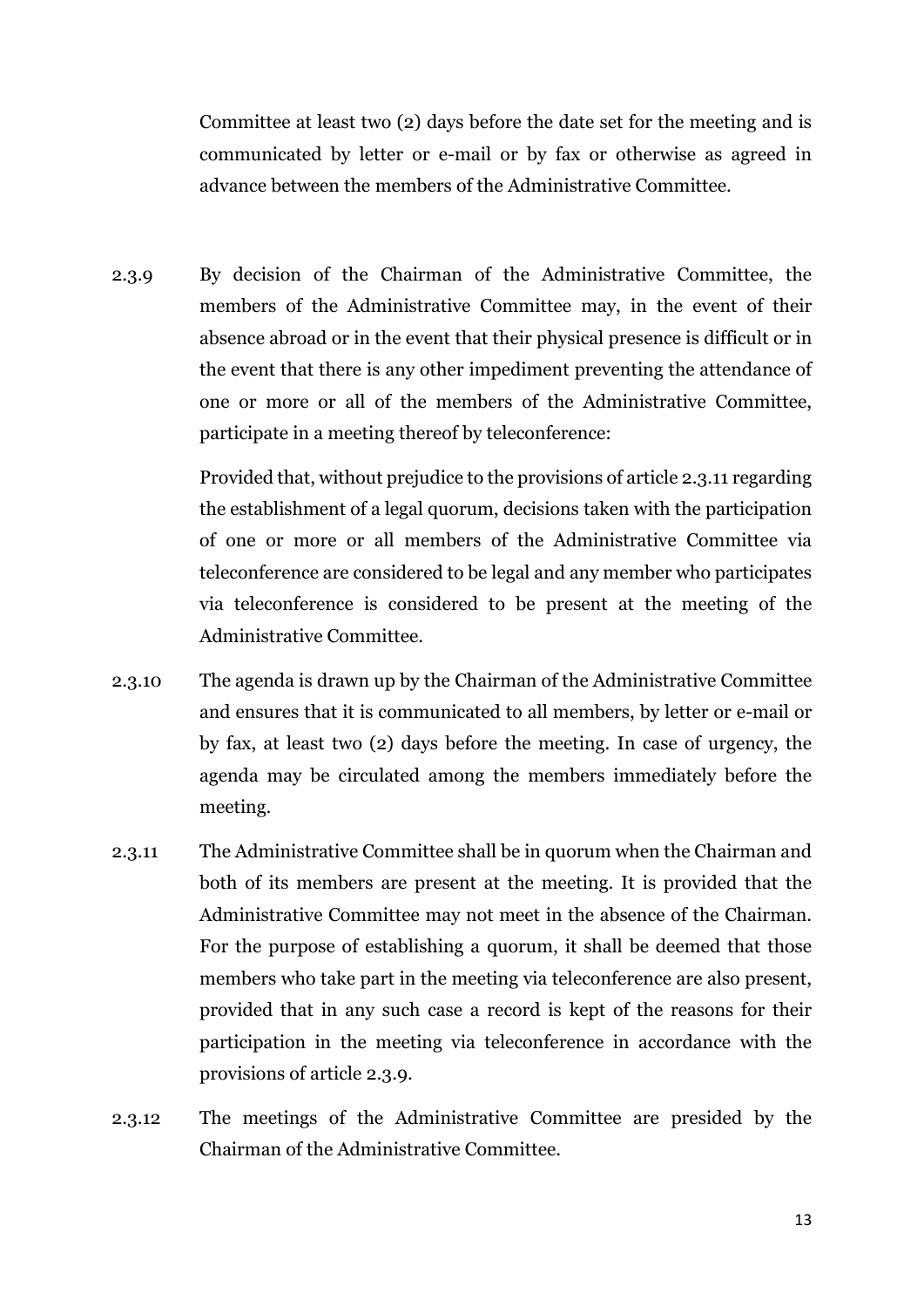- 2.3.13 The Chairman and the members of the Administrative Committee shall consider and treat as confidential anything raised or discussed at the meeting or other work of the Committee and any information in writing or oral that came to their knowledge in performing their duties and shall not disclose or transmit any such matter or information without the consent of the Administrative Committee given in writing by the Chairman of the Administrative Committee.
- 2.3.14 The decisions of the Administrative Committee are taken by a simple majority vote of its members.
- 2.3.15 The decisions of the Administrative Commission, which have the element of public interest, must be made public and will be published for transparency purposes, on the official website of ICPAC, immediately after the completion of the procedure and without affecting the notification to interested parties.

It is provided that the provisions of the data protection laws shall be complied with during the publication and all publications must be made in compliance with and respect for the fundamental rights referred to in the Charter of Fundamental Rights of the European Union, especially the right to respect for private and family life and the right to protection of personal data.

- 2.3.16 Decisions may be published anonymously and in a way which does not contravene, depending on the case, any legislative provision, where:
	- (a) In accordance to the principle of proportionality, it is considered disproportionate to disclose the personal data of a natural person who has been sanctioned,
	- (b) where publication would jeopardise the stability of financial markets,
	- (c) where publication would jeopardise an ongoing criminal investigation, provided that ICPAC is aware of the conduct of the investigation,
	- (d) where publication would cause disproportionate damage to the legal or natural persons concerned.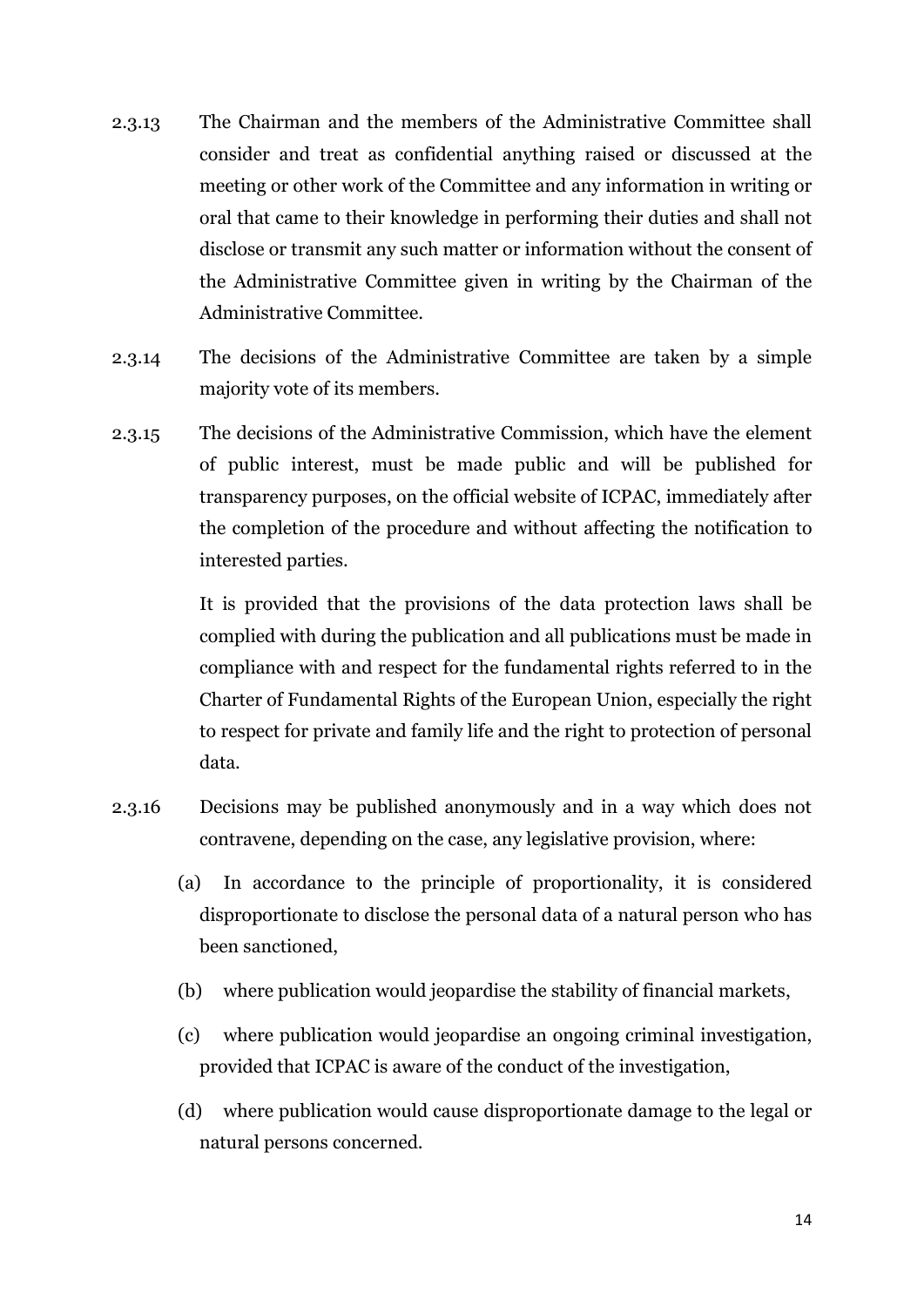- 2.3.17 Detailed minutes of the meeting of the Administrative Committee are kept. A copy of the minutes is distributed to the members of the Administrative Committee the soonest possible and any remarks on the distributed minutes are submitted in writing to the Chairman within forty eight hours from their distribution and a decision is taken on them at the next meeting at which point they are validated. The minutes shall be signed when they are validated by the Chairman of the meeting and shall be kept in a special minutes file.
- 2.3.18 The decisions of the Administrative Commission should be duly justified. It is provided that a legally incorrect justification of the Administrative Committees decision does not render it illegal if that decision may be based on another legal basis.
- 2.3.19 Where decisions of the Administrative Committee are taken by majority vote, it is not necessary to state the reasons for the minority's decision, while respecting the right of the members of the minority to state the reasons for their decision.

#### <span id="page-14-0"></span>2.4. Principle of Impartiality

- 2.4.1 The Administrative Committee must provide the safeguards for impartial judgement.
- 2.4.2 A person who has a special relationship or related by blood or marriage up to the fourth degree or who is in acute animosity with the person involved in the case in question or who has an interest in the outcome of the case shall not be involved in the investigation of a breach and/or in the decisionmaking process.
- 2.4.3 In the eventuality where the Chairman or member of the Administrative Committee has a personal interest and/or conflict of interest in a matter under discussion and/or case under investigation, they must disclose the issue prior to the commencement of the proceedings before the Administrative Committee and be excluded from the process.
- 2.4.4 In the eventuality where a member of the Administrative Committee has a personal interest and/or conflict of interest in a matter under discussion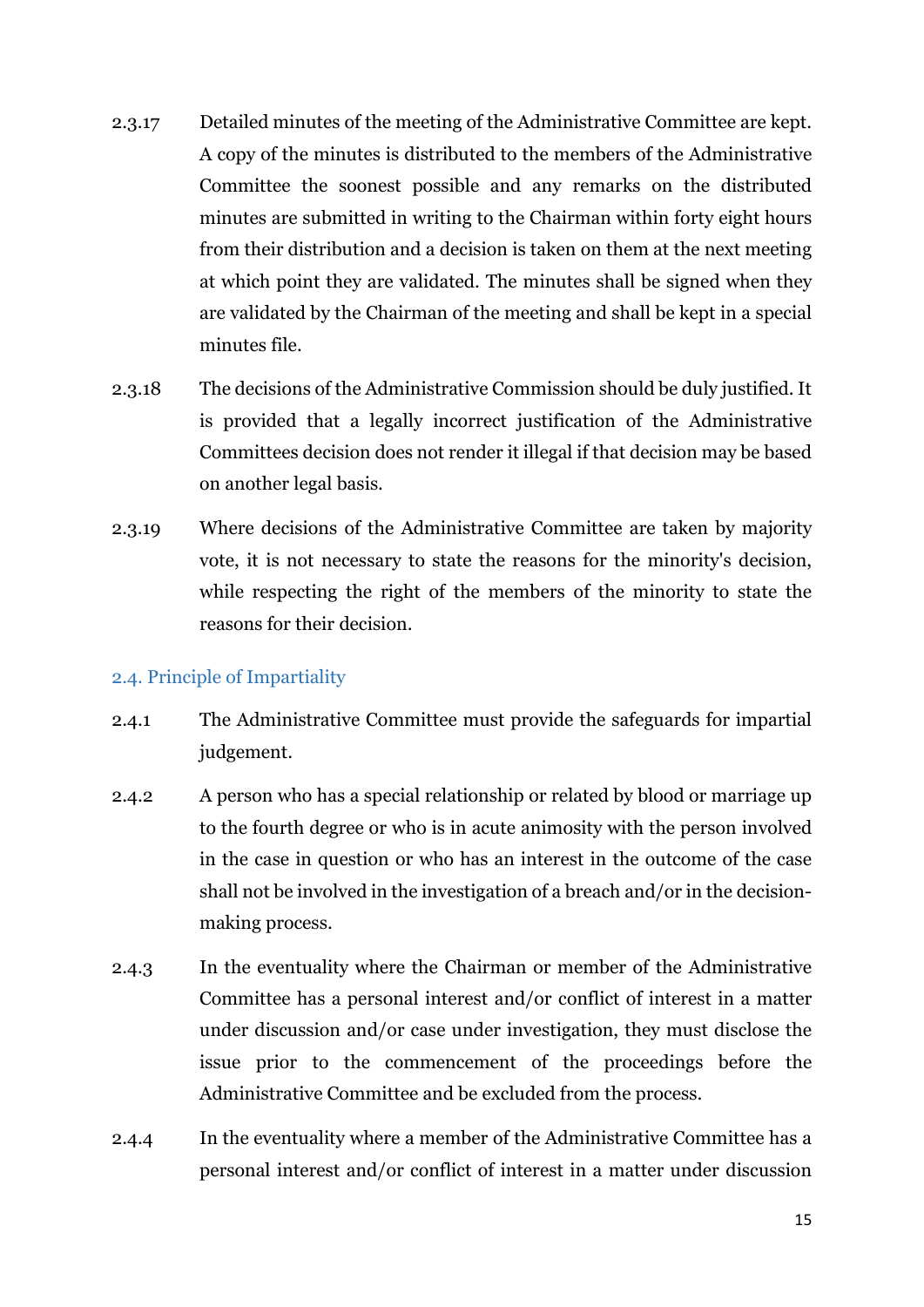and/or case under investigation, the General Manager of ICPAC may appoint any natural person who holds qualifications to be Member of the Administrative Committee.

2.4.5 In the eventuality where the Chairman of the Administrative Committee has a personal interest and/or conflict of interest in a matter under discussion and/or case under investigation, the General Manager of ICPAC may appoint any natural person who holds qualifications to be Chairman of the Administrative Committee.

#### <span id="page-15-0"></span>2.5. Remuneration

The Chairman and the members of the Administrative Committee are paid remuneration, the amount of which is determined by the Council of ICPAC.

#### <span id="page-15-1"></span>3. Administrative Procedure

- 3.1. Procedure for infringements arising from the Members' Handbook and for infringements handled through the automated process of imposing sanction and/or penalty
- 3.1.1. Without prejudice to the provisions of Part 6 of the Members' Handbook, in cases of incompliance of a person to whom this Regulation applies with the provisions of the Members' Handbooks, and especially Part 6 thereof, ICPAC may decide to initiate an administrative procedure through the imposition of an automatic sanction/penalty.
- 3.1.2. In such a case and/or in the eventuality of failing to respond to the notifications of the Monitoring & Compliance Officer for an on-site monitoring visit or a follow-up visit and/or preventing or presenting impediments for the conduct of the on-site monitoring visit or the followup visit, the responsible Department of ICPAC prepares a list of affected persons and an automatic sanction/penalty is imposed in accordance with Annexes A, B, C, D, E and F as well as for any other breach defined in this Regulation as «defined penalty», as applicable.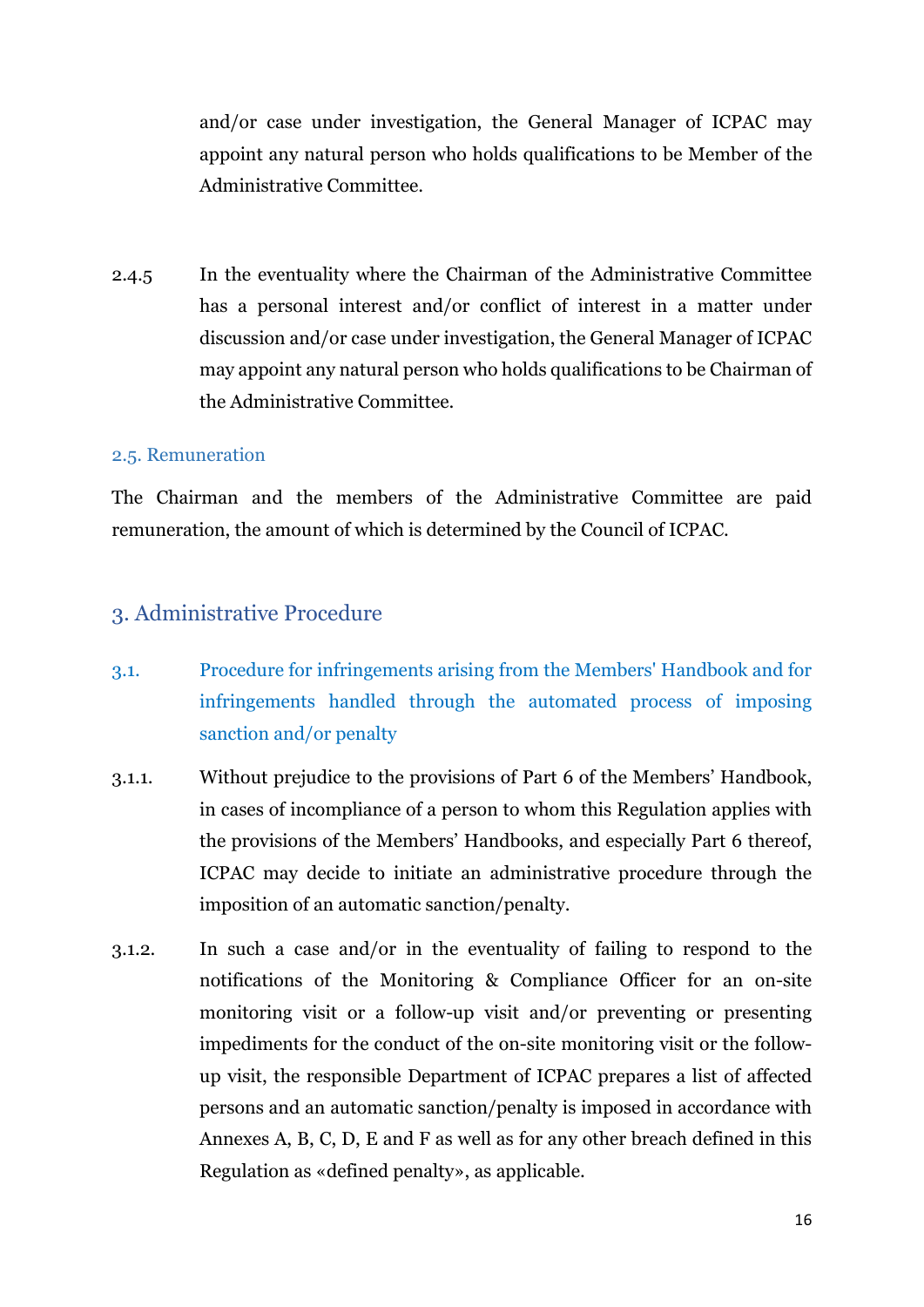#### 3.2. Infringement procedures arising from ICPAC's supervisory activity

- 3.2.1. By its decision, the Council of ICPAC may authorise the General Manager of ICPAC to exercise its individual responsibilities, including the initiation of an administrative procedure and the approval of indictments. In case of incompliance of the Supervised Person or any other person falling within the scope of this Regulation with any provisions of the Law and/or the Directives and/or with its obligations under the AML/CFT Directive and/or in case of incompliance with the instructions of the Monitoring & Compliance Officer notified to the Supervised Person through its Report, ICPAC may decide to initiate an administrative procedure and prepare and/or approve a relevant indictment against the Supervised Person. The indictment shall be prepared by the responsible Department of ICPAC.
- 3.2.2. An administrative procedure may be initiated even if correspondence has been sent to the Supervised Person accepting the proposed action plan and/or a recommendation for corrective measures and/or setting a date for follow-up visit.
- 3.2.3. The indictment is served to the Defendant, who may proceed to make written representations within the set deadline as determined by the Administrative Committee or request to make oral representations. ICPAC may, at its absolute discretion, reject the request for oral representations.
- 3.2.4. The Defendant may send any other evidence and/or documents along with their written representations, that may assist the Administrative Committee in taking the decision in relation to the proof of the charges faced by the Defendant and subsequently in the determination and/or mitigation of the sentence to be imposed on him. Where they were not produced and/or were not available during the on-site monitoring visit and/or follow-up visit, the Administrative Committee may, at its absolute discretion, reject and/or disregard such information and/or documents.
- 3.2.5. In case of serious impediment or other reasonable cause, the Administrative Committee may extend the deadline for the submission of written and/or oral representations. The extension will be given only upon written request by the Defendant.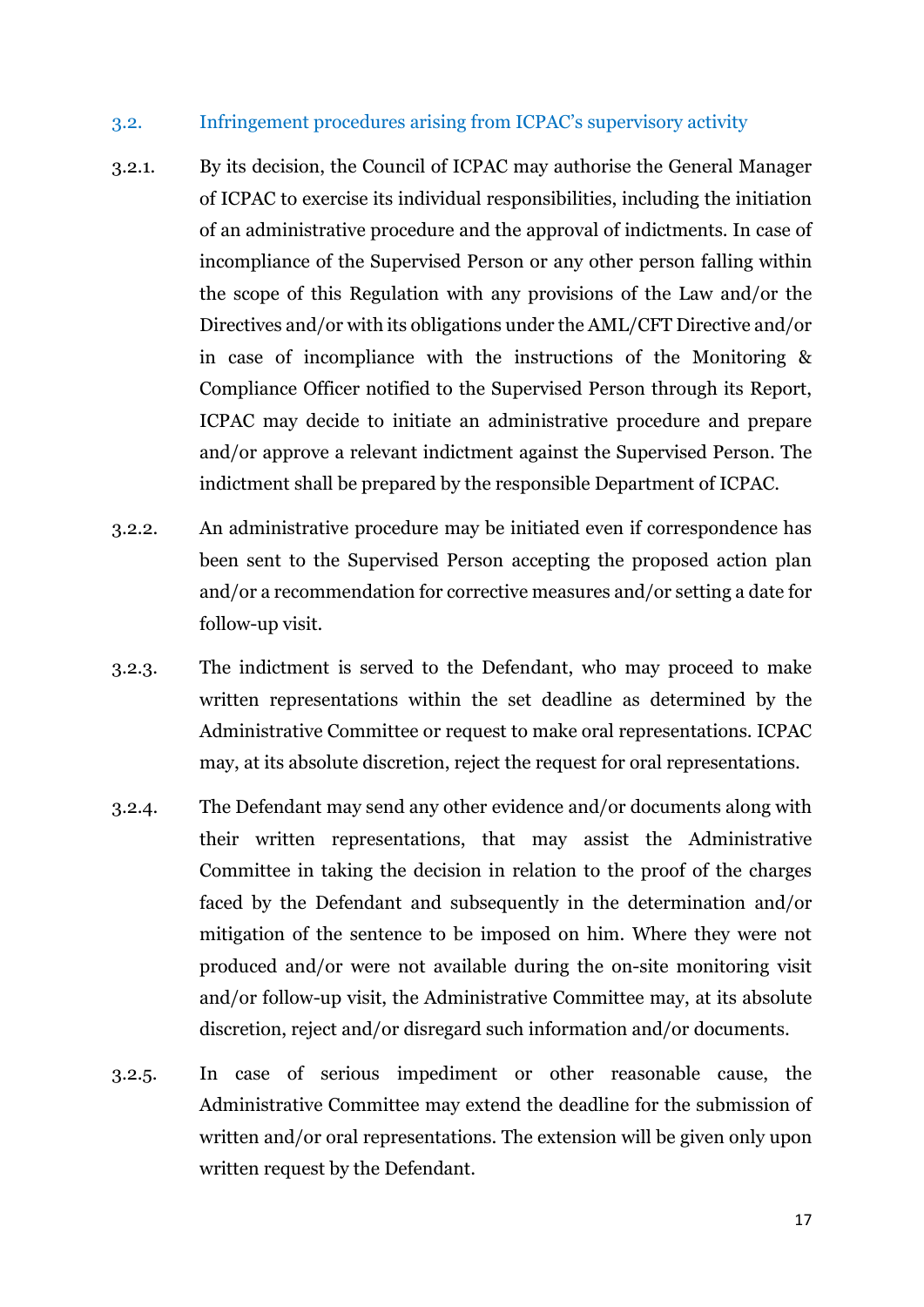- 3.2.6. The Administrative Committee may request clarifications on the written representations of the supervised person and/or invite him for oral representations.
- 3.2.7. In case of non-submission of any representations within the set deadline, the Administrative Committee may proceed to take a decision without further notice.
- 3.2.8. The Administrative Committee examines the case and decides whether the charges have been substantiated. In the event that any charges have been proven or in case of admission by the Defendant, prior to imposing any penalty the Administrative Committee, gives the opportunity to the Defendant to say, through written or oral representations, anything he wishes regarding the issue of the sentence that may be imposed on them. After the Administrative Committee has taken into account everything the Defendant has to say, it can proceed to impose a sentence on him. Omitting to discuss the subject of the sentence with the Defendant does not affect the validity of the proceedings.
- 3.2.9. The decision is notified to the Defendant.
- 3.2.10. The decisions of the Committee are final.

#### <span id="page-17-0"></span>4. Administrative Procedure Costs

4.1. Irrespective of the imposition of any penalty, the Administrative Committee can impose to the Defendant found guilty the payment of all or part of the costs of the administrative procedure.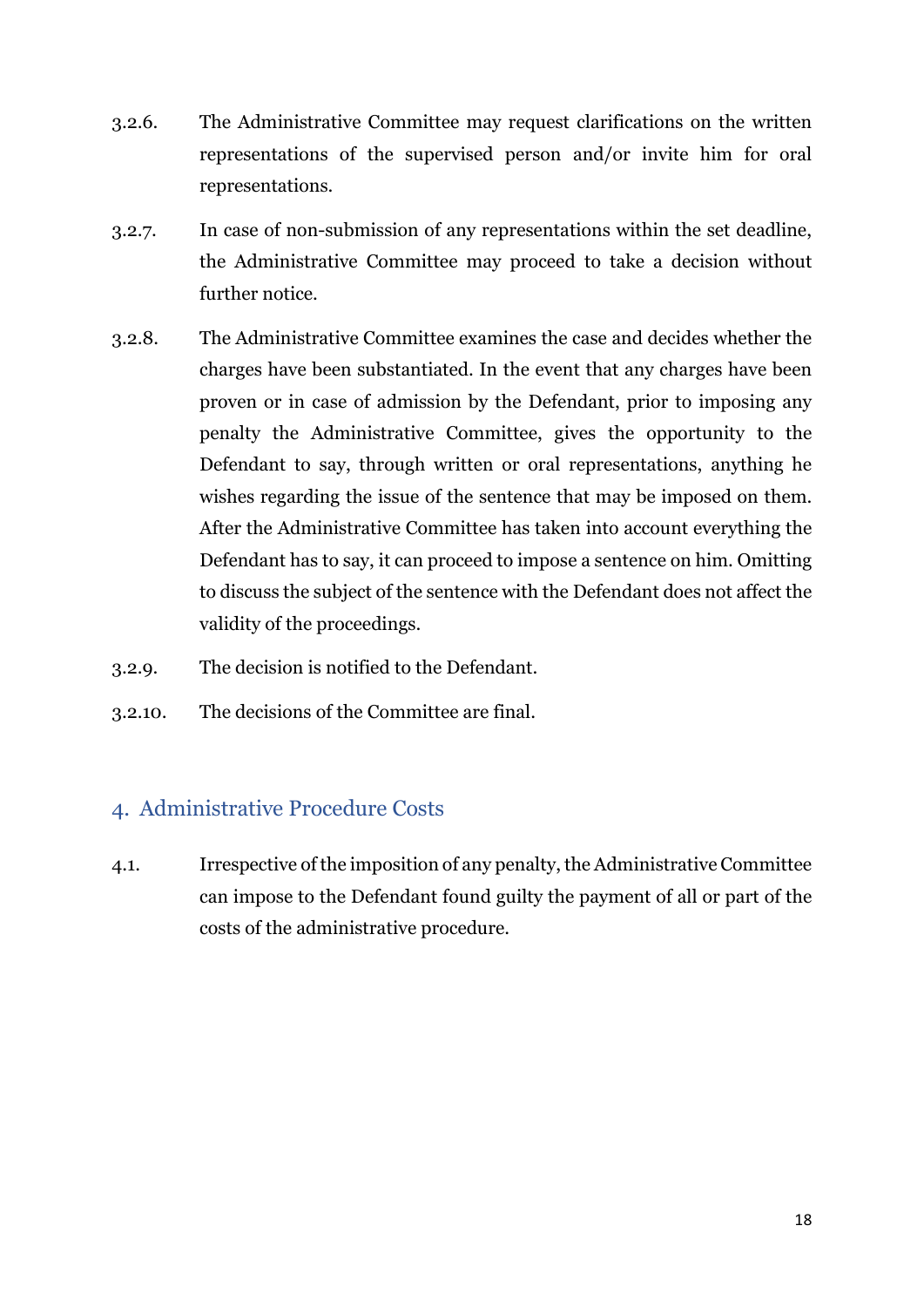# <span id="page-18-0"></span>5. Enforcement of Financial Penalty Policy

The policy describes the applicable methodology in cases where the Administrative Committee of ICPAC decides to impose sanctions in the form of a financial penalty.

The policy categorises the breaches based on the degree of severity of each breach and determines the following scales **per breach**:

| Less serious breach | $\epsilon_1 - \epsilon_{1.000}$        |
|---------------------|----------------------------------------|
| Serious breach      | $\mathcal{C}1.001 - \mathcal{C}10.000$ |
| Very serious breach | €10.001+                               |

The above scales are applied per breach. Therefore, multiple violations that fall under the same category of seriousness, may lead to a penalty greater than the maximum amount of the range corresponding to the severity category, with a maximum total penalty amount for all violations, irrespective of severity category, amounting to  $\epsilon$ 1,000,000, in accordance with the provisions of the Law.

#### <span id="page-18-1"></span>5.1. Determining the severity of the breach

The severity of the breach is assessed as "less serious", "serious" and "very serious" and it is determined based on the damage, the extent, the duration and the nature of the breach in relation to the degree it interferes with the achievement of the purposes of the Law and/or the Directives.

#### 5.1.1 Damage

During the examination of the damage, the size of the actual damage that occurred as a result of the underlying breach is taken under consideration, as well as any subsequent damage. The term «subsequent damage» indicates a possible independent breach to the initial breach.

#### 5.1.2 Extent of breach

During the examination of the extent of the breach, consideration is given to the eventuality where the underlying breach is present to one or more clients.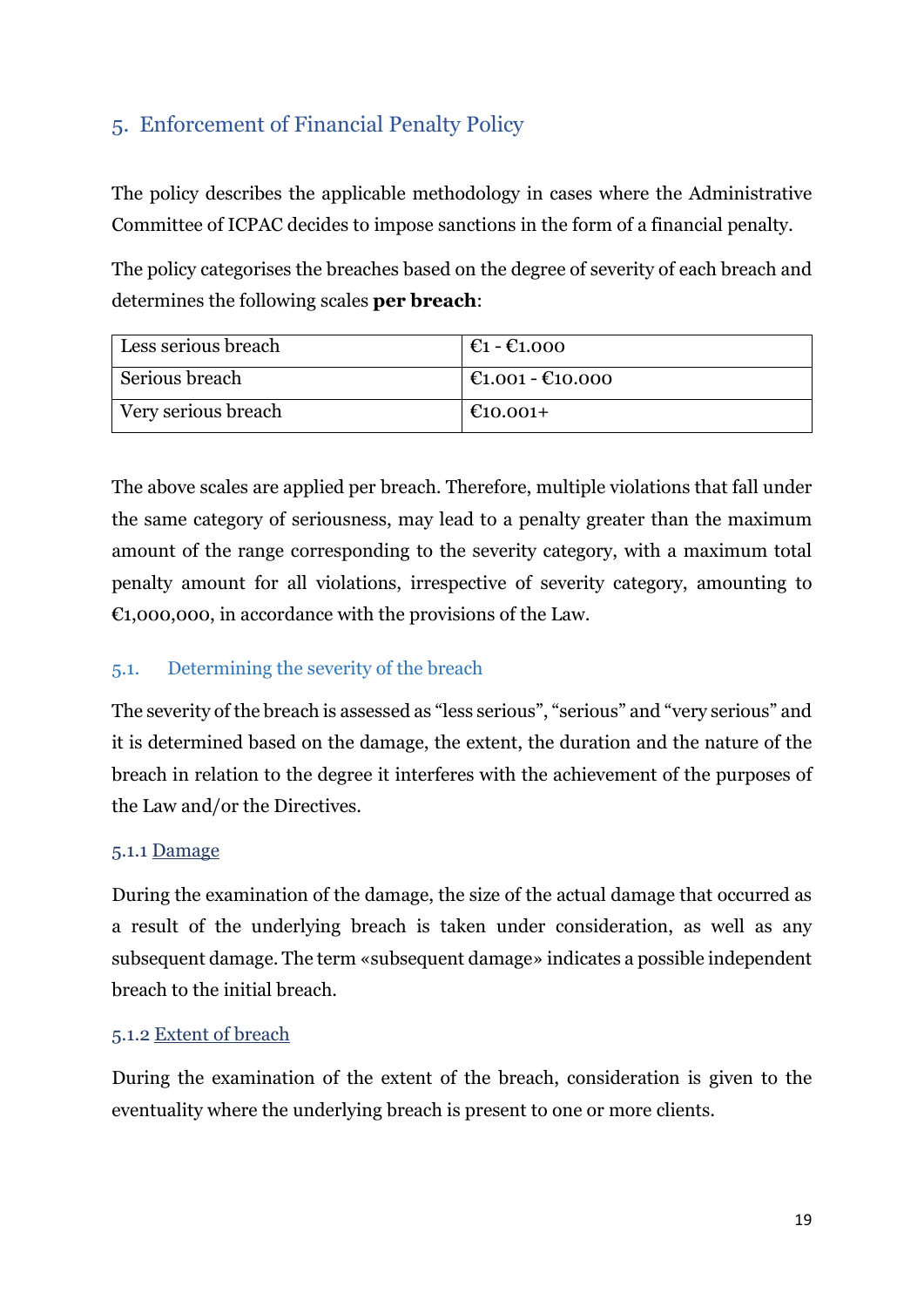#### 5.1.3 Duration of breach

The duration of the breach is deemed to be the total calendar days the breach exists and is calculated from the date of the establishment of a business relationship and includes possible repetition of the breach.

#### 5.1.4 Nature of breach

During the determination of the nature of the breach, it is necessary to assess whether the breach is of a typical or horizontal nature i.e., it affects and/or interferes with the level of compliance of a number of compliance obligations of the Defendant. Furthermore, consideration should be placed on whether the breach has endangered or harmed the public interest.

During the examination of the breach, it is necessary to take into consideration the degree of intervention of the breach in the achievement of the objectives of the Law and/or the AML/CFT Directive and/or the Directives i.e., partial compliance or noncompliance of the Law and/or Directives by the Defendant. In the cases where there is no compliance, the maximum amount specified in the category the breach falls under is imposed as it is implied that non-compliance with the provisions of the Law and/or the Directive intervenes with the achievement of the objectives of the Law and/or Directive to the maximum extent.

#### <span id="page-19-0"></span>5.2. Calculating the amount of Administrative Penalty

5.2.1. Once the severity of the breach has been determined on the basis of the table in Annex A, the following factors shall be taken into account in determining the amount of administrative penalty to be imposed on a case by case basis:

- I. the severity of the breach on the basis of circumstances and as defined in sub-paragraph 5.1,
- II. the degree of responsibility of the responsible natural or legal person,
- III. the financial strength of the responsible natural or legal person, as indicated, inter alia, by the total turnover of the responsible legal person or by the annual income of the responsible natural person,
- IV. the profit generated by the natural or legal person from the breach, in so far as it can be determined,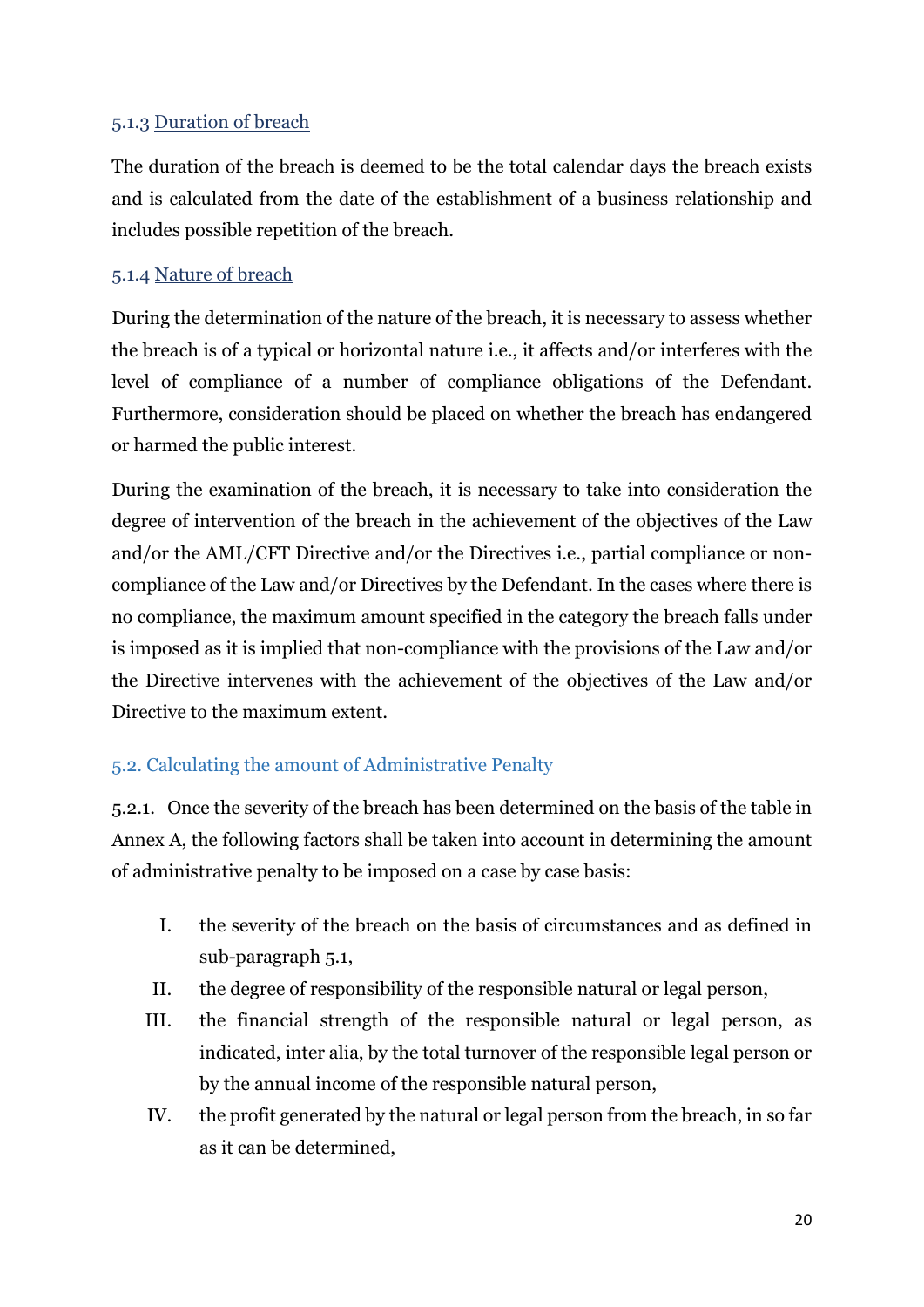- V. third party losses caused by the breach, to the extent that they can be determined,
- VI. the extent of cooperation of the responsible natural or legal person with the competent supervisory authority,
- VII. previous breaches of the responsible natural of legal person,
- VIII. the degree of systemic risk and/or the degree of risk classification of the responsible natural or legal person

#### **Mitigating / Aggravating factors**

#### **Aggravating factors**

- Ι. Adverse financial or other consequences on the client and / or third parties
- II. Ignoring advice and/or guidance from ICPAC or persons acting of behalf ICPAC
- III. Repeated failures and / or poor conduct over a lengthy period of time
- IV. Previous sanctions imposed by ICPAC or other regulatory bodies for similar breaches

#### **Mitigating factors**

- Ι. Incorrect guidance from ICPAC or persons acting on behalf of ICPAC or from a third party
- II. Isolated failure and/or over a very short period
- ΙΙΙ. No adverse financial or other consequences on the client or third parties
- IV. Full cooperation with ICPAC or acting on behalf of ICPAC
- V. Immediate and effective remediation of the situation/breach

The above aggravating/mitigating factors are non-exhaustive, and the Administrative Committee may take into account any other factors it deems applicable.

- 5.2.2. The process of calculating the amount of the financial penalty consists of three stages:
	- 1. Determining the severity of the breach
	- 2. Determining the basis of the penalty, based on the table in Annex E.
	- 3. Determining the final financial penalty.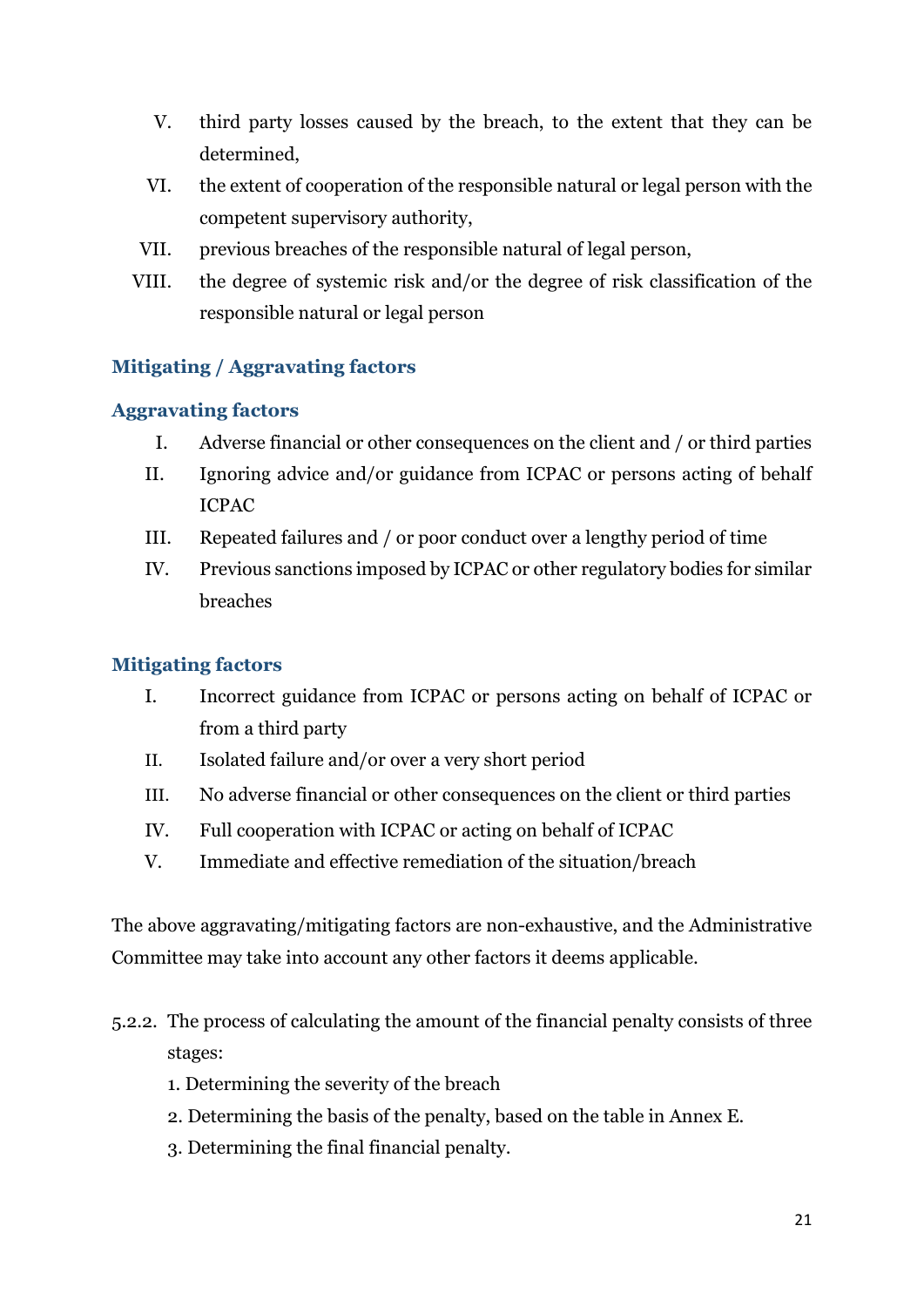#### 5.2.2.1. Determining the severity of the breach

The severity of the breach is determined through the process described in subparagraph 5.1.

#### 5.2.2.2. Determining the basis of the penalty based on Annex E

In determining the basis of the penalty, the Administration Committee takes into consideration the highest possible penalty based on the category the breach falls under. Within this scope, the Administration Committee decides the amount of the penalty which must be appropriate, necessary and proportionate.

- 1. «Appropriate» means that with the amount of penalty imposed, the desired result can be reached, namely the benefit gained from any breach has been eliminated, the prevention of further breaches and the achievement of the objectives of the Law and/or the AML/CFT Directive and/or the Directives.
- 2. «Necessary» means that the rights of the accused person are restricted to the least possible way.
- 3. «Proportionate» means that there is a clear correlation between the breach, the penalty and the intended purpose.

This creates the basis of the penalty.

#### 5.2.2.3. Determination of the final financial penalty

After the accused person has been heard in accordance with paragraph 3.2.8, and the penalty has been determined, the Administration Committee examines whether there are any mitigating/aggravating factors.

5.2.3. In the eventuality that mitigating factors are applied, the Administration Committee may apply a discount to reduce the penalty of up to 50% in cases where the breach is classed 'serious' and discount of up to 30% if the breach is classed as very serious.

5.2.4. In the eventuality that any aggravating factors are applied, the Administration Committee may impose an increased penalty, with a maximum penalty being the highest end of the scale of penalty provided for by the category of the breach.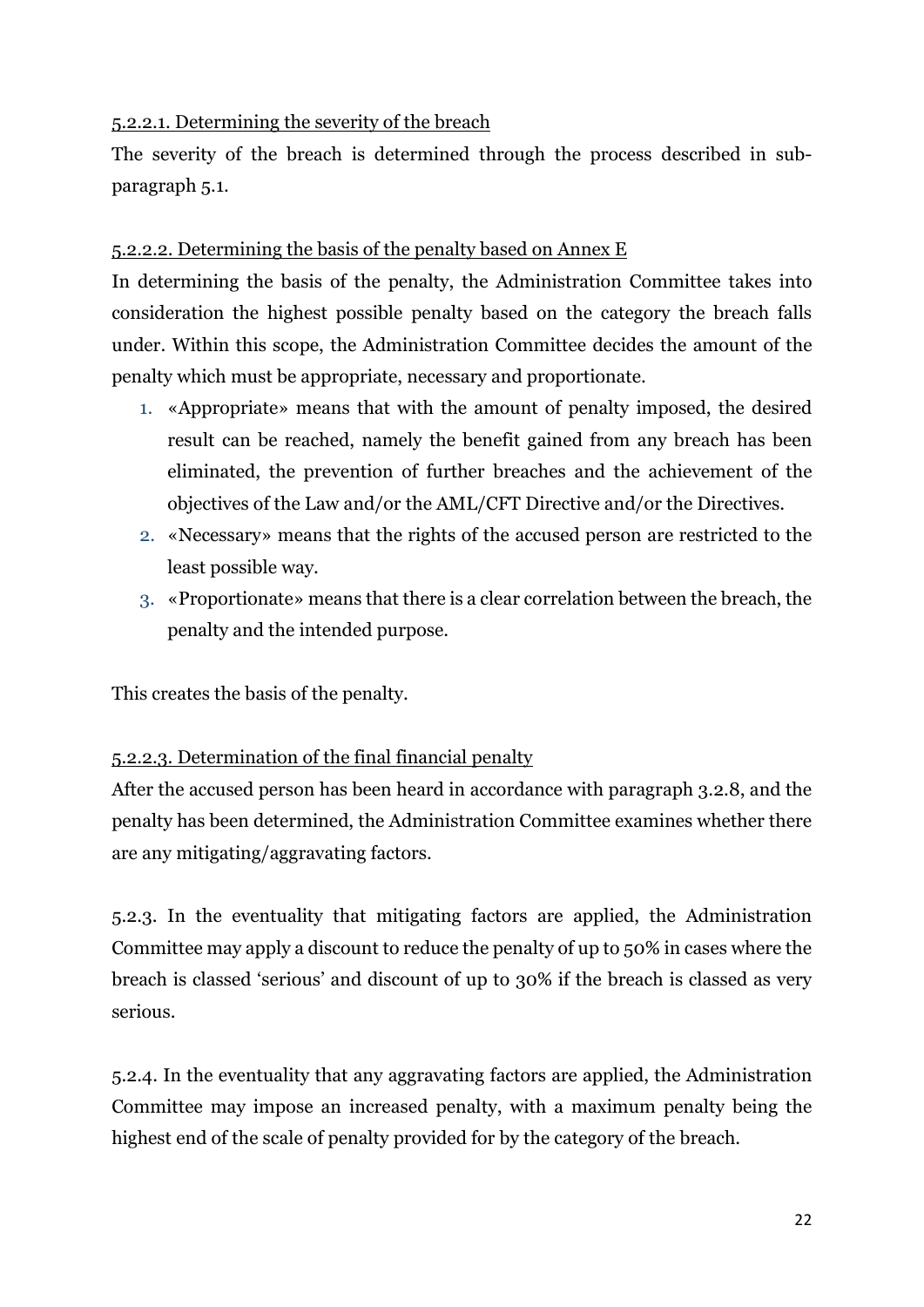5.2.5. The Administration Committee may impose an increased penalty in cases where it considers that the risk arising from the responsible natural or legal person is systemic and/or increased. However, this increase cannot exceed 50% of the sum of the penalties that will be imposed.

#### <span id="page-22-0"></span>5.3 Possible cases for imposing the penalty of revocation, suspension or modification of any practicing license

The following cases may be referred to the relevant responsible department of ICPAC and/or to ICPAC's Disciplinary Committee and/or the CyPAOB accordingly for the assessment of imposing the penalty of revoking, suspending or modifying a practicing license.

- 1. Continued breaches following the conduct of 2 (two) on-site monitoring visits.
- 2. Failing to respond to a notification by ICPAC, including any other person authorized by ICPAC to conduct an on-site monitoring visit and/or preventing or claiming impediment to the conduct of an on-site monitoring visit and/or failure to provide or undue delay in providing any requested documents/information/data/copies.
- 3. Non-compliance with all the provisions of the legislation relating to breaches deemed to be very serious, based on Annex E.
- 4. Continuous breached based on Annex B following the conduct of two (2) assessments.

Revocation, suspension or modification of a practicing license and/or to provide administrative services may be imposed regardless of the imposition of any other administrative and/or disciplinary penalties.

#### <span id="page-22-1"></span>6. Entry into force

The current Regulation enters into force on the date of its publication of the ICPAC website.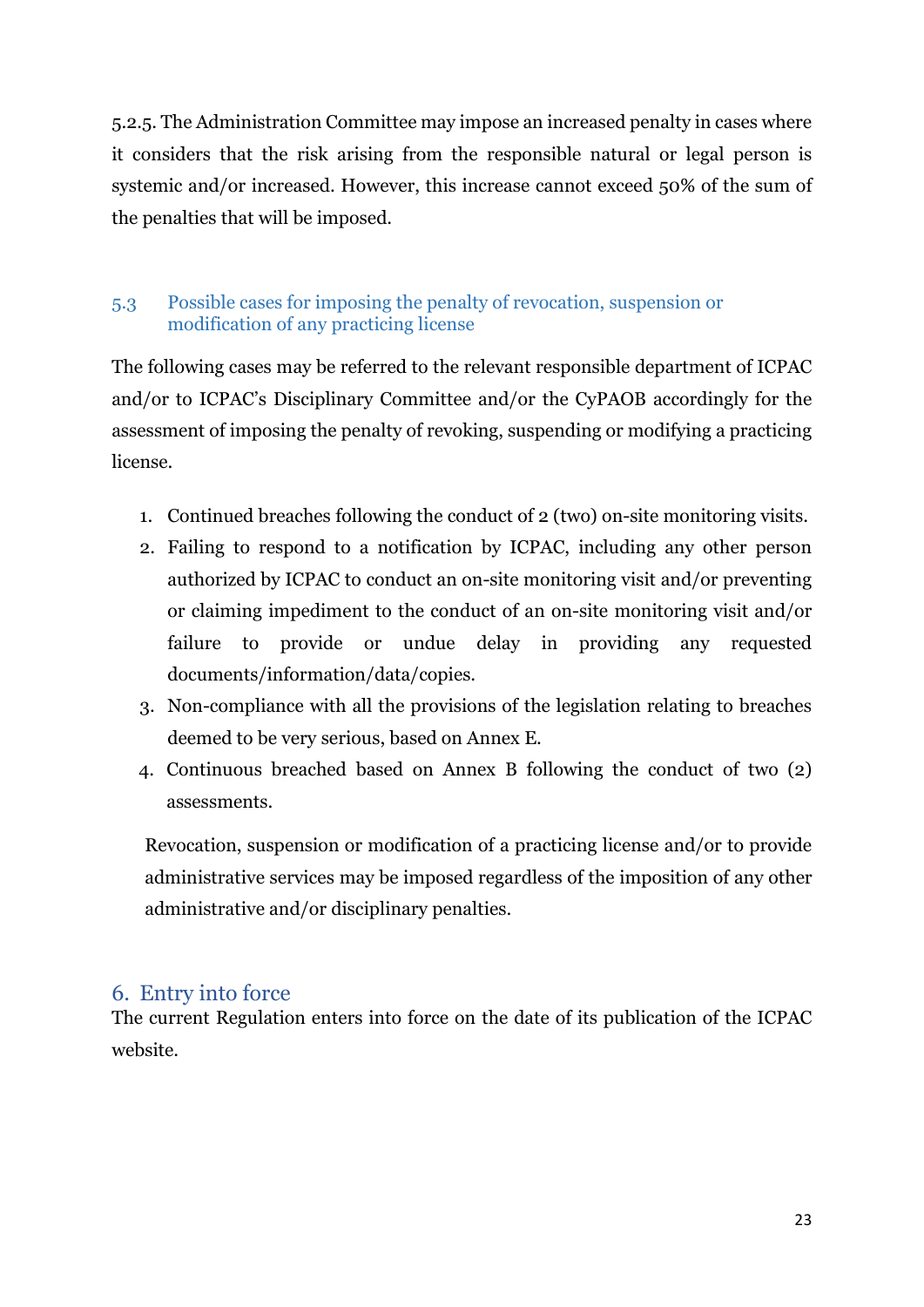#### ANNEX Α **PENALTIES FOR THE BREACH OF MEMBERS CONTINUOUS OBLIGATIONS IN RELATION TO THE ANNUAL MEMBERSHIP SUBSCTIPTION**

<span id="page-23-0"></span>

| <b>Breach</b>                                                                                                                                                   | Category           | <b>Penalty</b>                                                             |
|-----------------------------------------------------------------------------------------------------------------------------------------------------------------|--------------------|----------------------------------------------------------------------------|
| Non-payment of the renewal fee of the $\parallel$<br>Annual Membership Fee within the<br>preset deadline and following the<br>third and final reminder by ICPAC | Predefined penalty | Financial penalty equal to 50% of the<br>amount of the annual subscription |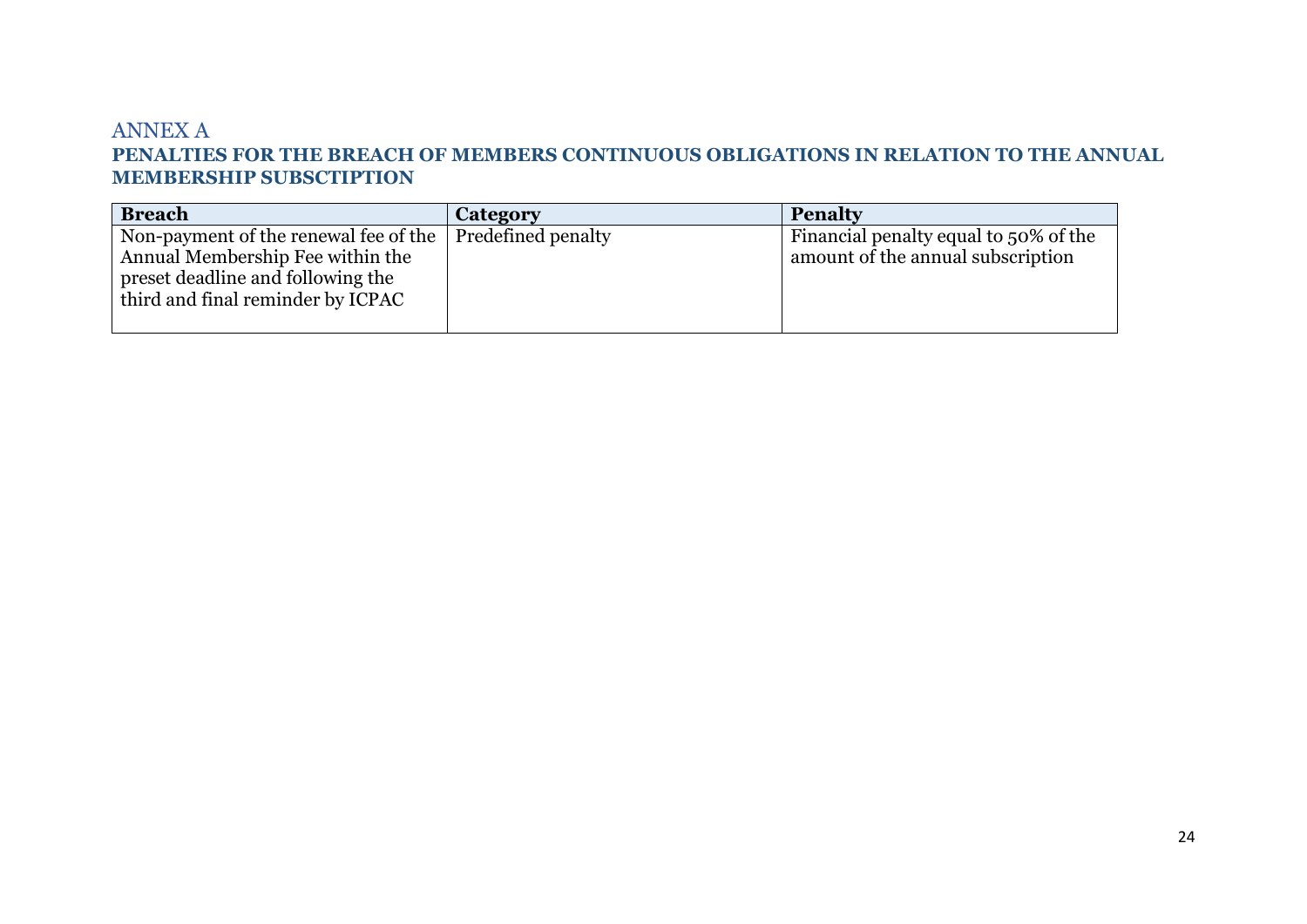#### ANNEX B **PENALTIES FOR THE BREACH OF MEMBERS CONTINOUS OBLIGATIONS IN RELATION TO THE CONTINUOUS PROFESSIONAL DEVELOPMENT (CPD)**

<span id="page-24-0"></span>

| <b>Breach</b>                                                                                                                                                                            | Category           | <b>Penalty</b>            |
|------------------------------------------------------------------------------------------------------------------------------------------------------------------------------------------|--------------------|---------------------------|
| Failure to submit the annual CPD<br>declaration within the set deadline and<br>following the third and last reminder<br>by ICPAC                                                         | Predefined penalty | $\epsilon$ 100            |
| Failure to respond and submit the CPD<br>evidence during the process of<br>Reviewing the CPD documents within<br>the set deadline and following the<br>second and last reminder by ICPAC | Predefined penalty | $\epsilon$ <sub>500</sub> |
| Submission of insufficient / incomplete<br>evidence of CPD during the process of<br>Reviewing the CPD documents                                                                          | Predefined penalty | $\epsilon$ <sub>500</sub> |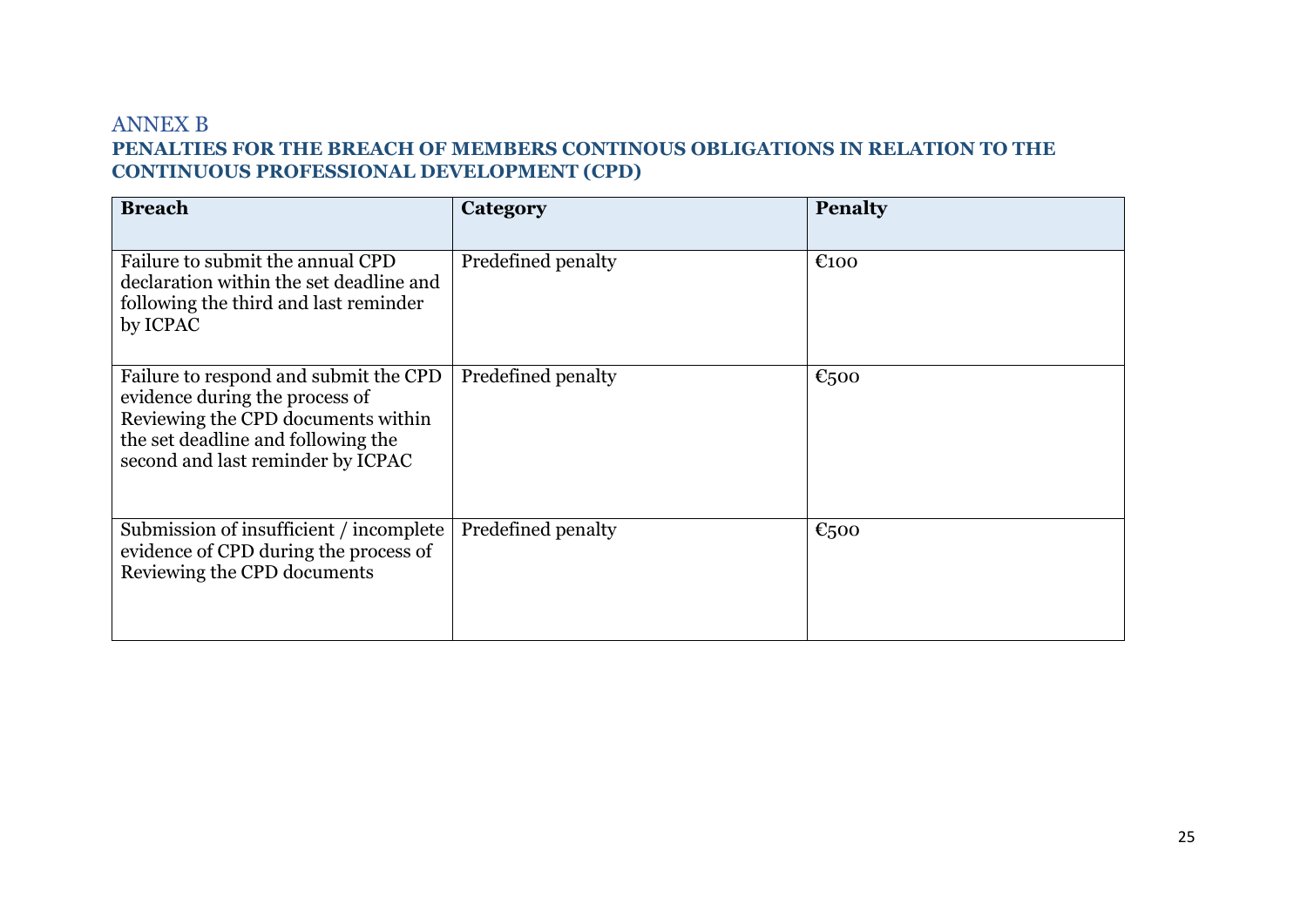#### ANNEX C **PENALTIES FOR THE BREACH DURING THE RENEWAL OF PRACTICING CERTIFICATE OF A LICENSED MEMBER**

<span id="page-25-0"></span>

| <b>Breach</b>                                                                                                                                                                                    | Category           | <b>Penalty</b>                                                             |
|--------------------------------------------------------------------------------------------------------------------------------------------------------------------------------------------------|--------------------|----------------------------------------------------------------------------|
| Failure to submit the Member's<br>application for updating data and<br>maintaining the Practicing<br>Certificate(s) within the set deadline<br>and after the third and last reminder<br>by ICPAC | Predefined penalty | $\epsilon$ 100                                                             |
| Non-payment of the annual fee for the<br>maintenance of the Members<br>Practicing Certificate(s) within the set<br>deadline and after the third and last<br>reminder by ICPAC                    | Predefined penalty | Financial penalty equal to 50% of the amount<br>of the annual subscription |
| Failure to provide notification of any<br>changes to the Member's personal and<br>contact information within the<br>specified deadline                                                           | Predefined penalty | E100                                                                       |
| Failure to renew the Member's<br>professional indemnity insurance                                                                                                                                | Predefined penalty | $\epsilon$ 1.000                                                           |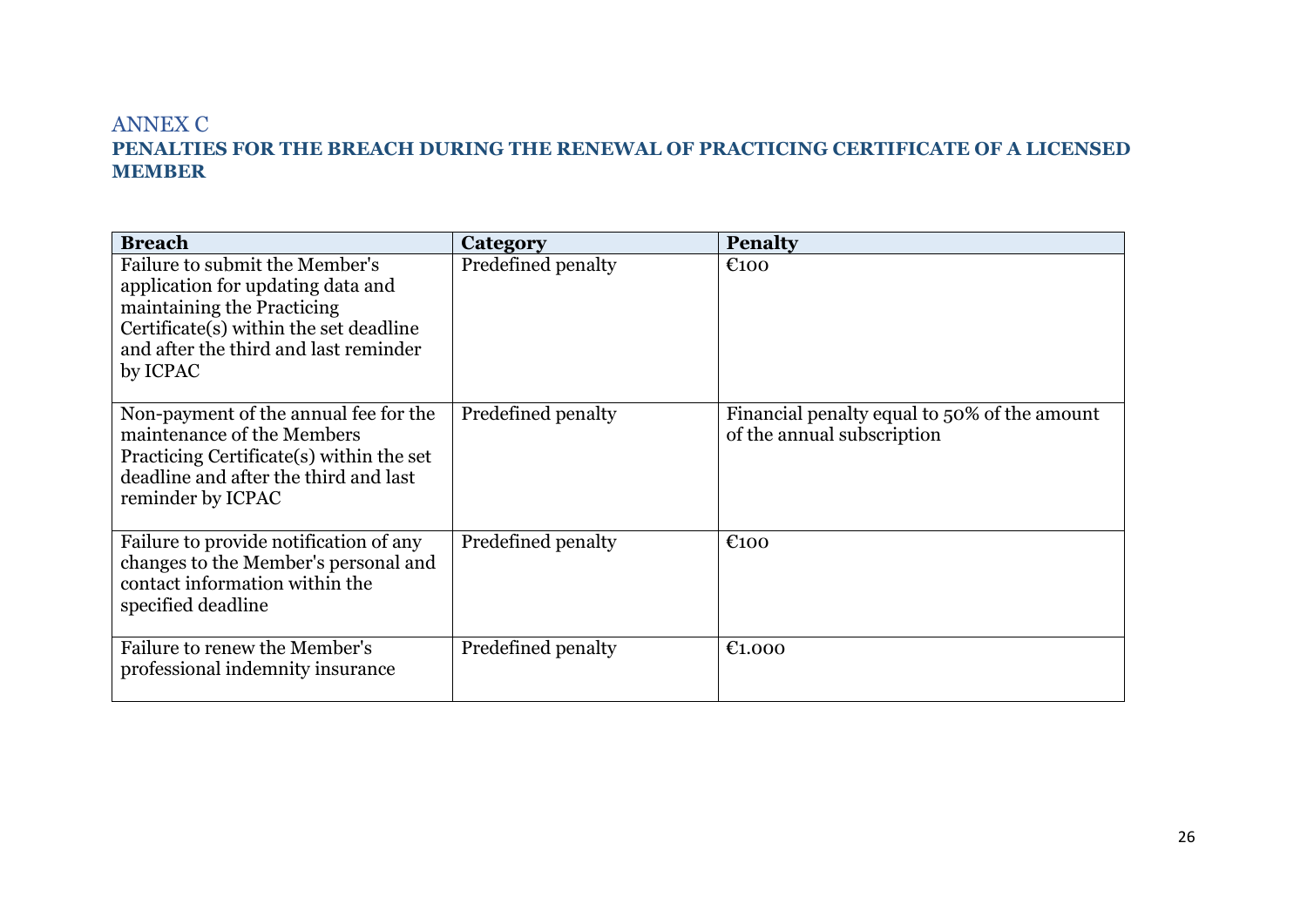#### ANNEX D **PENALTIES FOR THE BREACH DURING THE RENEWAL OF PRACTICING CERTIFICATE OF A LICENSED FIRM**

<span id="page-26-0"></span>

| <b>Breach</b>                                                                                                                                                                                  | Category           | <b>Penalty</b>                                                             |
|------------------------------------------------------------------------------------------------------------------------------------------------------------------------------------------------|--------------------|----------------------------------------------------------------------------|
| Failure to submit the Firm's<br>application for updating data and<br>maintaining the Practicing<br>Certificate(s) within the set deadline<br>and after the third and last reminder<br>by ICPAC | Predefined penalty | €200                                                                       |
| Non-payment of the annual fee for the<br>maintenance of the Firm's Practicing<br>Certificate(s) within the set deadline<br>and after the third and last reminder<br>by ICPAC                   | Predefined penalty | Financial penalty equal to 50% of the amount<br>of the annual subscription |
| Failure to provide notification of any<br>changes to the Firm's contact<br>information within the specified<br>deadline                                                                        | Predefined penalty | $E_{200}$                                                                  |
| Failure to provide notification of any<br>changes to the Firm's shareholding<br>structure and directors                                                                                        | Predefined penalty | $\epsilon$ 1.000                                                           |
| Failure to renew the Member's<br>professional indemnity insurance                                                                                                                              | Predefined penalty | E1.000                                                                     |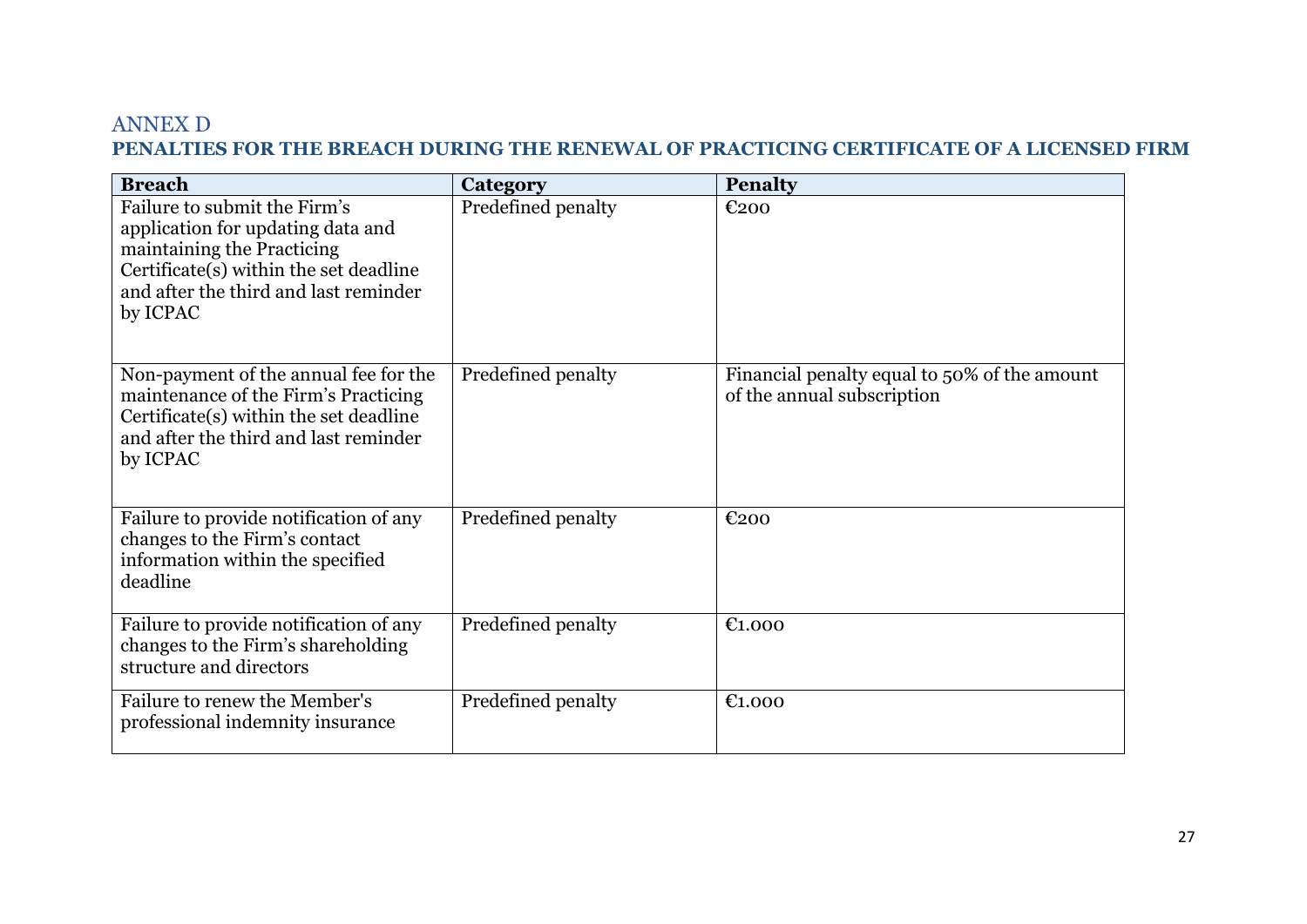#### ANNEX E **PENALTIES FOR BREACHES IN RELATION TO THE CPD APPROVED EMPLOYER SCHEME**

<span id="page-27-0"></span>

| <b>Breach</b>                                                                                                                                                                                               | Category           | <b>Penalty</b> |
|-------------------------------------------------------------------------------------------------------------------------------------------------------------------------------------------------------------|--------------------|----------------|
| Non-response and non-submission of<br>evidence by licensed approved<br>employers, during the process of the<br>Review of the employer's compliance<br>with its obligations towards the said<br>Scheme.      | Predefined penalty | € $5.000$      |
| Submission of insufficient / incomplete<br>evidence by licensed approved<br>employers, during the process of the<br>Review of the employer's compliance<br>with its obligations towards the said<br>Scheme. | Predefined penalty | €5.000         |
| Preventing or presenting obstacles to<br>the conduct of supervisory visit.                                                                                                                                  | Predefined penalty | €5.000         |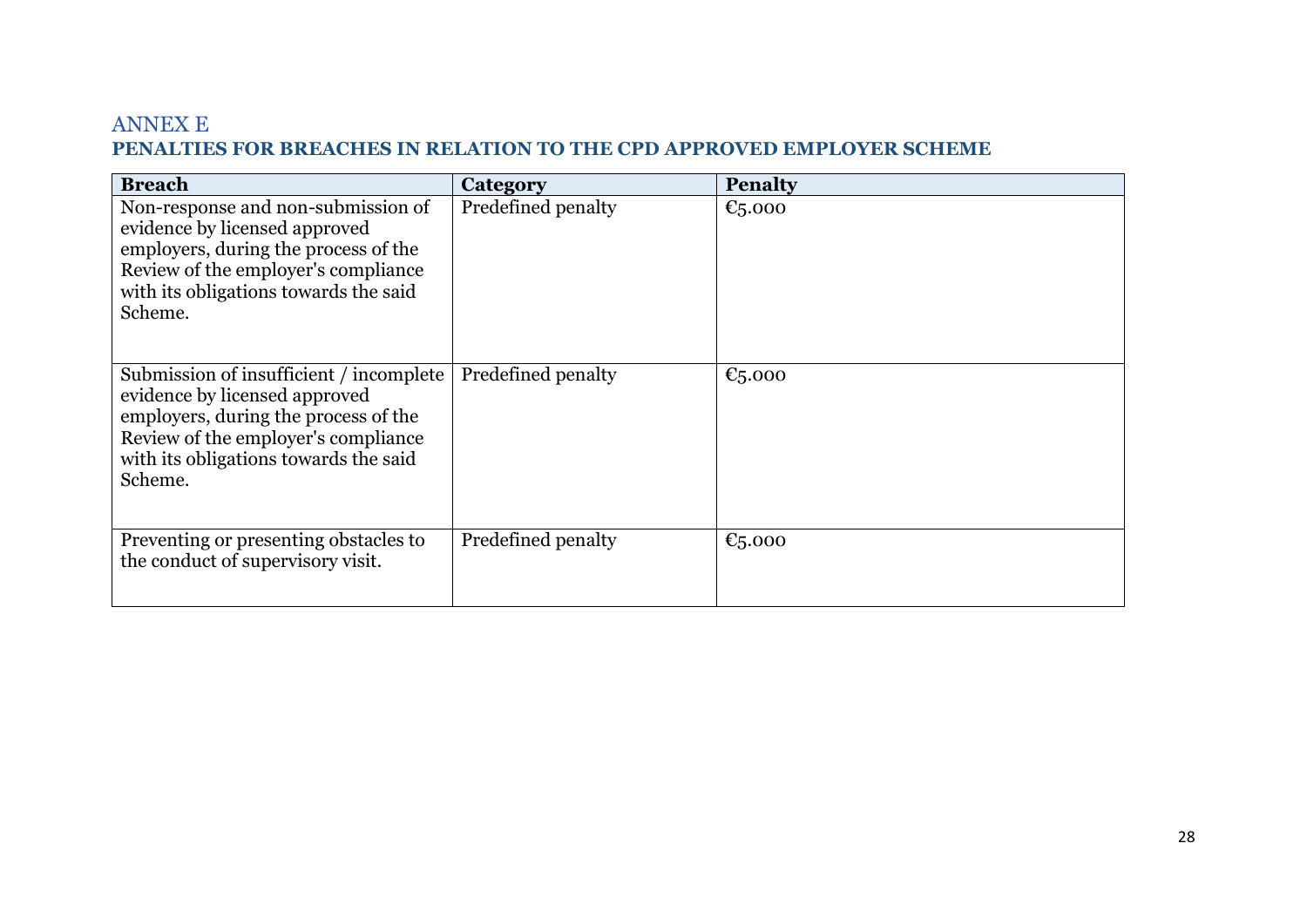# ANNEX F **PENALTIES FOR AML/CFT RELATED BREACHES AND OTHER BREACHES**

<span id="page-28-0"></span>

| 1. Internal policies, procedures and controls |                 |                    |                         |                         |  |
|-----------------------------------------------|-----------------|--------------------|-------------------------|-------------------------|--|
| <b>Breach</b>                                 | <b>Category</b> | <b>Degree</b>      | <b>Justification</b>    | <b>Scale of penalty</b> |  |
| <b>Appointment of</b>                         | Serious breach  | Non-compliance: A  | Non-appointment of      | $E1.001 - E10.000$      |  |
| Compliance                                    |                 | Compliance Officer | a Compliance Officer    |                         |  |
| <b>Officer</b>                                |                 | has not been       | may lead to a           |                         |  |
|                                               |                 | appointed          | widespread failure to   |                         |  |
|                                               |                 |                    | implement internal      |                         |  |
|                                               |                 |                    | policies, procedures    |                         |  |
|                                               |                 |                    | and controls, which     |                         |  |
|                                               |                 |                    | could potentially       |                         |  |
|                                               |                 |                    | create significant      |                         |  |
|                                               |                 |                    | deficiencies, given     |                         |  |
|                                               |                 |                    | there is no person      |                         |  |
|                                               |                 |                    | responsible for their   |                         |  |
|                                               |                 |                    | design and              |                         |  |
|                                               |                 |                    | supervision.            |                         |  |
|                                               |                 |                    |                         |                         |  |
|                                               |                 |                    | If the criteria are not |                         |  |
|                                               |                 |                    | met, the Compliance     |                         |  |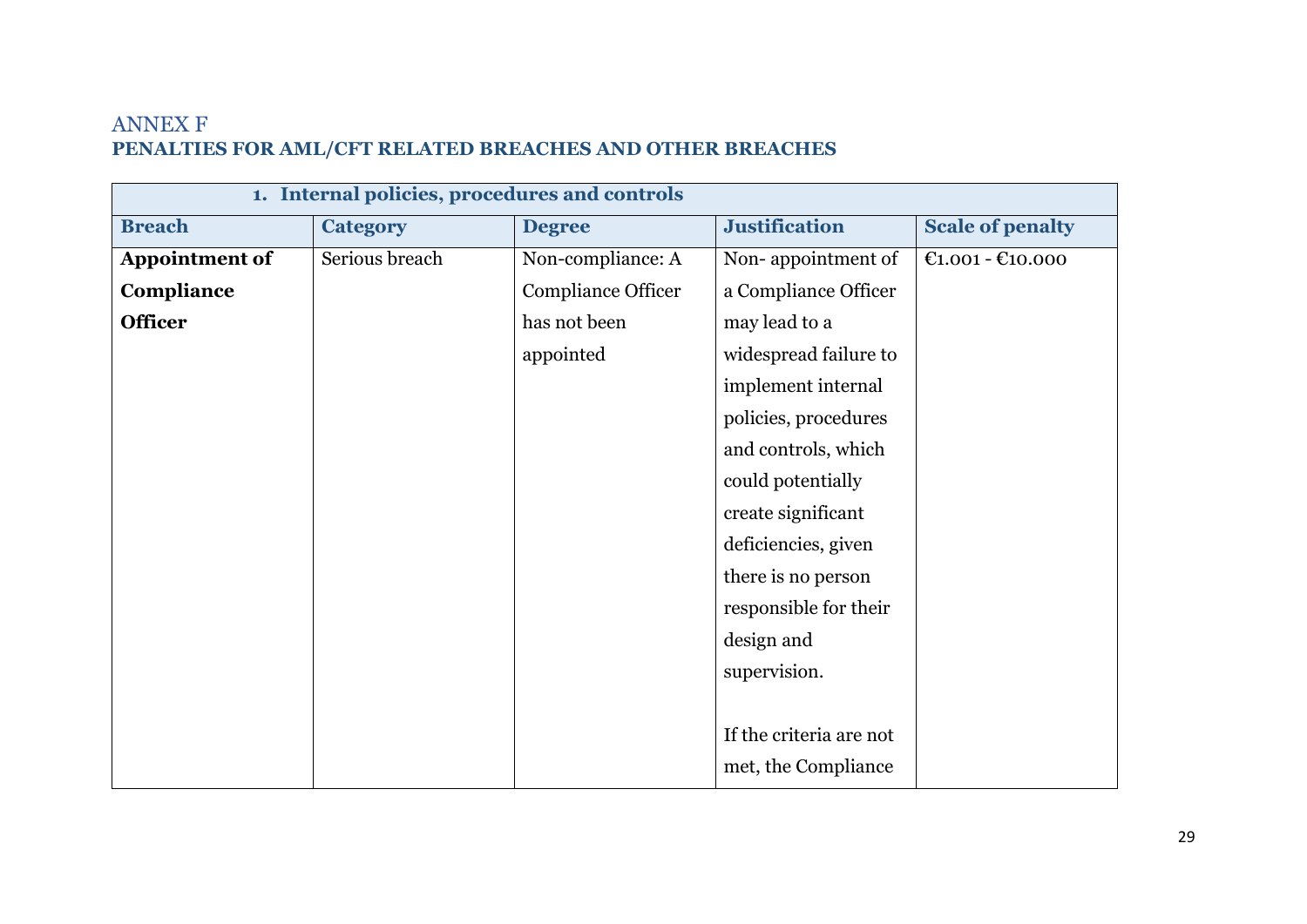|                   |                | Partial compliance:     | Officer may not be    |                    |
|-------------------|----------------|-------------------------|-----------------------|--------------------|
|                   |                | The person appointed    | able to complete his  |                    |
|                   |                | does not meet the       | obligations.          |                    |
|                   |                | criteria of the Law     |                       |                    |
|                   |                | (expertise,             |                       |                    |
|                   |                | competence, access to   |                       |                    |
|                   |                | information etc.)       |                       |                    |
| Design and        | Serious breach | Non-compliance:         | The absence of        | $C1.001 - C10.000$ |
| implementation of |                | Non-existence and/or    | policies, procedures  |                    |
| the internal      |                | non-implementation      | and controls makes it |                    |
| policies,         |                | of policies,            | impossible to detect, |                    |
| procedures and    |                | procedures and          | prevent and combat    |                    |
| controls          |                | controls                | ML/TF.                |                    |
|                   |                |                         |                       |                    |
|                   |                | Partial compliance:     | The breach may lead   |                    |
|                   |                | Policies, procedures    | to other breaches     |                    |
|                   |                | and controls do not     |                       |                    |
|                   |                | cover the entire Scale  |                       |                    |
|                   |                | of obligations referred |                       |                    |
|                   |                | to in the Law and/or    |                       |                    |
|                   |                | the AML/CFT             |                       |                    |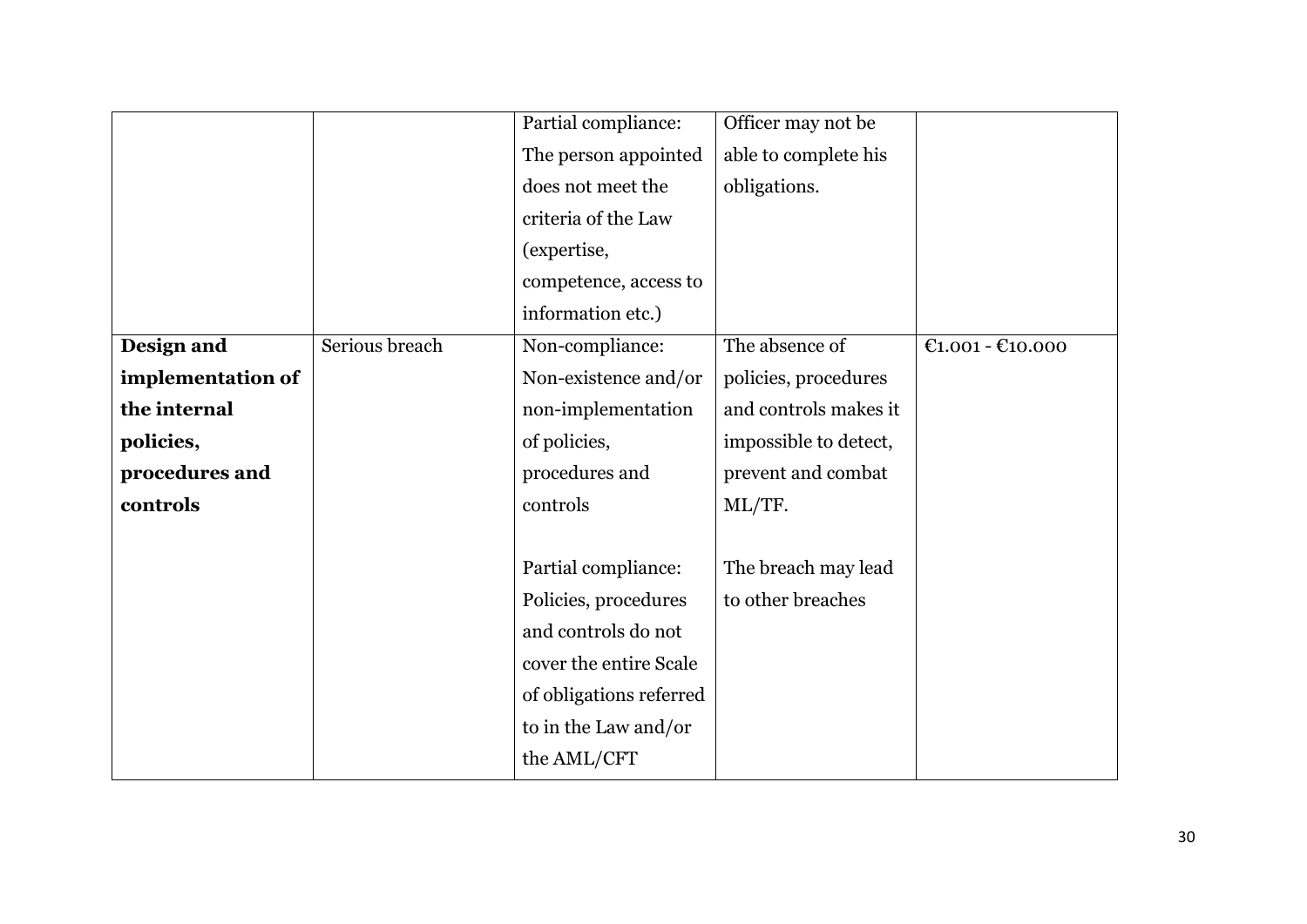|                     | implementation of the    |                                                |           |
|---------------------|--------------------------|------------------------------------------------|-----------|
|                     | Law and/or the           |                                                |           |
|                     | <b>AML/CFT Directive</b> |                                                |           |
|                     | and/or are not           |                                                |           |
|                     | updated                  |                                                |           |
| Predefined penalty  |                          | Breach of the                                  | €500      |
|                     |                          | provision of the Law                           |           |
|                     |                          |                                                |           |
|                     |                          |                                                |           |
|                     |                          |                                                |           |
| Very serious breach | Non-compliance:          | Increased risk of                              | €10.001 - |
|                     | Non-effective            | creating gaps and                              |           |
|                     | application by obliged   | vulnerabilities in the                         |           |
|                     | entities with branches   | systems and processes                          |           |
|                     | and subsidiaries in      | of the obliged entity                          |           |
|                     | third countries          |                                                |           |
|                     | and/or no additional     |                                                |           |
|                     | measures in case the     |                                                |           |
|                     | third country does not   |                                                |           |
|                     |                          | Directive and/or do<br>not allow the effective |           |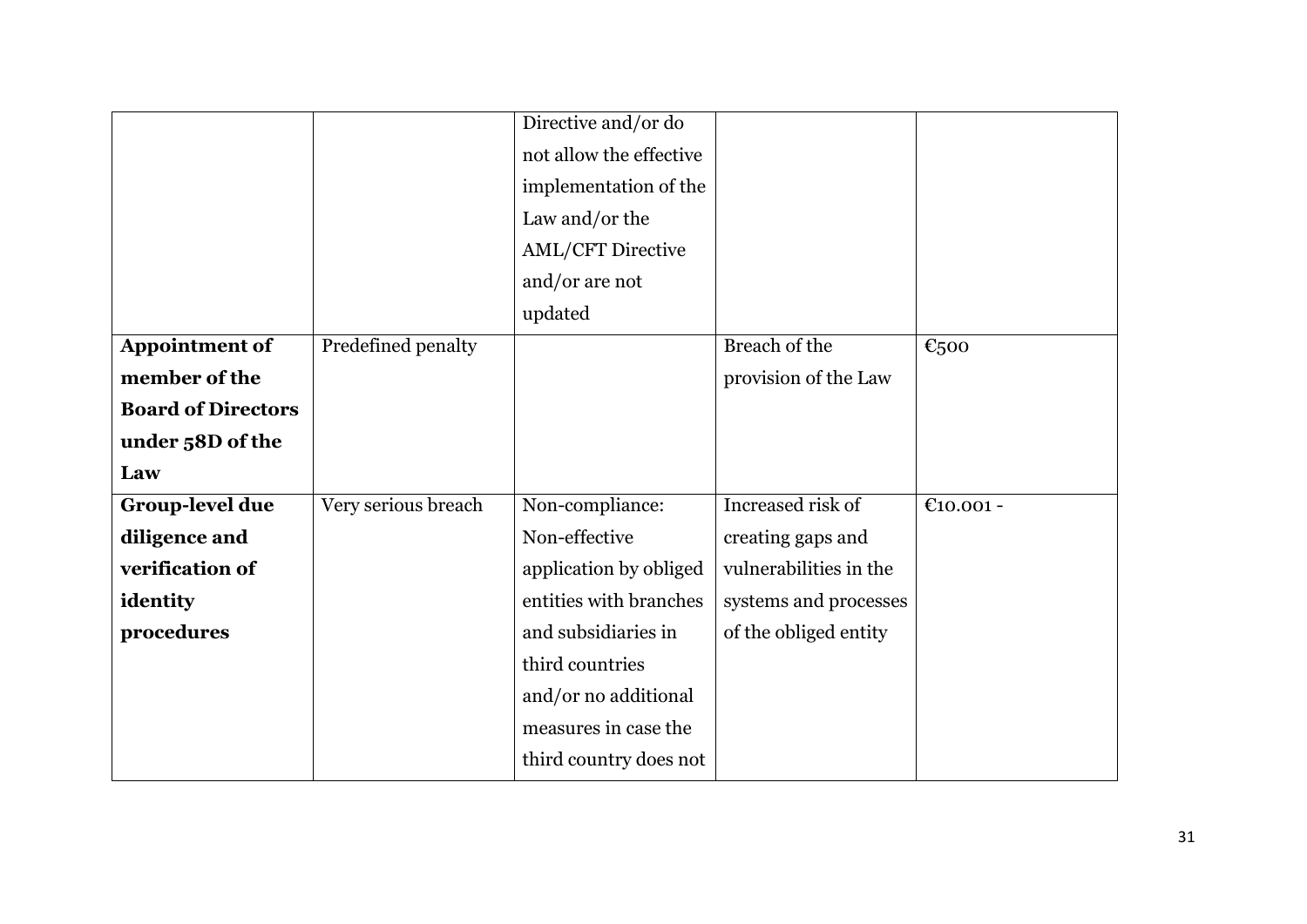|                         |                     | allow for their              |                   |                                     |
|-------------------------|---------------------|------------------------------|-------------------|-------------------------------------|
|                         |                     | implementation.              |                   |                                     |
|                         |                     |                              |                   |                                     |
|                         |                     | Partial compliance:          |                   |                                     |
|                         |                     | Failure to inform the        |                   |                                     |
|                         |                     | <b>Supervisory Authority</b> |                   |                                     |
| <b>Establishment of</b> | Serious breach      | Non-compliance:              | Weakness of the   | $£1.001 - £10.000$                  |
| an independent          |                     | Despite indications          | internal audit of |                                     |
| internal audit          |                     | due to the size and          | systems and       |                                     |
| service                 |                     | nature of the activities     | procedures of the |                                     |
|                         |                     | of the obliged entity,       | obliged entity    |                                     |
|                         |                     | an independent               |                   |                                     |
|                         |                     | internal audit service       |                   |                                     |
|                         |                     | has not been                 |                   |                                     |
|                         |                     | established.                 |                   |                                     |
|                         |                     |                              |                   |                                     |
|                         | Less serious breach | Partial compliance:          |                   | $\mathbb{C}$ 1 - $\mathbb{C}$ 1.000 |
|                         |                     | Internal audit is not        |                   |                                     |
|                         |                     | carried out on a             |                   |                                     |
|                         |                     | regular basis and/or         |                   |                                     |
|                         |                     | does not include all         |                   |                                     |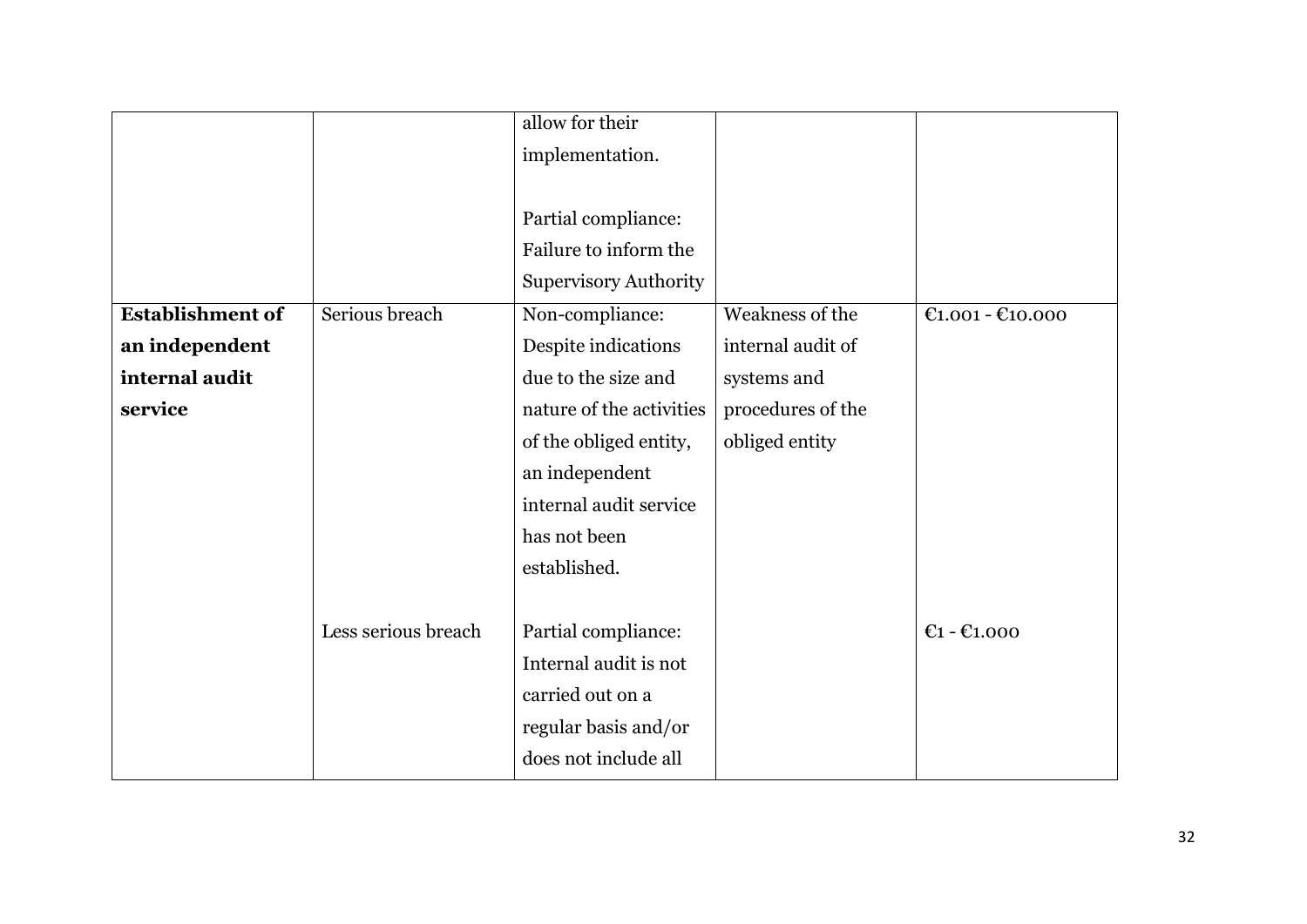|  | policies, procedures   |  |
|--|------------------------|--|
|  | and controls and/or is |  |
|  | not of sufficient      |  |
|  | quality.               |  |

|                   | 2. Risk Assessment  |                     |                        |                         |
|-------------------|---------------------|---------------------|------------------------|-------------------------|
| <b>Breach</b>     | <b>Category</b>     | <b>Degree</b>       | <b>Justification</b>   | <b>Scale of penalty</b> |
| <b>Risk Based</b> | Very serious breach | Non-compliance: No  | The absence of a risk  | $£10.001 +$             |
| <b>Approach</b>   |                     | risk-based approach | assessment leads to    |                         |
|                   |                     |                     | the non-identification |                         |
|                   |                     |                     | of risks and prevents  |                         |
|                   |                     |                     | supervised entities    |                         |
|                   |                     |                     | from implementing      |                         |
|                   |                     |                     | adequate and           |                         |
|                   |                     |                     | appropriate risk       |                         |
|                   |                     |                     | mitigation measures,   |                         |
|                   |                     |                     | leaving them exposed   |                         |
|                   |                     |                     | to those risks.        |                         |
|                   |                     |                     |                        |                         |
|                   |                     |                     |                        |                         |
|                   |                     |                     |                        |                         |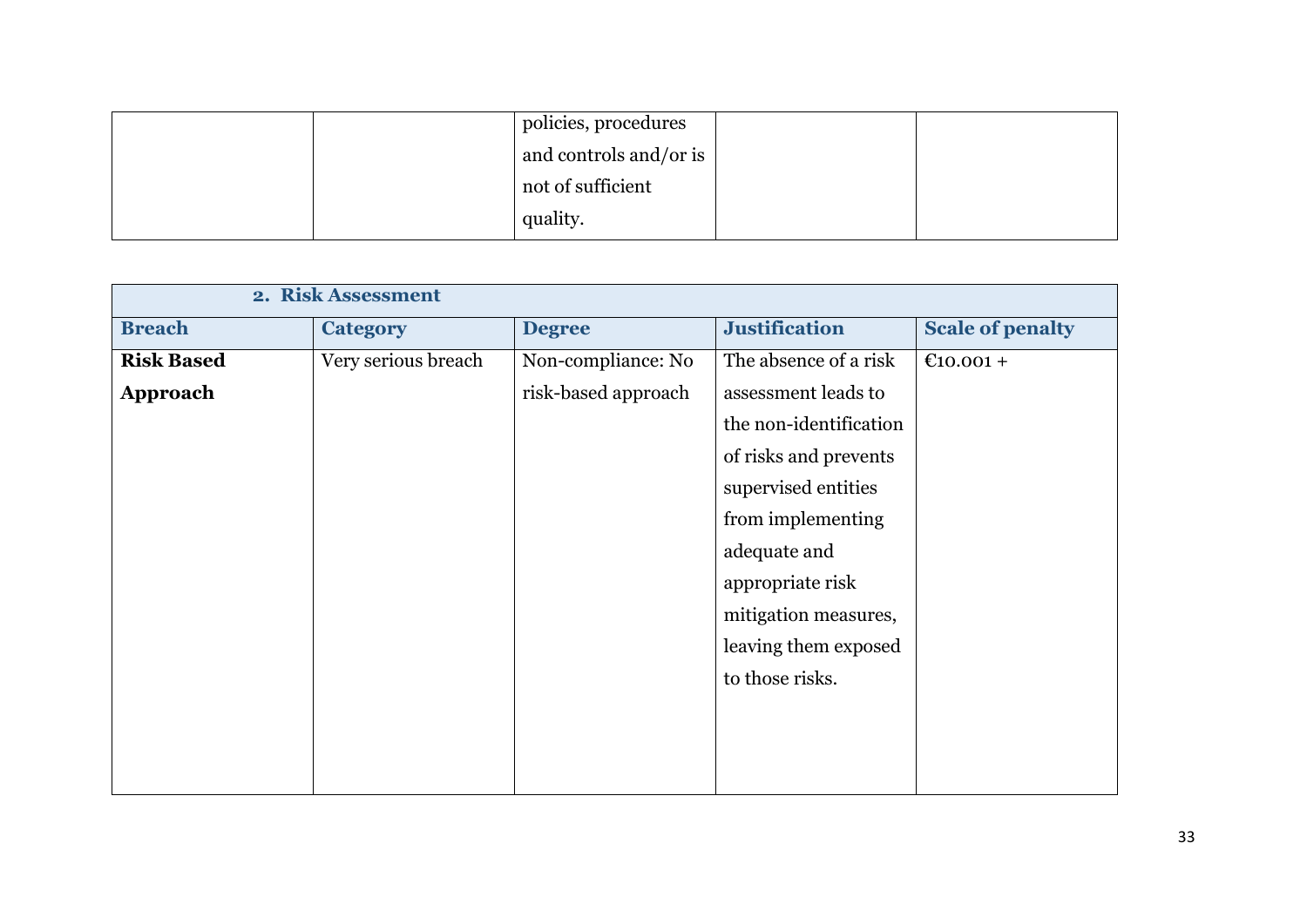|                                                                           | Serious breach      | Partial compliance:<br>Inadequate, partial,<br>incomplete approach,<br>non-inclusion of<br>customers as high risk<br>by default, non-<br>updating and not<br>documents the<br>approach. | Ανεπαρκής<br>προσέγγιση οδηγεί σε<br>σημαντικά κενά στο<br>πρόγραμμα<br>συμμόρφωσης του<br>εποπτευόμενου, με<br>συνεπακόλουθες<br>σοβαρές αδυναμίες.                            | $£1.001 - £10.000$ |
|---------------------------------------------------------------------------|---------------------|-----------------------------------------------------------------------------------------------------------------------------------------------------------------------------------------|---------------------------------------------------------------------------------------------------------------------------------------------------------------------------------|--------------------|
| <b>Risk assessment of</b><br>new products,<br>services or<br>technologies | Very serious breach | Non-compliance:<br>Failure to assess risks<br>associated to any new<br>technology, service or<br>product prior to the<br>promotion by the<br>obligated entity                           | The absence of a risk<br>assessment leads to<br>the non-identification<br>of risks and prevents<br>supervised entities<br>from implementing<br>adequate and<br>appropriate risk | €10.001 –          |
|                                                                           |                     |                                                                                                                                                                                         | mitigating measures,                                                                                                                                                            |                    |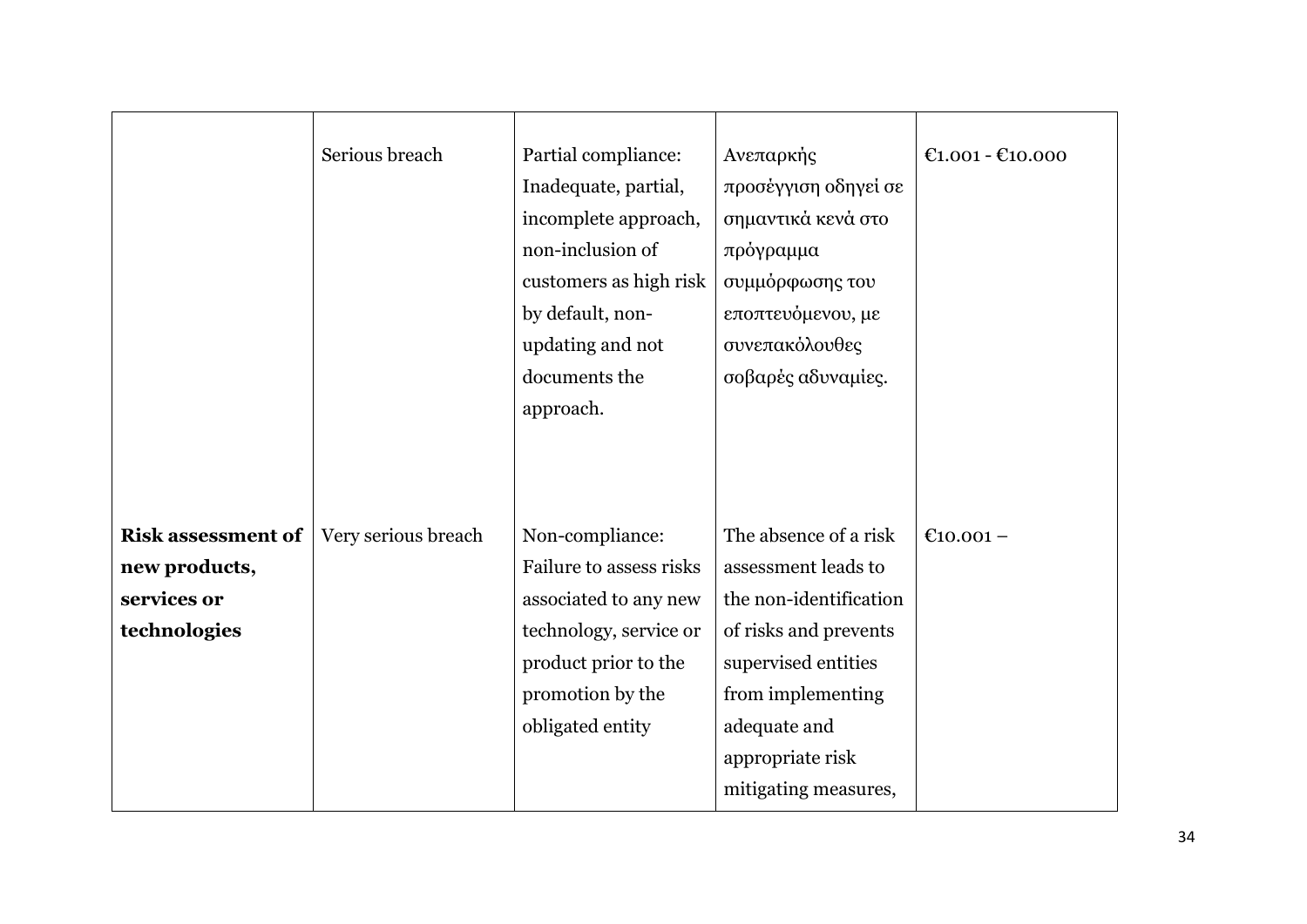|                |                      | leaving them exposed<br>to those risks. |                    |
|----------------|----------------------|-----------------------------------------|--------------------|
| Serious breach | Partial compliance:  | Insufficient                            | $£1.001 - £10.000$ |
|                | Inadequate, partial, | assessment leads to                     |                    |
|                | incomplete           | significant gaps in the                 |                    |
|                | assessment.          | compliance program                      |                    |
|                |                      | of the supervised                       |                    |
|                |                      | entities, with                          |                    |
|                |                      | subsequent serious                      |                    |
|                |                      | weaknesses.                             |                    |
|                |                      |                                         |                    |
|                |                      |                                         |                    |
|                |                      |                                         |                    |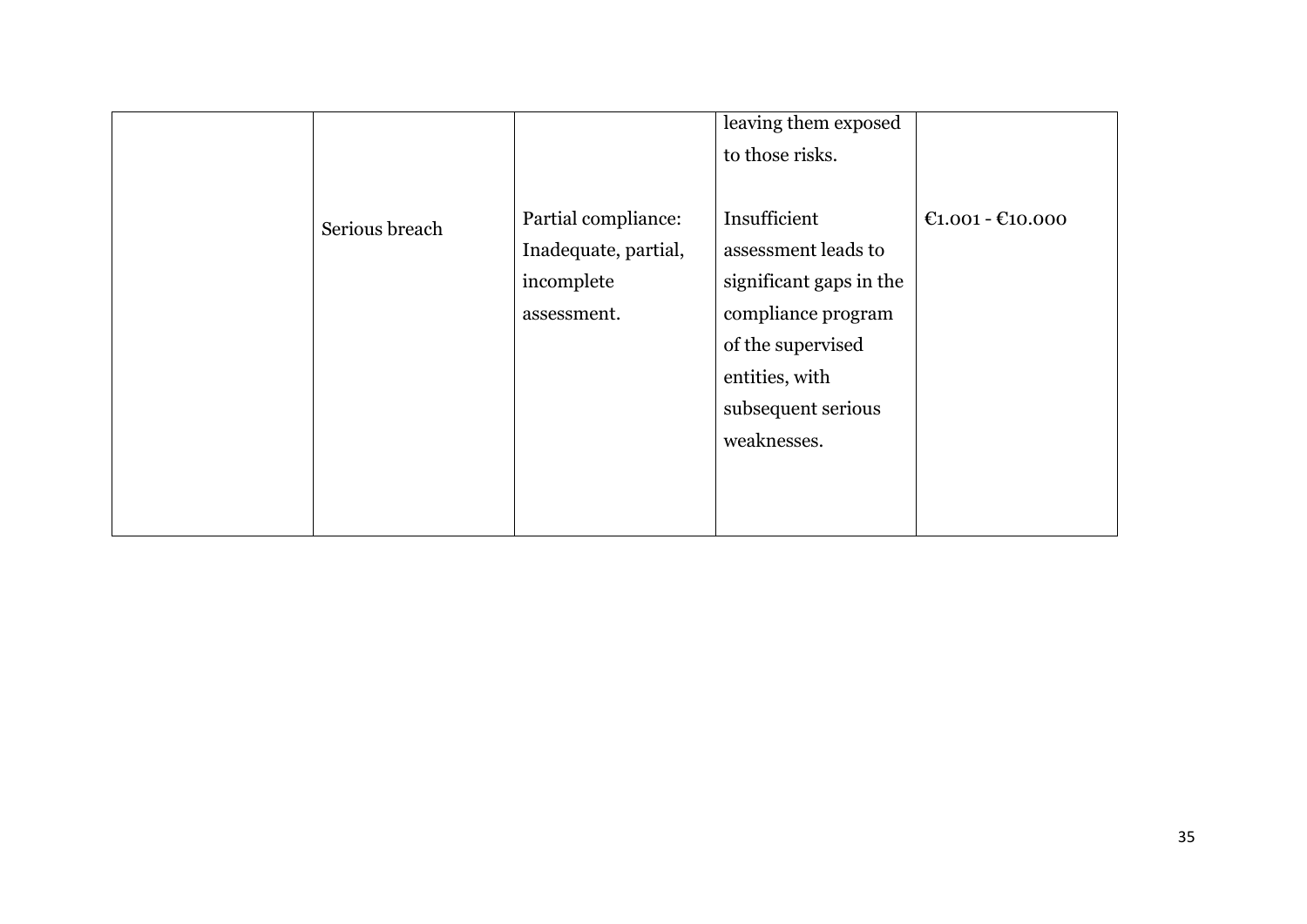| 3. Due Diligence Procedures and Measure |                     |                        |                        |                         |
|-----------------------------------------|---------------------|------------------------|------------------------|-------------------------|
| <b>Breach</b>                           | <b>Category</b>     | <b>Degree</b>          | <b>Justification</b>   | <b>Scale of penalty</b> |
| <b>Identification and</b>               | Very serious breach | Non-compliance:        | Failure to identify    | €10.001 -               |
| verification of                         |                     | Non-identification of  | and/or verify the      |                         |
| identity                                |                     | the client's identity  | client completely      |                         |
|                                         |                     |                        | contradicts the        |                         |
|                                         |                     |                        | objective of the Law   |                         |
|                                         |                     |                        | and makes it           |                         |
|                                         |                     |                        | impossible to take any |                         |
|                                         |                     |                        | measures.              |                         |
|                                         |                     |                        |                        |                         |
|                                         |                     |                        |                        |                         |
|                                         |                     | Partial compliance:    | Failure to implement   |                         |
|                                         |                     | The identity has not   | appropriate risk-      |                         |
|                                         |                     | been verified, not all | related measures.      |                         |
|                                         |                     | information required   |                        |                         |
|                                         |                     | by Law and/or the      |                        |                         |
|                                         |                     | Directive has been     |                        |                         |
|                                         |                     | obtained.              |                        |                         |
|                                         |                     |                        |                        |                         |
|                                         |                     |                        |                        |                         |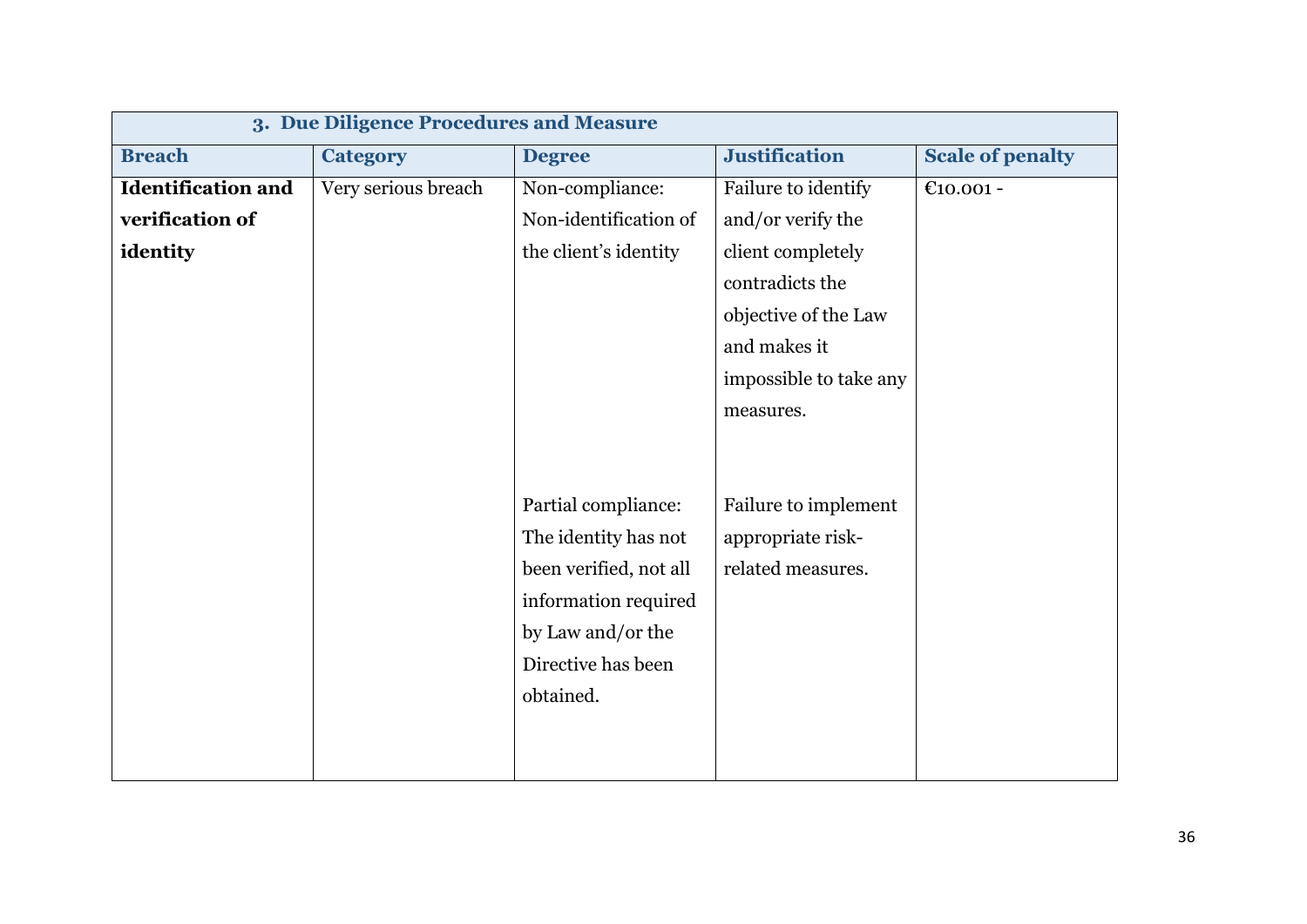| <b>Reliance on</b>       | Less serious breach | Non-compliance:        | Risk of invalid and/or   | $E1 - E1.000$      |
|--------------------------|---------------------|------------------------|--------------------------|--------------------|
| <b>Beneficial Owners</b> |                     | reliance only on the   | misleading data          |                    |
| <b>Registers</b>         |                     | Registers              |                          |                    |
|                          |                     |                        |                          |                    |
|                          |                     |                        |                          |                    |
| <b>Maintenance of</b>    | Serious breach      | Non-compliance: the    | Risk of not taking       | $E1.001 - E10.000$ |
| up-to-date               |                     | information is not     | appropriate risk         |                    |
| information              |                     | updated.               | mitigating measures      |                    |
|                          |                     |                        |                          |                    |
| Infringement             | Serious breach      | Non-compliance:        | Absence of               | $E1.001 - E10.000$ |
| under Article            |                     | continuation of the    | substantive              |                    |
| $62(4)$ of the Law       |                     | business relationship  | information that         |                    |
|                          |                     | while the supervised   | results in difficulty in |                    |
|                          |                     | entity cannot comply   | taking adequate,         |                    |
|                          |                     | with the provisions of | effective and            |                    |
|                          |                     | article $61(1)(a)-(c)$ | appropriate measures     |                    |
|                          |                     |                        | commensurate to the      |                    |
|                          |                     | Partial compliance:    | residual risk, while     |                    |
|                          |                     | Continuation of a      | the business             |                    |
|                          |                     | business relationship  | relationship             |                    |
|                          |                     | while the supervised   | continues.               |                    |
|                          |                     | person has complied    |                          |                    |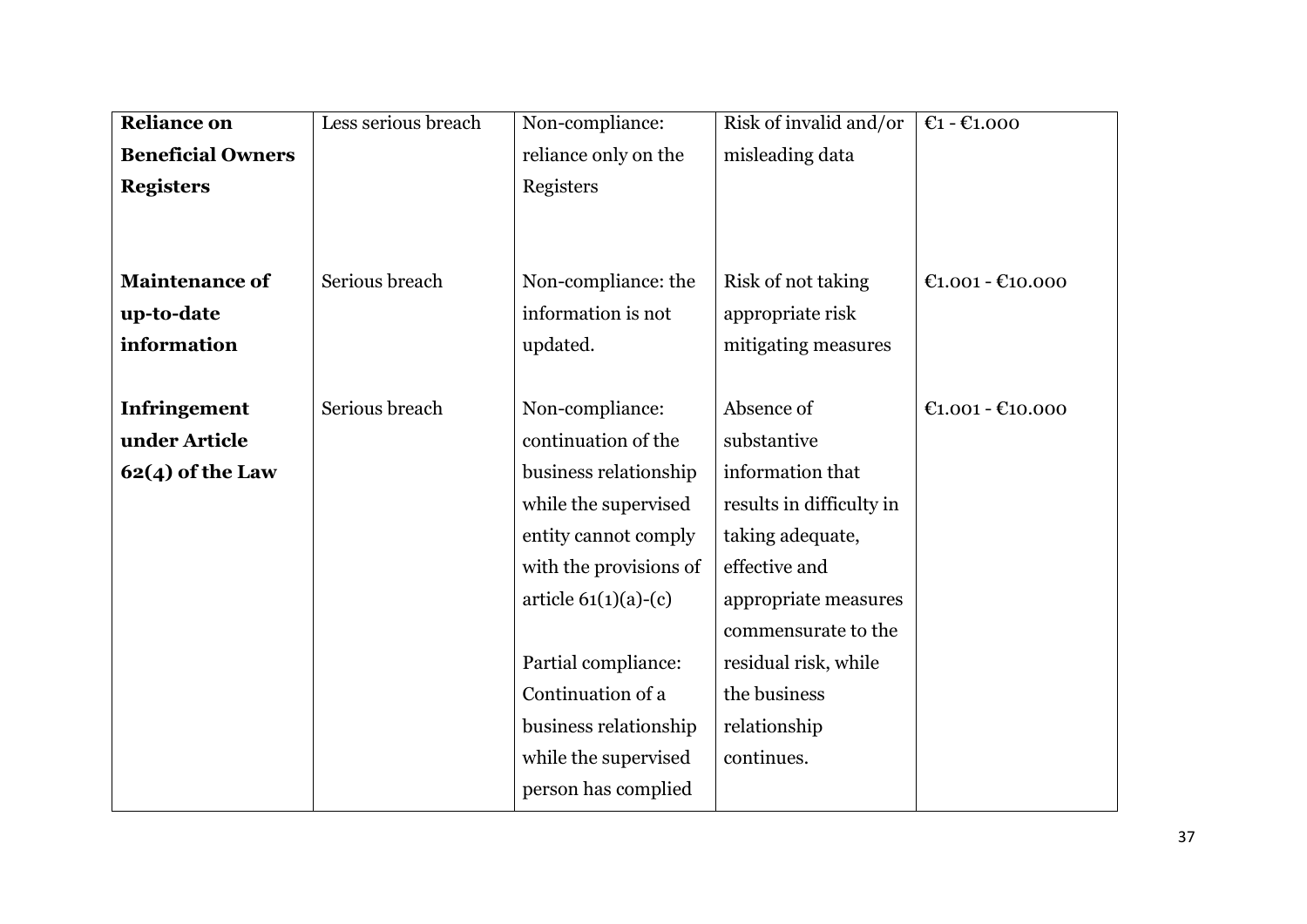|                           |                     | only with some        |                        |                    |
|---------------------------|---------------------|-----------------------|------------------------|--------------------|
|                           |                     | provisions of Article |                        |                    |
|                           |                     | $61(1)(a)-(c)$ and/or |                        |                    |
|                           |                     | has not considered    |                        |                    |
|                           |                     | reporting to MOKAS    |                        |                    |
|                           |                     |                       |                        |                    |
| <b>Application of due</b> | Serious breach      | Non-compliance:       | Increase risk of       | $C1.001 - C10.000$ |
| diligence measures        |                     | Non-application of    | executing a            |                    |
|                           |                     | measures prior to     | transaction and/or     |                    |
|                           |                     | establishing a        | activity with an       |                    |
|                           |                     | business relationship | unknown individual     |                    |
|                           |                     | and without the       | and/or without the     |                    |
|                           |                     | existence of          | completion of the      |                    |
|                           |                     | exemption conditions  | «know your client»     |                    |
|                           |                     |                       | procedures.            |                    |
|                           |                     |                       |                        |                    |
| <b>Certification of</b>   | Less serious breach | Partial compliance:   | Ability to             | $E1 - E1.000$      |
| documents                 |                     | Implement some        | demonstrate the        |                    |
|                           |                     | measures before       | review of the original |                    |
|                           |                     | entering into a       | document to mitigate   |                    |
|                           |                     | business relationship | the risks associated   |                    |
|                           |                     |                       | with certification.    |                    |
|                           |                     |                       |                        |                    |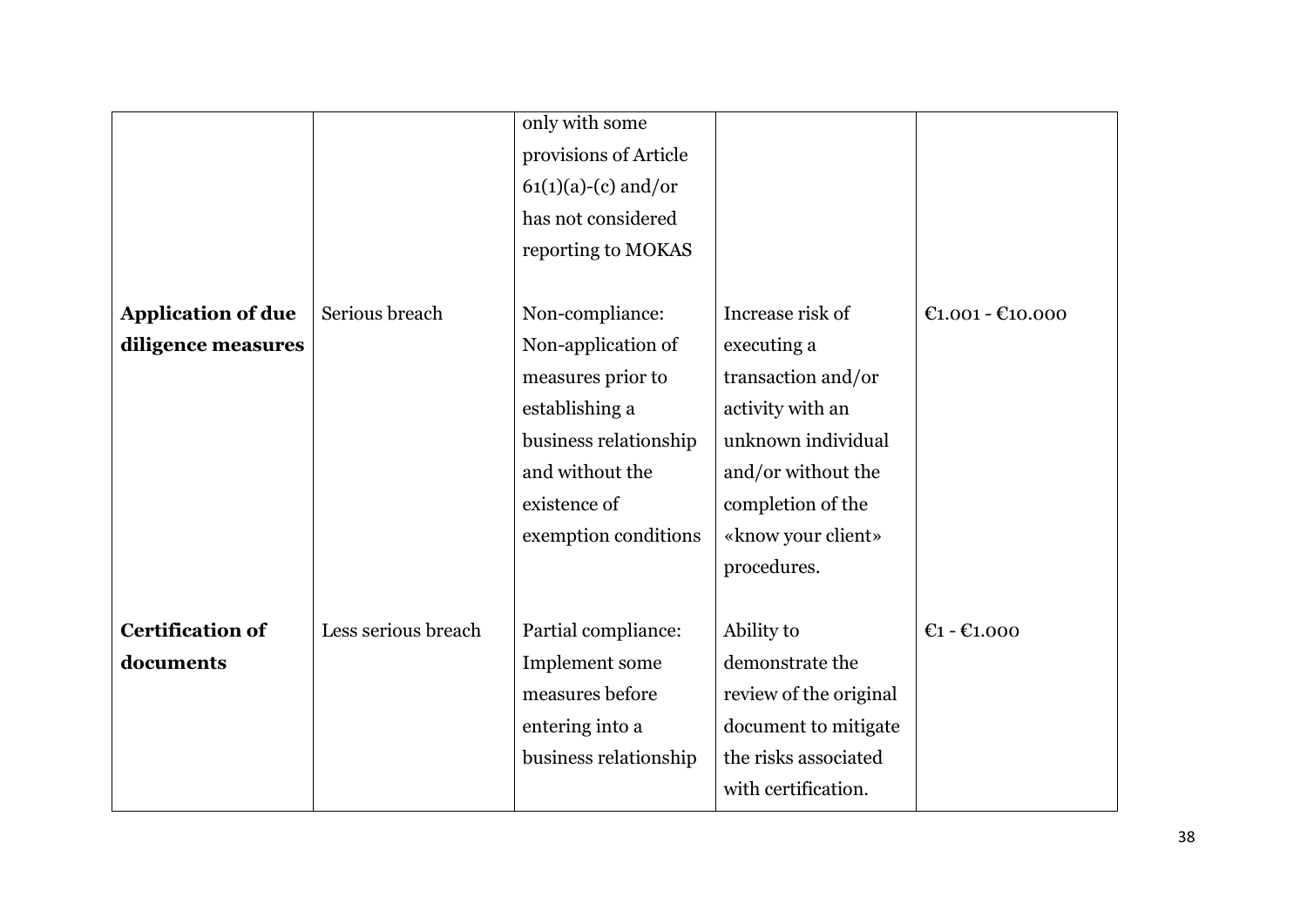|                     |                     | Non-compliance:       |                         |                                                          |
|---------------------|---------------------|-----------------------|-------------------------|----------------------------------------------------------|
|                     |                     | Non-certification of  |                         |                                                          |
|                     |                     | documents             |                         |                                                          |
|                     |                     |                       |                         |                                                          |
|                     |                     |                       |                         |                                                          |
| Simplified due      | Serious breach      | Partial compliance:   | Risk of executing a     | $\text{\textsterling}1.001 - \text{\textsterling}10.000$ |
| diligence           |                     | Non-inclusion of all  | transaction without     |                                                          |
|                     |                     | information referred  | ongoing monitoring      |                                                          |
|                     |                     | to in paragraph 5.5.3 |                         |                                                          |
|                     |                     | of the AML/CFT        |                         |                                                          |
|                     |                     | Directive             |                         |                                                          |
|                     |                     |                       |                         |                                                          |
| <b>Enhanced due</b> | Very serious breach | Non-compliance:       | Failure to implement    | €10.001 -                                                |
| diligence           |                     | Apply simplified due  | enhanced due            |                                                          |
|                     |                     | diligence measures,   | diligence measures      |                                                          |
|                     |                     | while there is        | indicates that there is |                                                          |
|                     |                     | suspicion and/or the  | no risk mitigation and  |                                                          |
|                     |                     | business relationship | that vulnerabilities/   |                                                          |
|                     |                     | is not low-risk       | pathogenicities to the  |                                                          |
|                     |                     |                       | effectiveness of anti-  |                                                          |
|                     |                     | Non-compliance:       | money laundering        |                                                          |
|                     |                     | Non-implementation    | and terrorist           |                                                          |
|                     |                     |                       |                         |                                                          |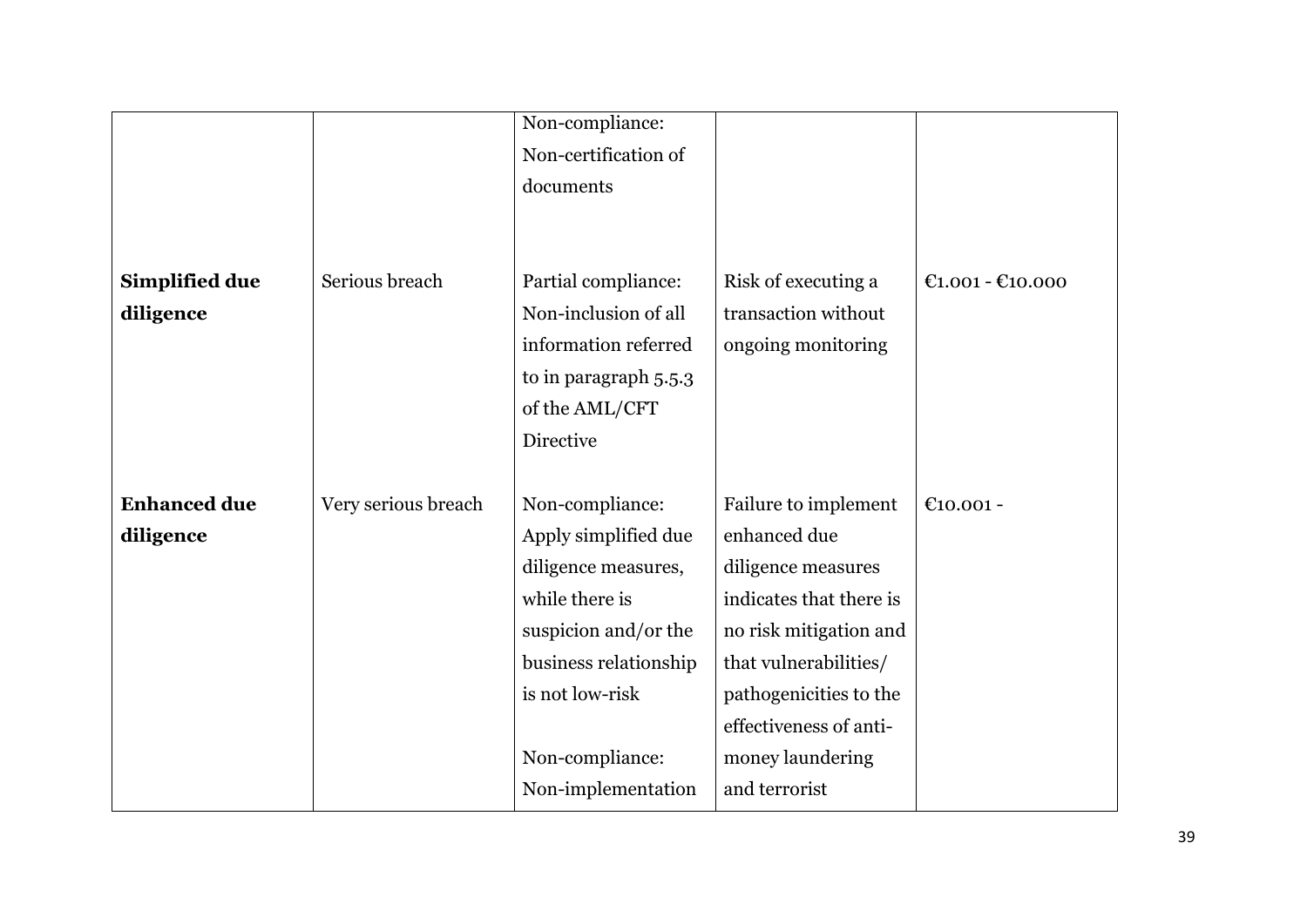|            |                | of enhanced due        | financing systems and   |                    |
|------------|----------------|------------------------|-------------------------|--------------------|
|            |                | diligence measures or  | controls are created    |                    |
|            |                | non-implementation     |                         |                    |
|            |                | of all enhanced due    |                         |                    |
|            |                | diligence measures in  |                         |                    |
|            |                | high-risk cases        |                         |                    |
|            |                |                        |                         |                    |
| Conducting | Serious breach | Non-compliance:        | Inability to detect     | $C1.001 - C10.000$ |
| background |                | Failure to carry out a | and/or identify         |                    |
| screening  |                | background check       | information that        |                    |
|            |                |                        | affects and/or          |                    |
|            |                |                        | determines the risk     |                    |
|            |                |                        | arising from the client |                    |
|            |                |                        | and the subsequent      |                    |
|            |                |                        | necessary,              |                    |
|            |                |                        | appropriate risk        |                    |
|            |                |                        | mitigating measures.    |                    |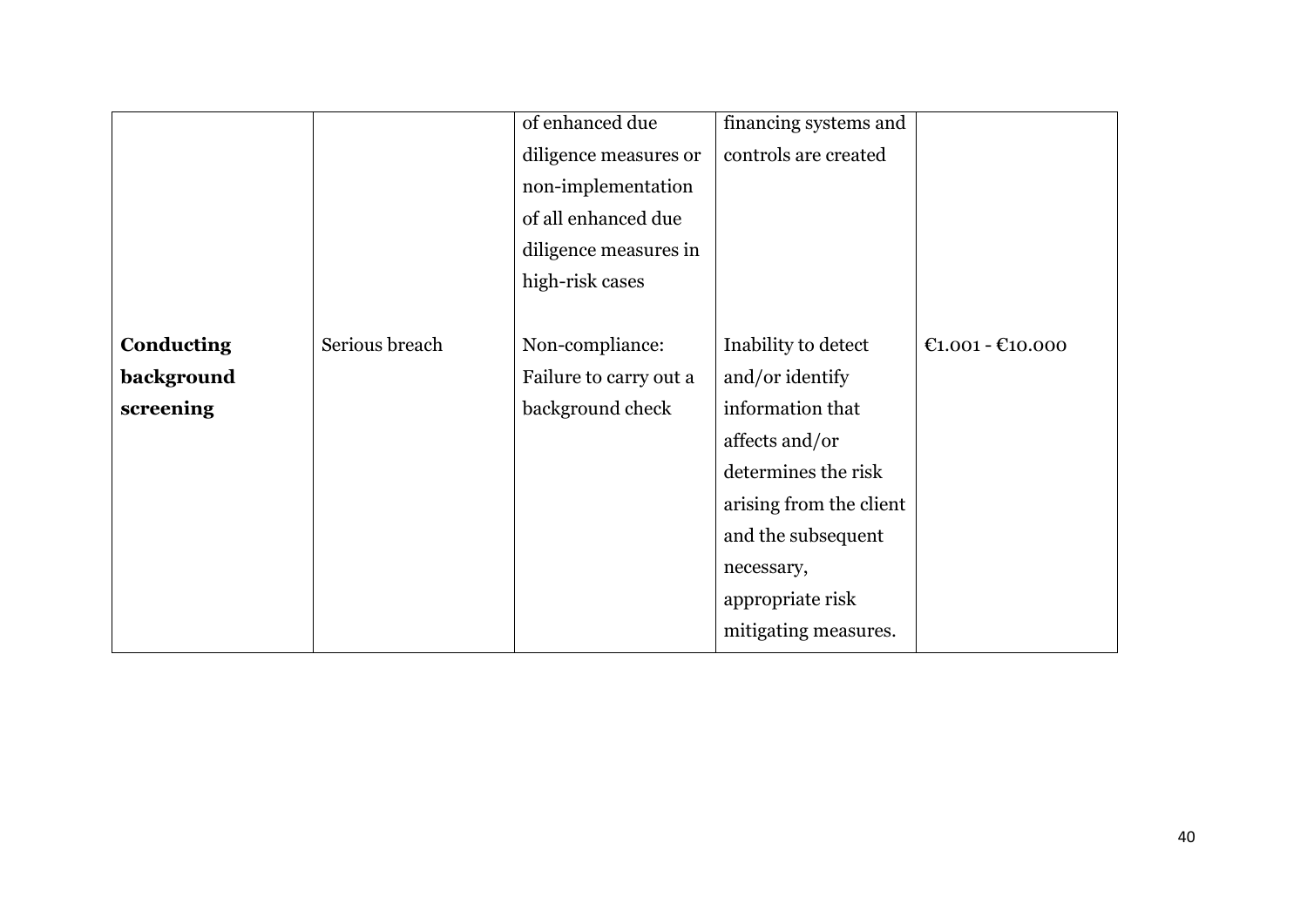|                          | 4. Reliance on third parties |                          |                      |                         |  |
|--------------------------|------------------------------|--------------------------|----------------------|-------------------------|--|
| <b>Breach</b>            | <b>Category</b>              | <b>Degree</b>            | <b>Justification</b> | <b>Scale of penalty</b> |  |
| <b>Reliance on third</b> | Serious breach               | Non-compliance:          | Reliance on third    | $E1.001 - E10.000$      |  |
| parties who do not       |                              | Reliance on third        | parties who do not   |                         |  |
| fall under the           |                              | parties who do not fall  | comply with the      |                         |  |
| definition of "third     |                              | under the definition     | provisions of the    |                         |  |
| parties" under           |                              | of "third parties"       | legislation.         |                         |  |
| Article $67(2)(a)$ of    |                              | under article $67(2)(a)$ |                      |                         |  |
| the Law                  |                              | of the Law               |                      |                         |  |
|                          |                              |                          |                      |                         |  |
|                          |                              |                          |                      |                         |  |
| <b>Prohibition of</b>    | Serious breach               | Non-compliance:          | Risk of AML/CFT      | $E1.001 - E10.000$      |  |
| reliance on third        |                              | Reliance on third        | vulnerability due to |                         |  |
| parties established      |                              | parties established in   | the absence of       |                         |  |
| in high-risk third       |                              | high-risk third          | effective anti-money |                         |  |
| countries                |                              | countries.               | laundering and       |                         |  |
|                          |                              |                          | terrorist financing  |                         |  |
|                          |                              |                          | systems              |                         |  |
|                          |                              |                          |                      |                         |  |
|                          |                              |                          |                      |                         |  |
|                          |                              |                          |                      |                         |  |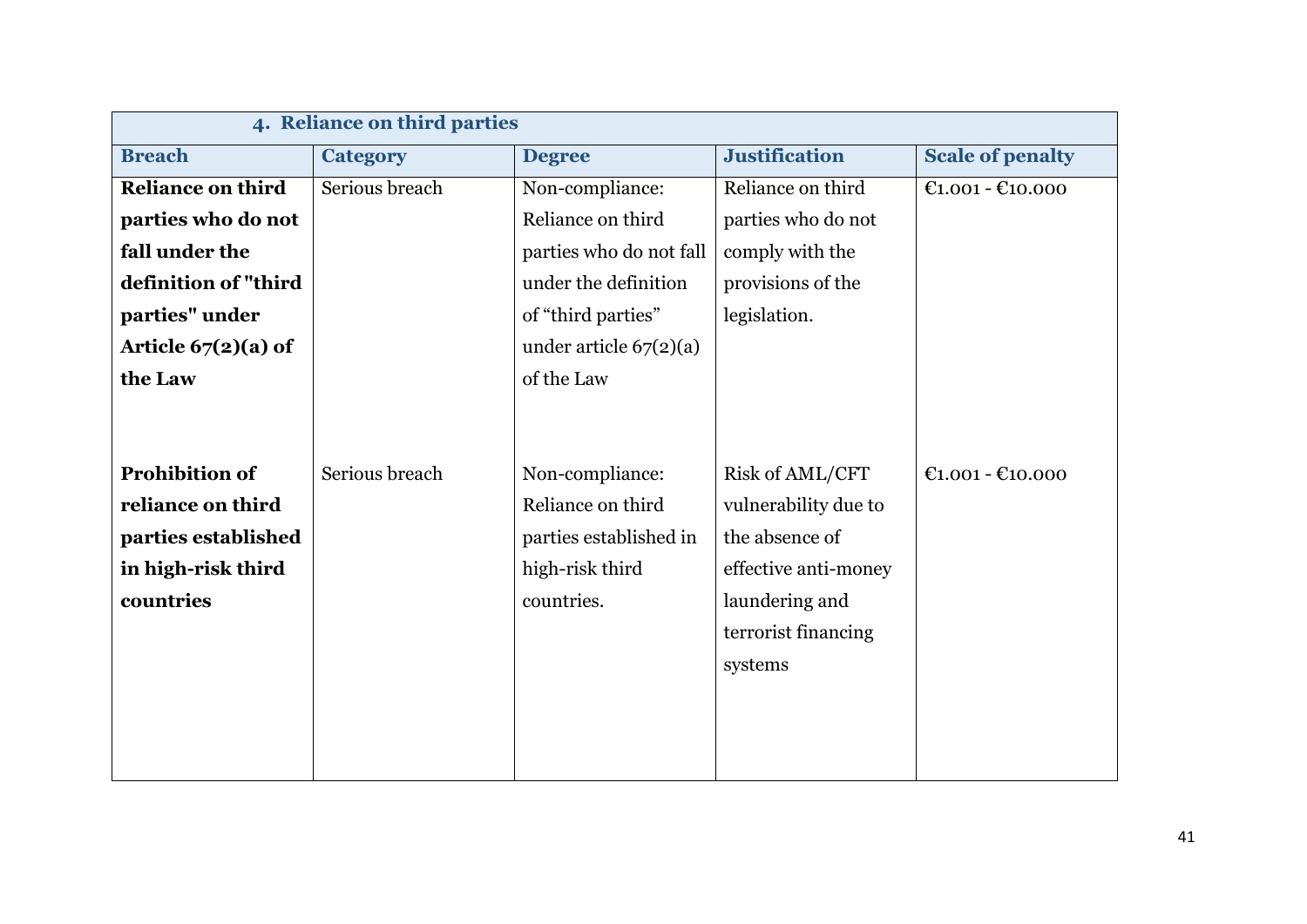| <b>Procedures under</b>   | Less serious breach | Non-compliance:          | Κίνδυνος μη           | $E1 - E1.000$                                            |
|---------------------------|---------------------|--------------------------|-----------------------|----------------------------------------------------------|
| <b>ICPACs AML/CFT</b>     |                     | Non-implementation       | διασφάλισης της       |                                                          |
| <b>Directive</b>          |                     | of the provisions of     | ποιότητας δέουσας     |                                                          |
|                           |                     | paragraph 5.9.3 of the   | επιμέλειας που        |                                                          |
|                           |                     | <b>AML/CFT Directive</b> | εφαρμόζει το τρίτο    |                                                          |
|                           |                     |                          | πρόσωπο               |                                                          |
|                           |                     | Partial compliance:      |                       |                                                          |
|                           |                     | Implementation of        |                       |                                                          |
|                           |                     | some provisions of       |                       |                                                          |
|                           |                     | paragraph 5.9.3 of the   |                       |                                                          |
|                           |                     | <b>AML/CFT Directive</b> |                       |                                                          |
|                           |                     |                          |                       |                                                          |
| <b>Timing of reliance</b> | Serious breach      | Non-compliance:          | Explicitly prohibited | $\text{\textsterling}1.001 - \text{\textsterling}10.000$ |
|                           |                     | Reliance on third        | by the AML/CFT Law    |                                                          |
|                           |                     | parties during the on-   | and the Directive     |                                                          |
|                           |                     | going monitoring         |                       |                                                          |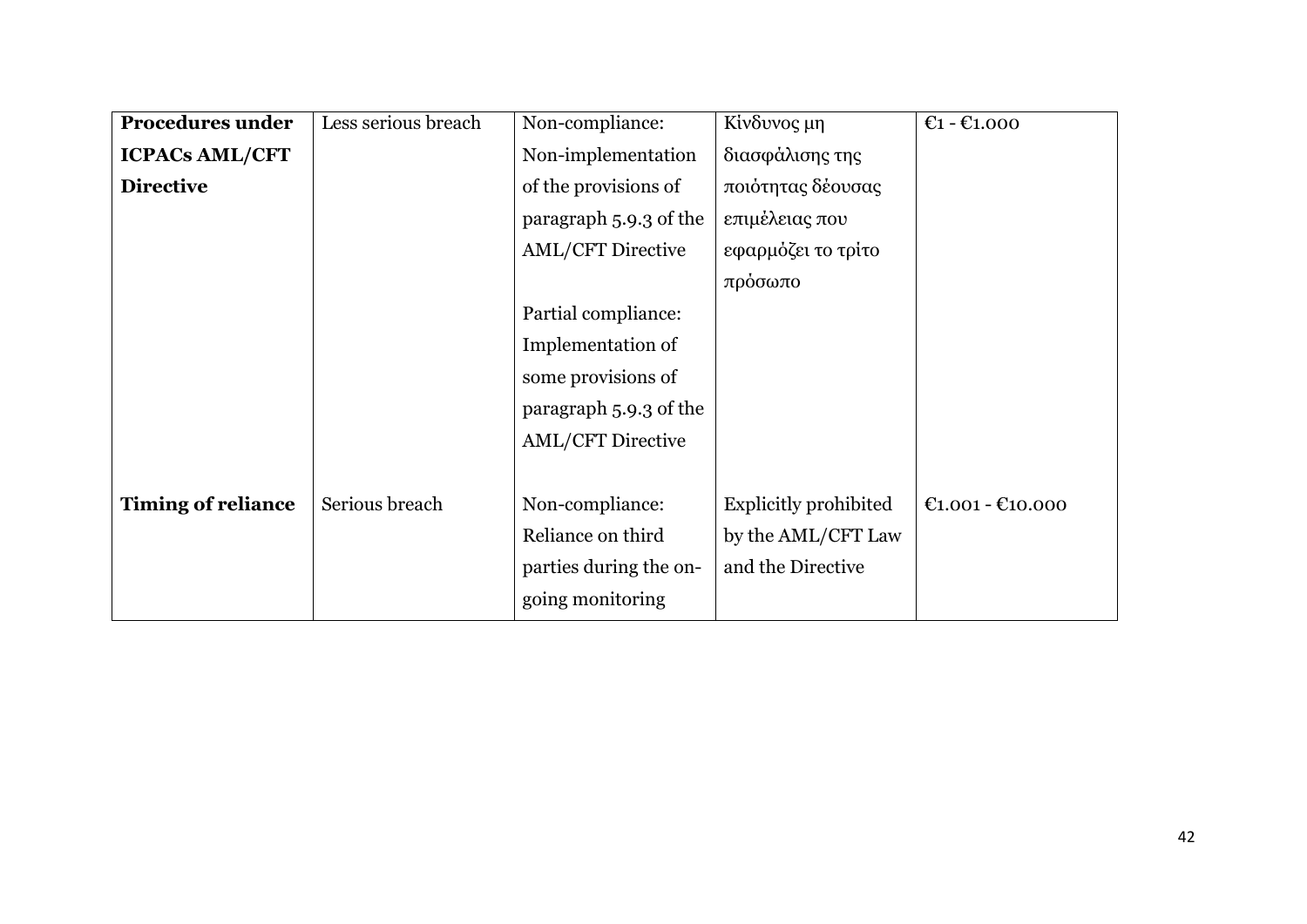|                   | 5. Ongoing transaction monitoring |                         |                       |                         |  |
|-------------------|-----------------------------------|-------------------------|-----------------------|-------------------------|--|
| <b>Breach</b>     | <b>Category</b>                   | <b>Degree</b>           | <b>Justification</b>  | <b>Scale of penalty</b> |  |
| <b>Failure to</b> | Very serious breach               | Non-compliance:         | Risk of executing     | $€10.001 -$             |  |
| thoroughly        |                                   | Transactions were not   | transactions and      |                         |  |
| examine           |                                   | examined thoroughly     | transferring of funds |                         |  |
| transactions      |                                   |                         | and/or assets without |                         |  |
|                   |                                   | Partial compliance: It  | examination           |                         |  |
|                   |                                   | is carried out for some |                       |                         |  |
|                   |                                   | transactions and/or     |                       |                         |  |
|                   |                                   | with insufficient       |                       |                         |  |
|                   |                                   | evidence and/or         |                       |                         |  |
|                   |                                   | without assessing the   |                       |                         |  |
|                   |                                   | rationale of the        |                       |                         |  |
|                   |                                   | transactions and/or     |                       |                         |  |
|                   |                                   | without comparison      |                       |                         |  |
|                   |                                   | with the client's       |                       |                         |  |
|                   |                                   | economic profile        |                       |                         |  |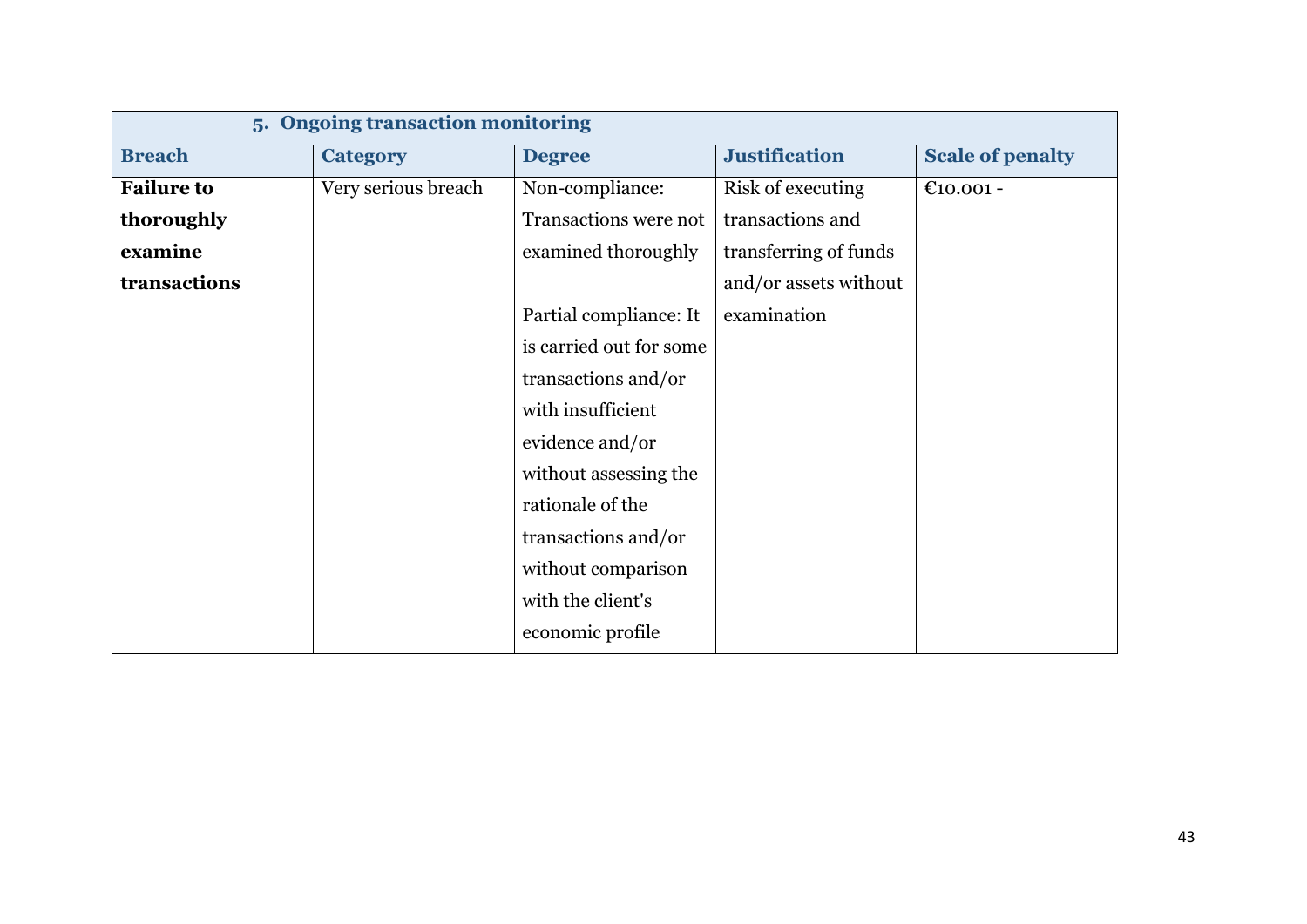|                         | <b>6. Record keeping</b> |                        |                       |                                                          |  |
|-------------------------|--------------------------|------------------------|-----------------------|----------------------------------------------------------|--|
| <b>Breach</b>           | <b>Category</b>          | <b>Degree</b>          | <b>Justification</b>  | <b>Scale of penalty</b>                                  |  |
| <b>Timing</b>           | Serious breach           | Non-compliance: No     | Inability to retrieve | $C1.001 - C10.000$                                       |  |
|                         |                          | records maintained     | documents             |                                                          |  |
|                         |                          | for 5 years after the  |                       |                                                          |  |
|                         |                          | end of the business    |                       |                                                          |  |
|                         |                          | relationship or the    |                       |                                                          |  |
|                         |                          | completion of an       |                       |                                                          |  |
|                         |                          | occasional transaction |                       |                                                          |  |
|                         |                          |                        |                       |                                                          |  |
| <b>Method of record</b> | Less serious breach      | Non-compliance: The    | Delay in document     | $E1 - E1,000$                                            |  |
| keeping                 |                          | method of record       | retrieval             |                                                          |  |
|                         |                          | keeping does not       |                       |                                                          |  |
|                         |                          | allow for a timely     |                       |                                                          |  |
|                         |                          | retrieval of           |                       |                                                          |  |
|                         |                          | documents without      |                       |                                                          |  |
|                         |                          | delay.                 |                       |                                                          |  |
|                         |                          |                        |                       | $\text{\textsterling}1.001 - \text{\textsterling}10.000$ |  |
| <b>Records</b>          | Serious breach           | Non-compliance: No     | Unable to retrieve    |                                                          |  |
|                         |                          | record kept            | documents and/or      |                                                          |  |
|                         |                          |                        | inability to          |                                                          |  |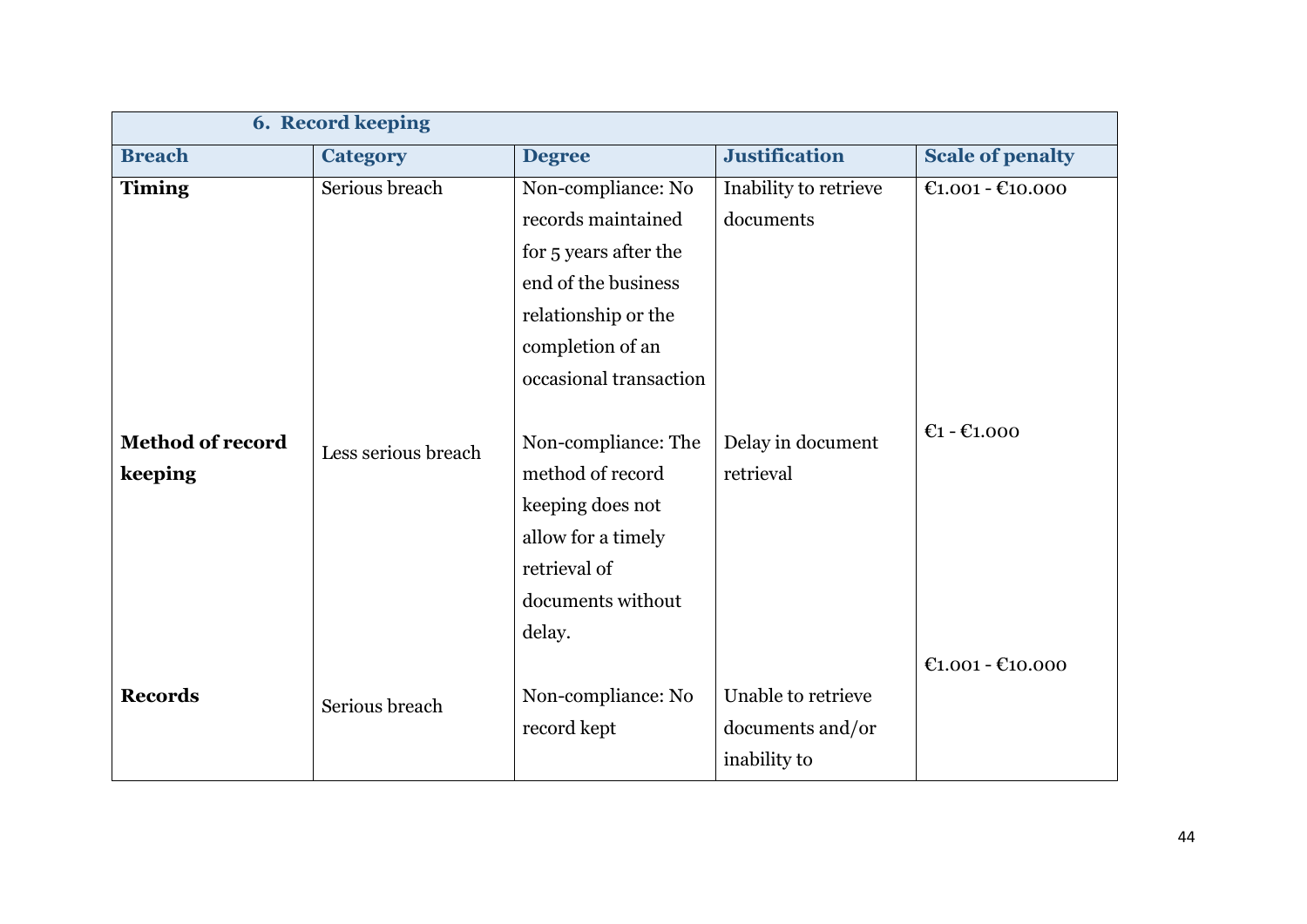|  | Partial compliance: | reconstruct  |  |
|--|---------------------|--------------|--|
|  | Not all documents/  | transactions |  |
|  | information/data    |              |  |
|  | provided by law     |              |  |
|  | and/or AML/CFT      |              |  |
|  | Directive are       |              |  |
|  | maintained          |              |  |

| 7. Suspicious Transaction & Activity Reports |                     |                       |                       |                         |  |
|----------------------------------------------|---------------------|-----------------------|-----------------------|-------------------------|--|
| <b>Breach</b>                                | <b>Category</b>     | <b>Degree</b>         | <b>Justification</b>  | <b>Scale of penalty</b> |  |
| <b>Submission of</b>                         | Very serious breach | Non-compliance:       | Inability to detect   | €10.001 -               |  |
| internal report                              |                     | Failure to submit an  | cases of ML/TF which  |                         |  |
|                                              |                     | internal report while | completely            |                         |  |
|                                              |                     | there is suspicion    | contradicts the       |                         |  |
|                                              |                     |                       | purpose of the Law    |                         |  |
|                                              |                     |                       |                       |                         |  |
| <b>Examination of</b>                        | Very serious breach | Non-compliance:       | Failure to determine  | €10.001 -               |  |
| internal report                              |                     | Failure to examine    | whether ML/TF is      |                         |  |
|                                              |                     | internal reports      | proven or suspected   |                         |  |
|                                              |                     |                       | as well as the        |                         |  |
|                                              |                     |                       | consequential risk of |                         |  |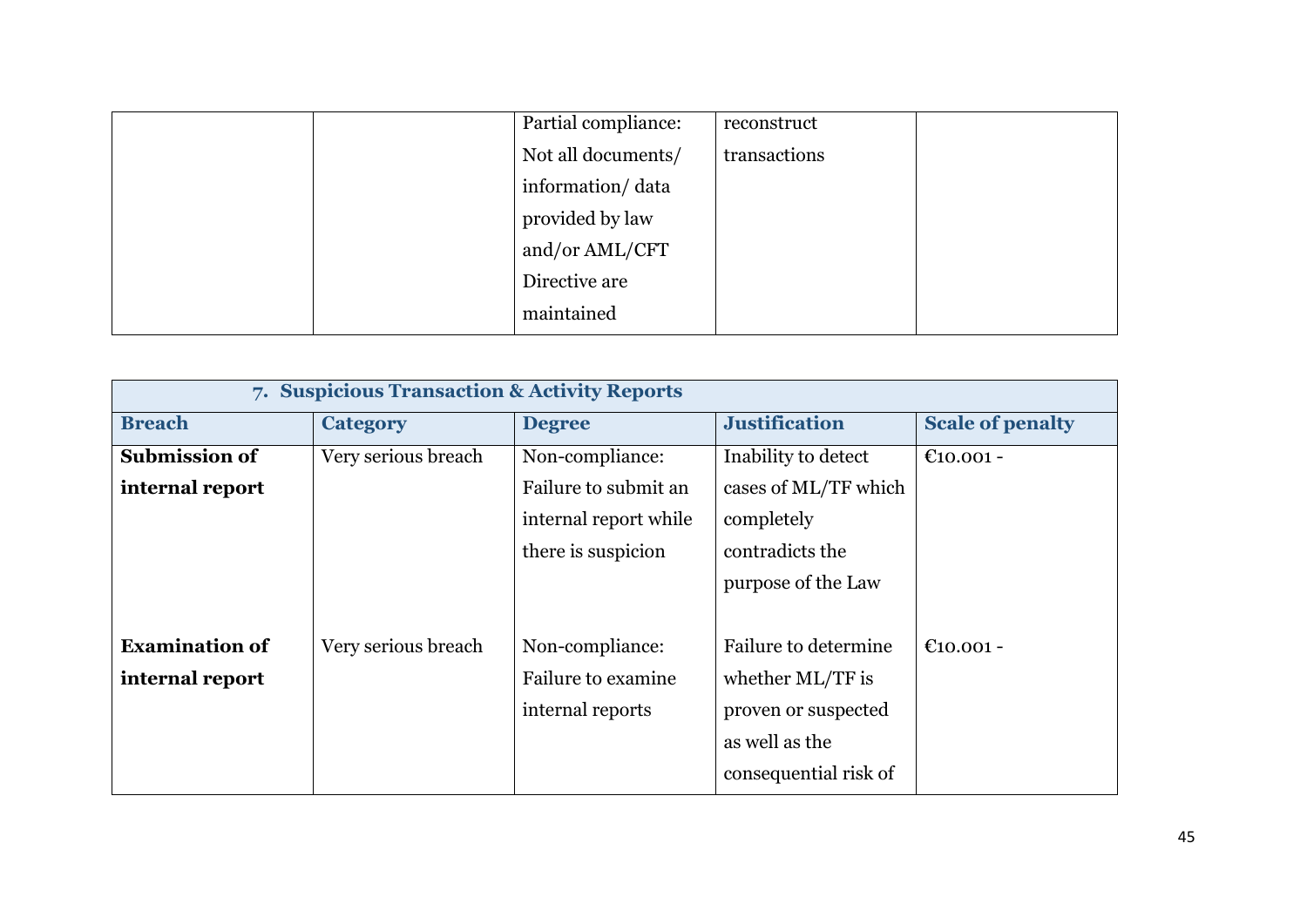|                         |                     |                       | potential execution of  |                                                          |
|-------------------------|---------------------|-----------------------|-------------------------|----------------------------------------------------------|
|                         |                     |                       | activities/transactions |                                                          |
|                         |                     |                       | involving ML/TF         |                                                          |
|                         |                     |                       |                         |                                                          |
| <b>Documentation of</b> | Serious breach      | Non-compliance:       | Failure to              | $\text{\textsterling}1.001 - \text{\textsterling}10.000$ |
| the result of the       |                     | Non-documentation     | demonstrate the         |                                                          |
| examination of          |                     | of the result of the  | examination of          |                                                          |
| internal reports        |                     | examination of        | internal reports        |                                                          |
|                         |                     | internal reports      |                         |                                                          |
|                         |                     |                       |                         |                                                          |
|                         |                     | Non-compliance:       |                         |                                                          |
| <b>Submission of</b>    | Very serious breach | Failure to submit an  | Failure to effectively  | €10.001 -                                                |
| external report         |                     | external report to    | combat ML/TF which      |                                                          |
|                         |                     | MOKAS, even though    | completely              |                                                          |
|                         |                     | there is knowledge or | contradicts the         |                                                          |
|                         |                     | reasonable suspicion  | purpose of the Law      |                                                          |
|                         |                     | of ML/TF              |                         |                                                          |
|                         |                     |                       |                         |                                                          |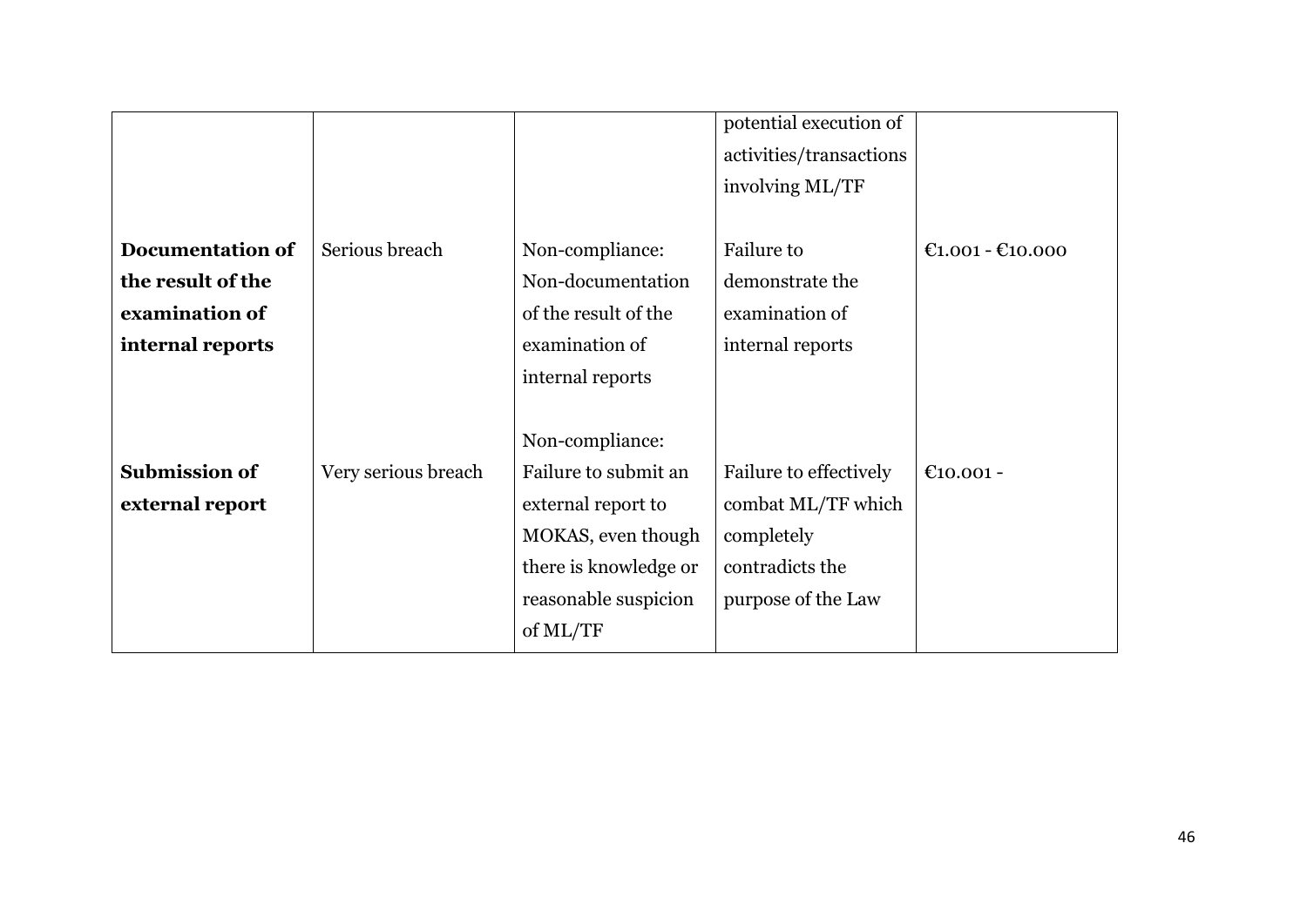| 8. Training          |                 |                       |                        |                         |
|----------------------|-----------------|-----------------------|------------------------|-------------------------|
| <b>Breach</b>        | <b>Category</b> | <b>Degree</b>         | <b>Justification</b>   | <b>Scale of penalty</b> |
| <b>Training of</b>   | Serious breach  | Non-compliance: No    | Failure to identify    | $C1.001 - C10.000$      |
| Compliance           |                 | training              | suspicious             |                         |
| Officer/ other staff |                 |                       | transactions/          |                         |
|                      |                 | Partial compliance:   | activities and/or non- |                         |
|                      |                 | The training is not   | implementation         |                         |
|                      |                 | adjusted to the needs | and/or ineffective     |                         |
|                      |                 | and risks of the      | implementation of      |                         |
|                      |                 | supervised person     | AML/CFT procedures     |                         |
|                      |                 | and/or is incomplete  | and measures           |                         |
|                      |                 | and/or not regular    |                        |                         |
|                      |                 | and continuous        |                        |                         |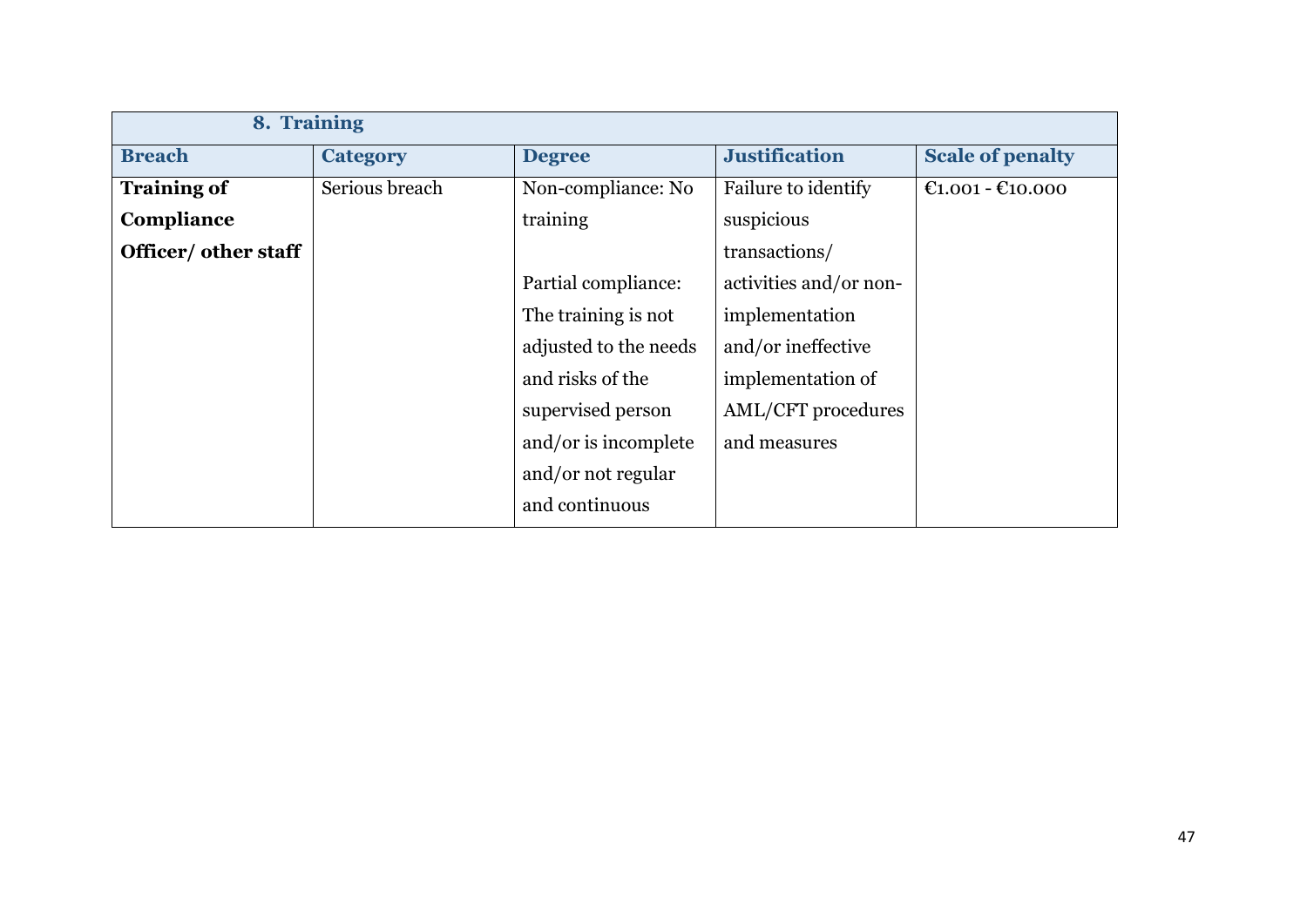| 9. Other breaches      |                    |                       |                        |                           |
|------------------------|--------------------|-----------------------|------------------------|---------------------------|
| <b>Breach</b>          | <b>Category</b>    | <b>Degree</b>         | <b>Justification</b>   | <b>Scale of penalties</b> |
| <b>Ensuring the</b>    | Serious breach     | Non-compliance:       | Provision of           | $E1.001 - E10.000$        |
| ethical character,     |                    | Failure to ensure the | administrative         |                           |
| honesty, skills,       |                    | ethical character,    | services by unsuitable |                           |
| knowledge and          |                    | honesty, skills,      | persons.               |                           |
| expertise of the       |                    | knowledge and         |                        |                           |
| staff                  |                    | expertise of staff    |                        |                           |
|                        |                    |                       |                        |                           |
|                        |                    |                       |                        |                           |
| <b>Provision of an</b> | Predefined penalty | Non-compliance:       |                        | $C1.001 - C10.000$        |
| action plan at the     |                    | Failure to provide an |                        |                           |
| request of ICPAC       |                    | action plan at the    |                        |                           |
|                        |                    | request of ICPAC      |                        |                           |
|                        |                    |                       |                        |                           |
| Safekeeping of         | Serious breach     | Non-compliance:       |                        | $E1.001 - E10.000$        |
| client monies in       |                    | Safekeeping of client |                        |                           |
| the personal           |                    | monies in the         |                        |                           |
| accounts of the        |                    | personal accounts of  |                        |                           |
| supervised entity      |                    | the supervised entity |                        |                           |
|                        |                    |                       |                        |                           |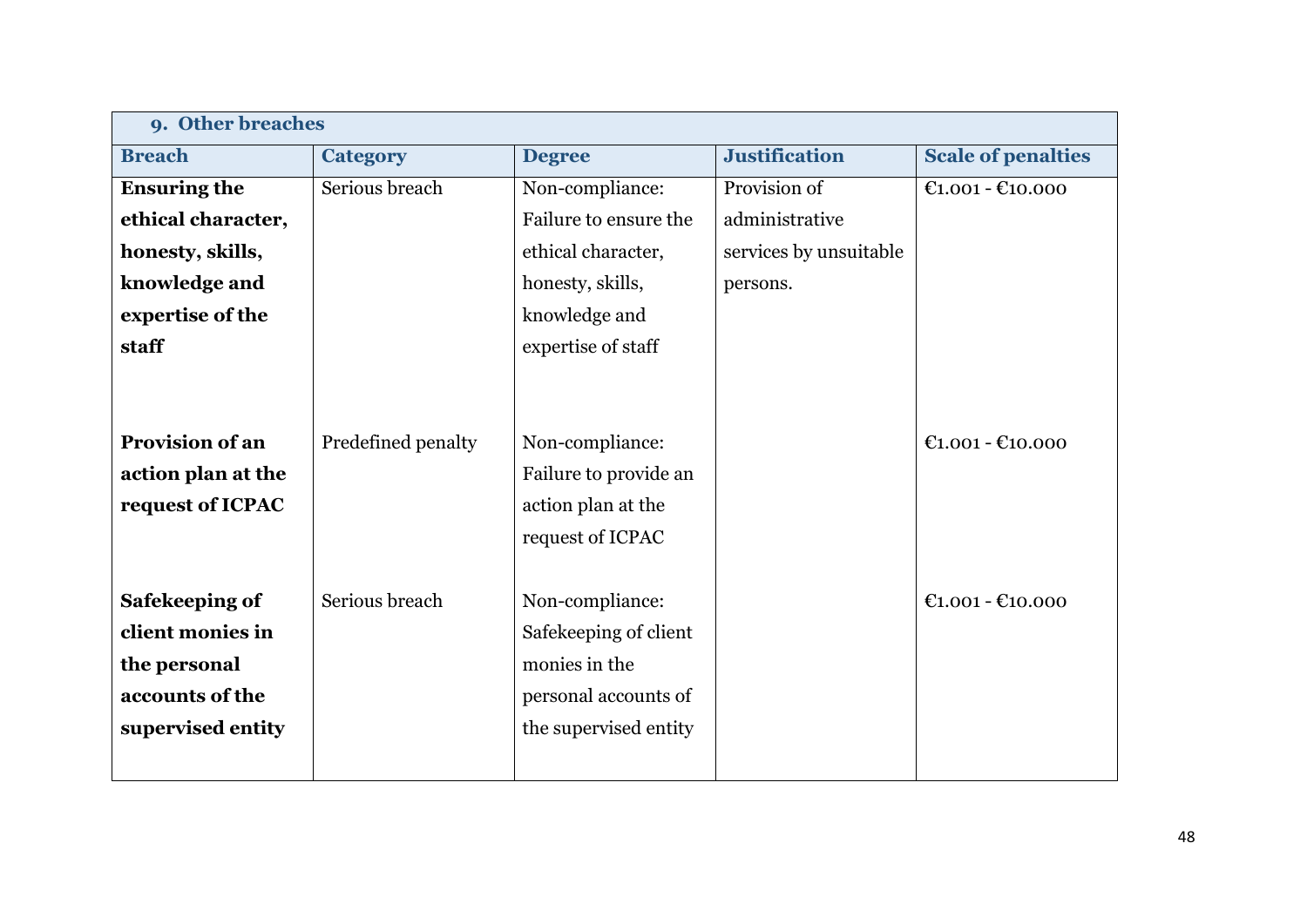| <b>Notifying ICPAC</b>    | Predefined penalty | Non-compliance:        | €500      |
|---------------------------|--------------------|------------------------|-----------|
| within 7 days of          |                    | Notifying ICPAC        |           |
| changes in the            |                    | within 7 days of       |           |
| details of the            |                    | changes in the details |           |
| Compliance                |                    | of the Compliance      |           |
| Officer and the           |                    | Officer and the        |           |
| member of the             |                    | member of the Board    |           |
| <b>Board of Directors</b> |                    | of Directors according |           |
| according to              |                    | to in article 58D of   |           |
| article 58D of the        |                    | the Law                |           |
| Law                       |                    |                        |           |
|                           |                    |                        |           |
| <b>Failure to submit</b>  | Predefined penalty |                        | €500      |
| the Annual                |                    |                        |           |
| Compliance                |                    |                        |           |
| <b>Officer's Report</b>   |                    |                        |           |
| within the set            |                    |                        |           |
| deadline.                 |                    |                        |           |
|                           |                    |                        |           |
| <b>Failure to submit</b>  | Predefined penalty |                        | $E_{500}$ |
| the annual AML            |                    |                        |           |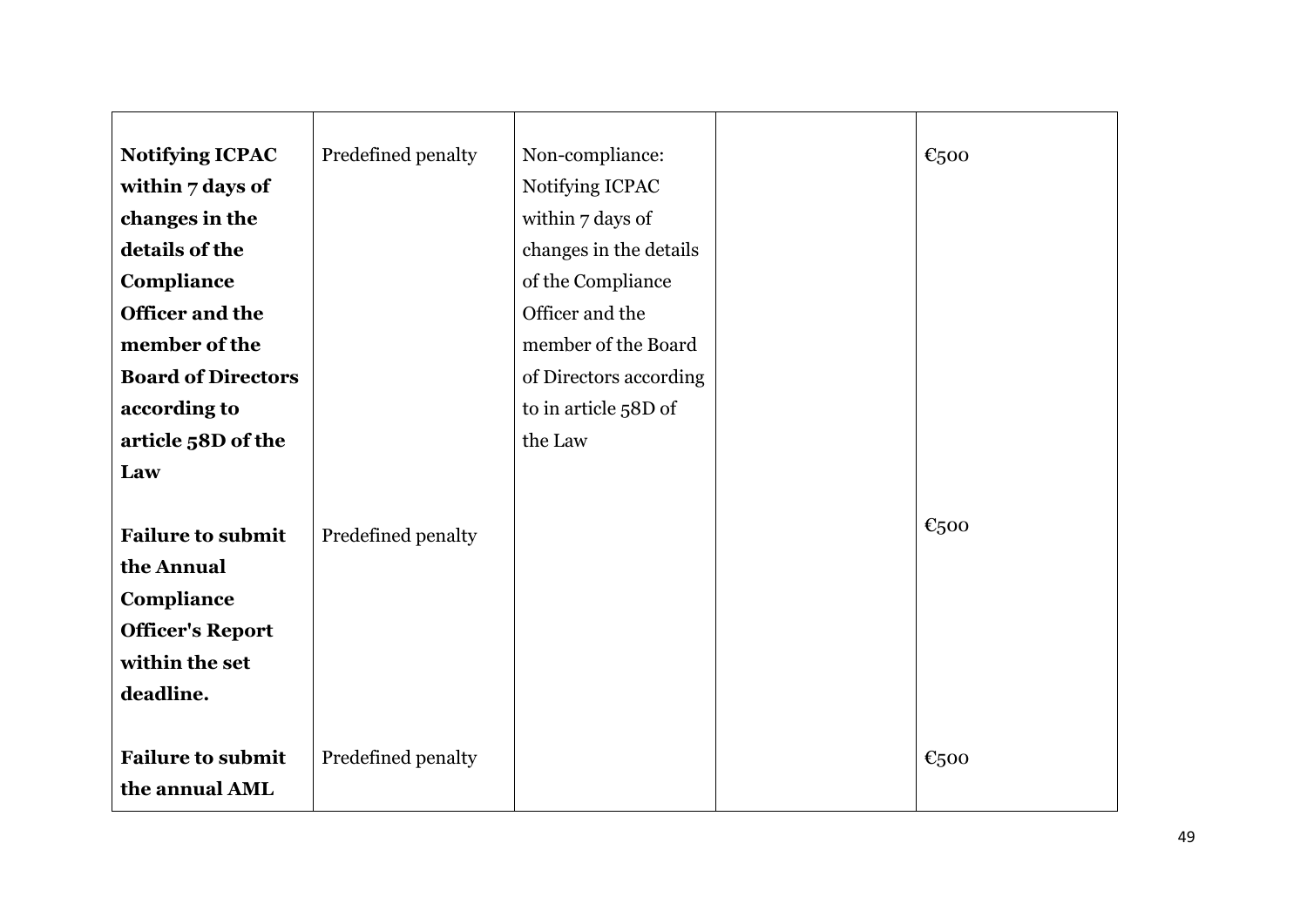| questionnaire              |                    |  |      |
|----------------------------|--------------------|--|------|
| within the set             |                    |  |      |
| deadline.                  |                    |  |      |
|                            |                    |  |      |
| Failure to obtain a        | Predefined penalty |  | €500 |
| certificate of             |                    |  |      |
|                            |                    |  |      |
| registration in the        |                    |  |      |
| respective central         |                    |  |      |
| registers, in case         |                    |  |      |
| of a new business          |                    |  |      |
| relationship with a        |                    |  |      |
| company, legal             |                    |  |      |
| entity, trust, other       |                    |  |      |
| similar                    |                    |  |      |
| arrangements               |                    |  |      |
|                            |                    |  | €100 |
| <b>Failure to register</b> | Predefined penalty |  |      |
| a trust within the         |                    |  |      |
| prescribed time            |                    |  |      |
| limit under section        |                    |  |      |
| 25A of the Law             |                    |  |      |
| <b>Regulating</b>          |                    |  |      |
|                            |                    |  |      |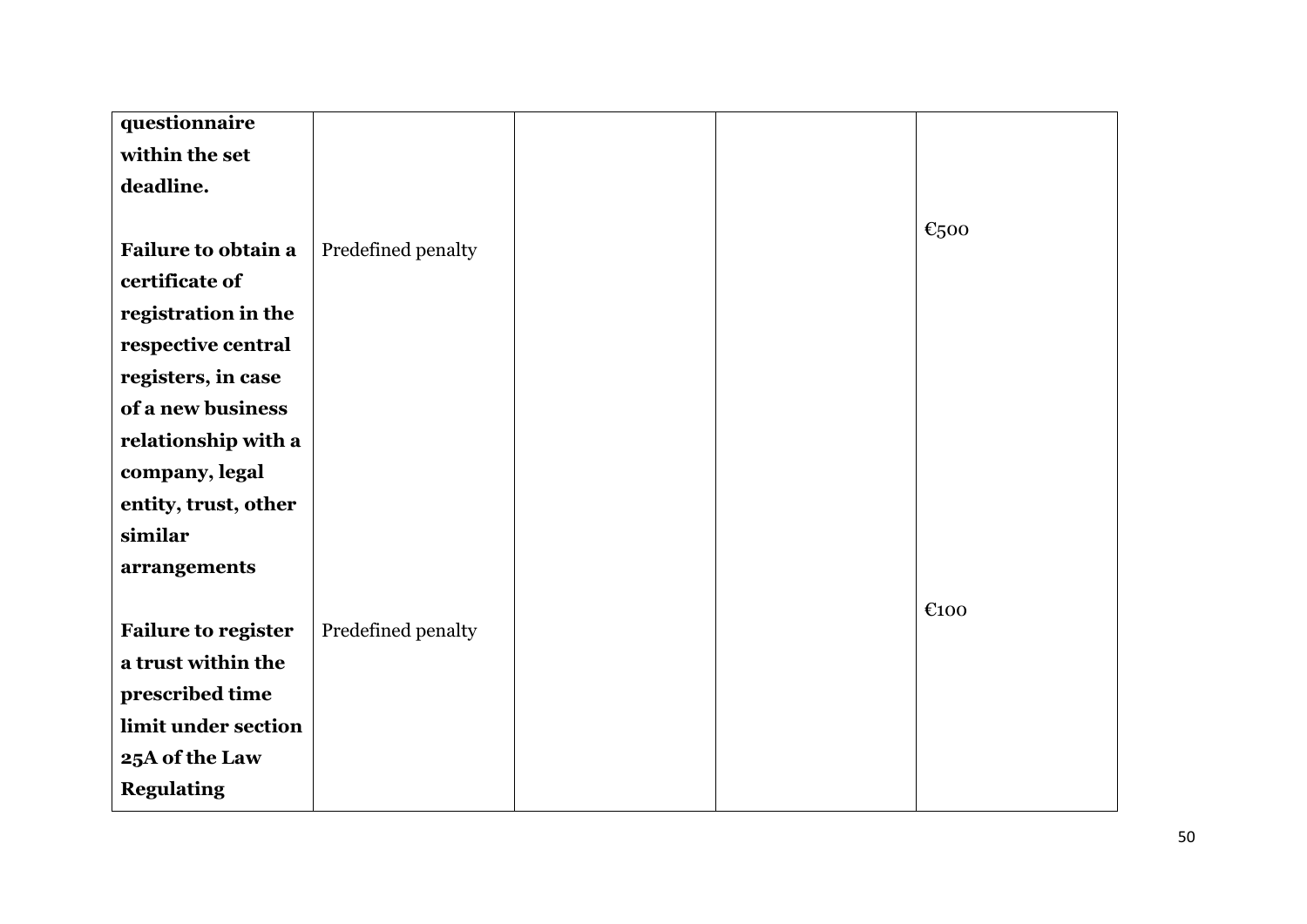| Administrative           |                    |  |                    |
|--------------------------|--------------------|--|--------------------|
| <b>Services and</b>      |                    |  |                    |
| related matters          |                    |  |                    |
|                          |                    |  |                    |
| <b>Failure to notify</b> | Predefined penalty |  | €100               |
| <b>ICPAC</b> of any      |                    |  |                    |
| changes to a trust       |                    |  |                    |
| under section 25A        |                    |  |                    |
| of the Law               |                    |  |                    |
| <b>Regulating</b>        |                    |  |                    |
| Administrative           |                    |  |                    |
| <b>Services and</b>      |                    |  |                    |
| related matters          |                    |  |                    |
|                          |                    |  |                    |
| <b>Preventing or</b>     | Predefined penalty |  | $\epsilon_{5.000}$ |
| claiming                 |                    |  |                    |
| impediment to the        |                    |  |                    |
| conduct of an on-        |                    |  |                    |
| site monitoring          |                    |  |                    |
| visit and/or failing     |                    |  |                    |
| to respond to a          |                    |  |                    |
| <b>Monitoring and</b>    |                    |  |                    |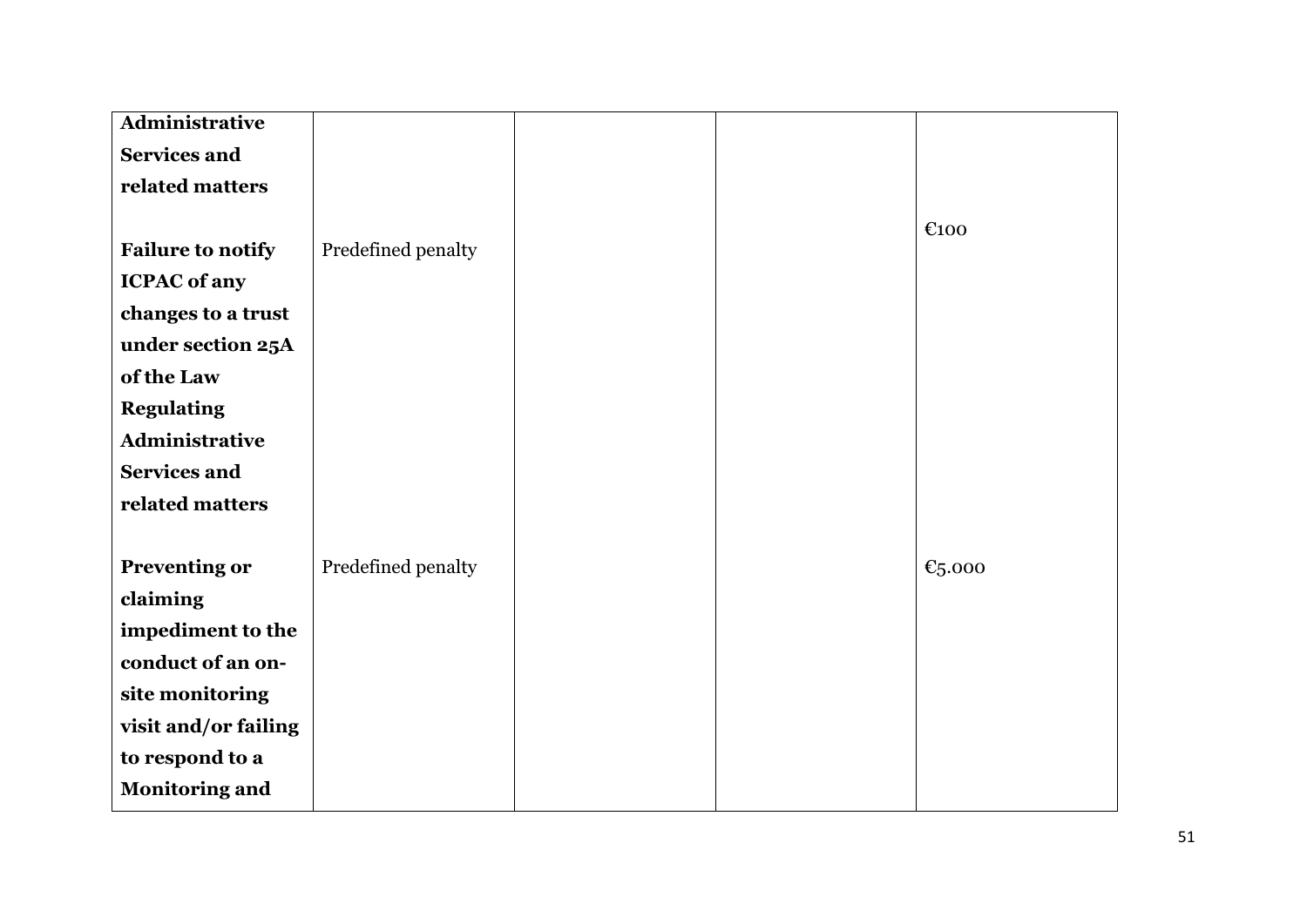| Compliance          |  |  |
|---------------------|--|--|
| officers            |  |  |
| notification for an |  |  |
| on-site monitoring  |  |  |
| visit.              |  |  |
|                     |  |  |
|                     |  |  |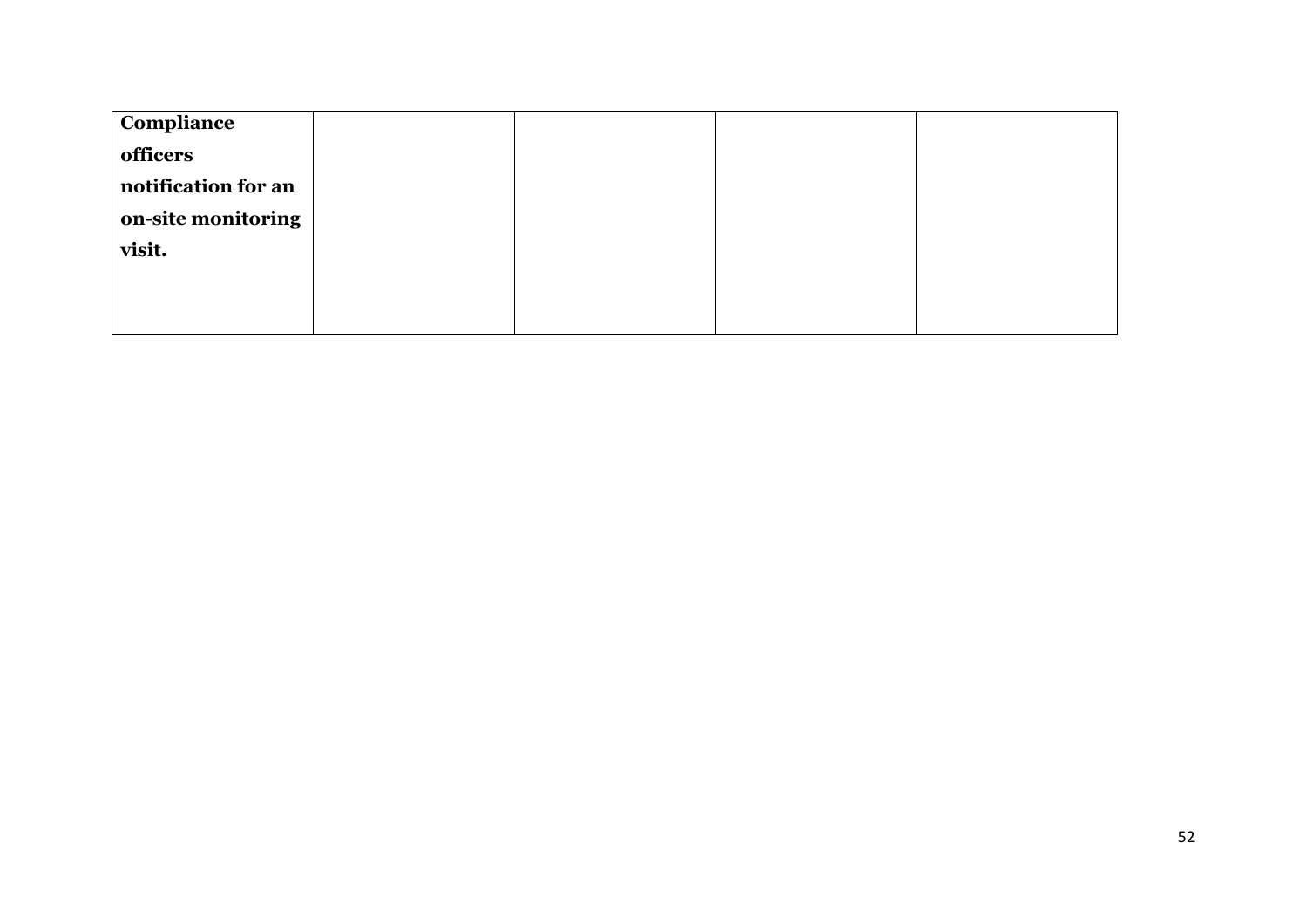#### ANNEX G **PENALTIES FOR BREACHES RELATING TO THE DIRECTIVE FOR THE COMPLIANCE WITH THE PROVISIONS OF THE UN SECURITY COUNCIL RESOLUTIONS (SANCTIONS) AND THE DECISIONS/REGULATIONS OF THE COUNCIL OF EUROPEAN UNION (RESTRICTIVE MEASURES)**

<span id="page-52-0"></span>

| <b>Breach</b>                                                                          | <b>Category</b> | <b>Degree</b>                                                                                                                                  | <b>Justification</b>                                                                                                                                                                                                               | <b>Scale of penalty</b> |
|----------------------------------------------------------------------------------------|-----------------|------------------------------------------------------------------------------------------------------------------------------------------------|------------------------------------------------------------------------------------------------------------------------------------------------------------------------------------------------------------------------------------|-------------------------|
| Design and<br>implementation<br>of internal<br>policies,<br>procedures and<br>controls | Serious breach  | Non-compliance:<br>Non-existence and/or<br>non-implementation of<br>policies, procedures<br>and controls                                       | Non-existence of<br>policies, procedures<br>and controls prevents<br>the detection of<br>persons and activities<br>subject to a sanctions<br>regime and deeming<br>it impossible to detect<br>attempts to<br>circumvent sanctions. | $E1.001 - E10.000$      |
|                                                                                        |                 | Partial compliance:<br>Policies, procedures<br>and controls do not<br>cover the entire scale<br>of obligations referred<br>to in the Sanctions |                                                                                                                                                                                                                                    |                         |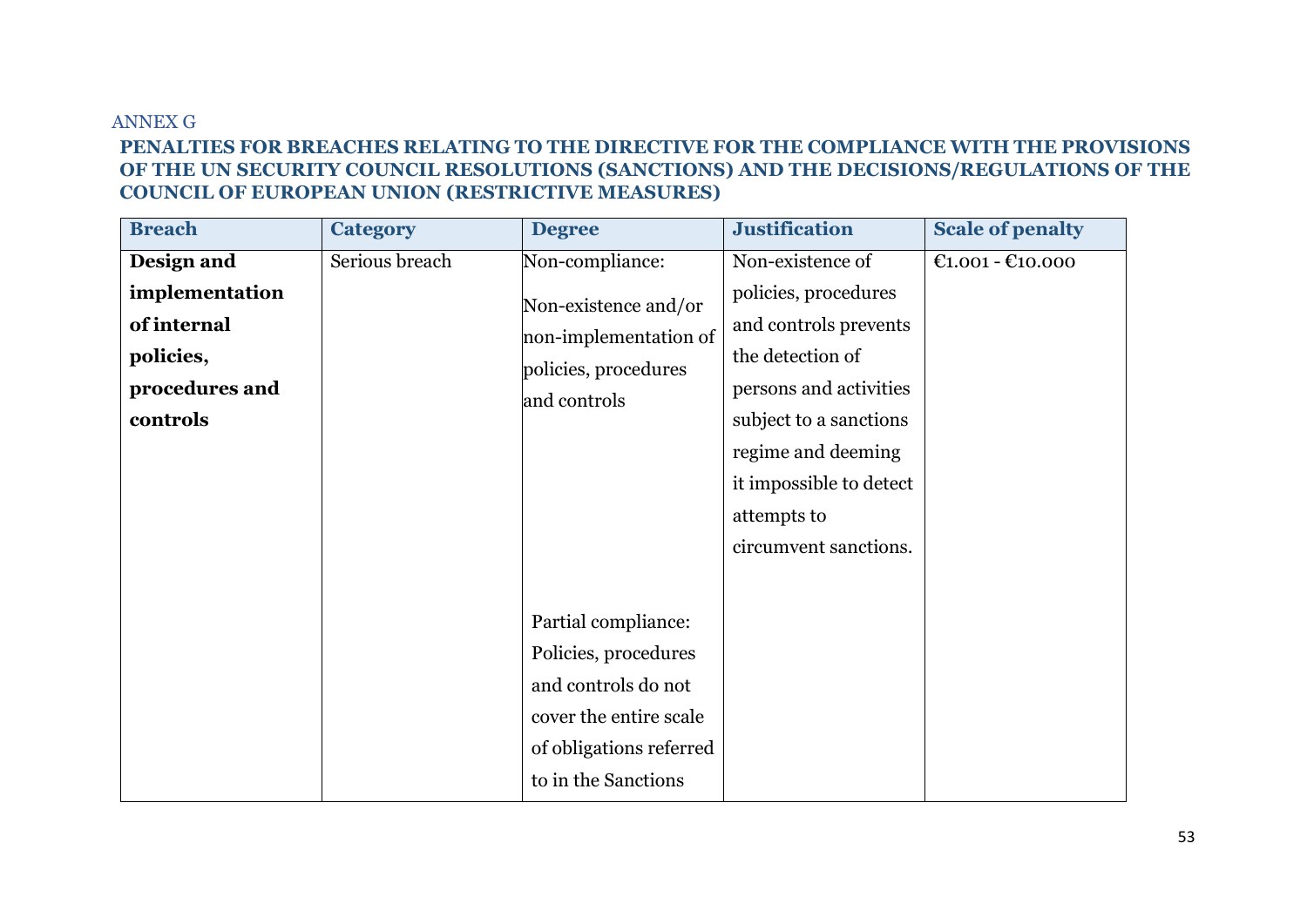|                   |              | Directive and/or are       |                        |           |
|-------------------|--------------|----------------------------|------------------------|-----------|
|                   |              | not updated and/or are     |                        |           |
|                   |              | incomplete thus do not     |                        |           |
|                   |              | allow the effective        |                        |           |
|                   |              | implementation of the      |                        |           |
|                   |              | <b>Sanctions Directive</b> |                        |           |
|                   |              | and/or do not include      |                        |           |
|                   |              | policies against the       |                        |           |
|                   |              | circumvention of           |                        |           |
|                   |              | sanctions.                 |                        |           |
| Firm-wide risk    | Very serious | Non-compliance:            | Non-existence of a     | €10.001 + |
| assessment and/or | breach       | Non-existence of           | risk assessment leads  |           |
| client risk       |              | risk-based                 | to failure to identify |           |
| assessment        |              | approach                   | risk and prevents      |           |
|                   |              |                            | supervised persons     |           |
|                   |              |                            | from applying          |           |
|                   |              |                            | adequate, and          |           |
|                   |              |                            | appropriate measures   |           |
|                   |              |                            | to mitigate the risks, |           |
|                   |              |                            | leaving them exposed   |           |
|                   |              |                            | to such risks.         |           |
|                   |              |                            |                        |           |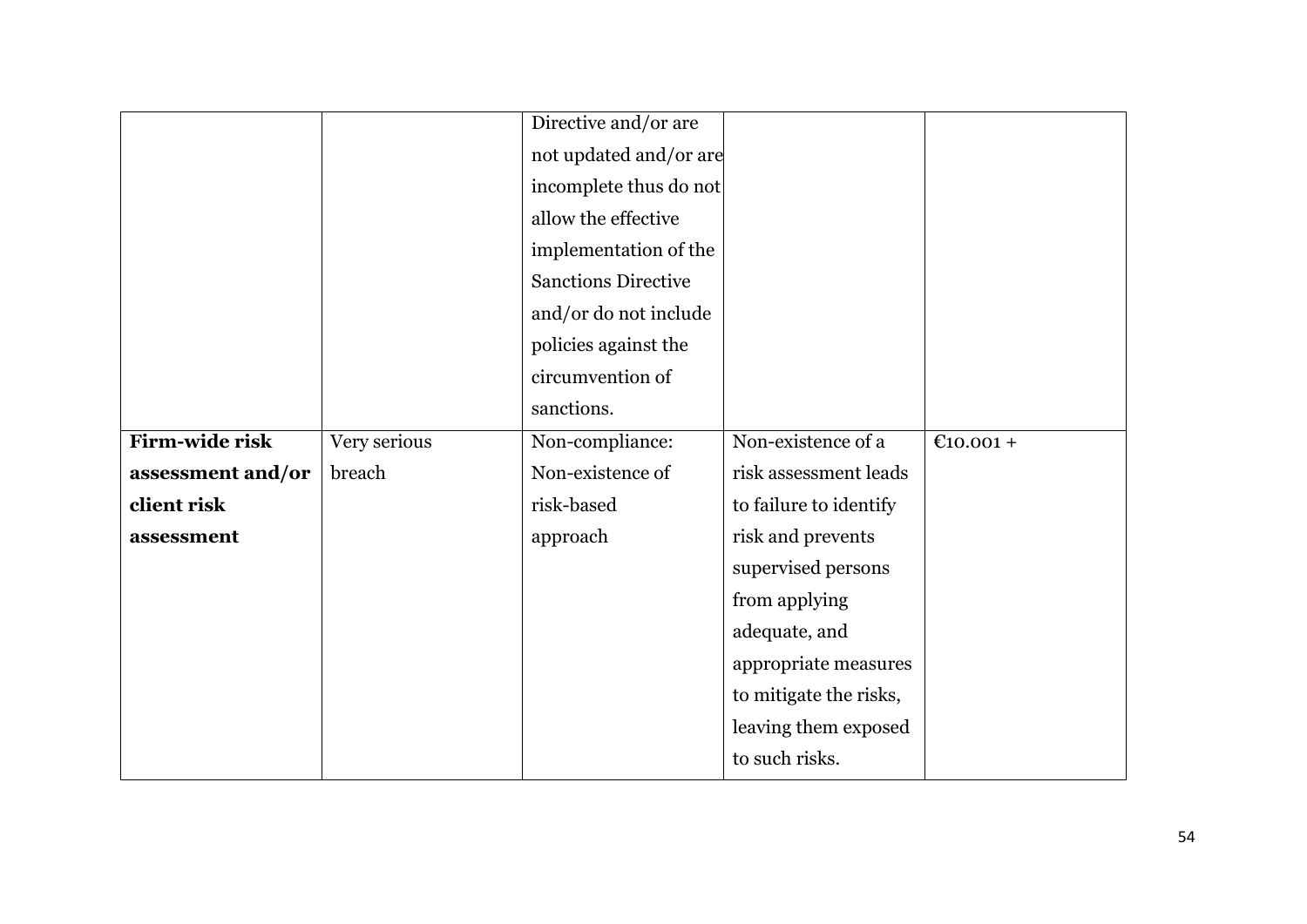|                          | Serious breach     | Partial compliance:                            | Insufficient approach     | €1.001 - €10.000   |
|--------------------------|--------------------|------------------------------------------------|---------------------------|--------------------|
|                          |                    | Inadequate,                                    | that leads to             |                    |
|                          |                    | incomplete and                                 | significant gaps in the   |                    |
|                          |                    | insufficient approach,                         | <b>Compliance Program</b> |                    |
|                          |                    | failure to update and                          | of the supervised         |                    |
|                          |                    | record the approach.                           | entities, with            |                    |
|                          |                    |                                                | consequent serious        |                    |
|                          |                    |                                                | deficiencies.             |                    |
| <b>Annual compliance</b> | Predefined penalty |                                                |                           | €500               |
| program report           |                    |                                                |                           |                    |
|                          |                    |                                                |                           |                    |
| <b>Training of</b>       | Serious breach     | Non-compliance: No                             | Failure to recognize      | $£1.001 - £10.000$ |
| Compliance               |                    | training                                       | and identify              |                    |
| Officer/ other staff     |                    |                                                | designated persons,       |                    |
|                          |                    |                                                |                           |                    |
|                          |                    |                                                | activities and            |                    |
|                          |                    | Partial compliance:                            | transaction subject to    |                    |
|                          |                    | The training is not                            | sanctions, failure to     |                    |
|                          |                    | adjusted to the needs                          | understand and            |                    |
|                          |                    | and risks of the                               | identify attempts to      |                    |
|                          |                    | supervised person                              | circumvent sanctioned     |                    |
|                          |                    | and/or is incomplete<br>and/or not regular and | activities and/or non-    |                    |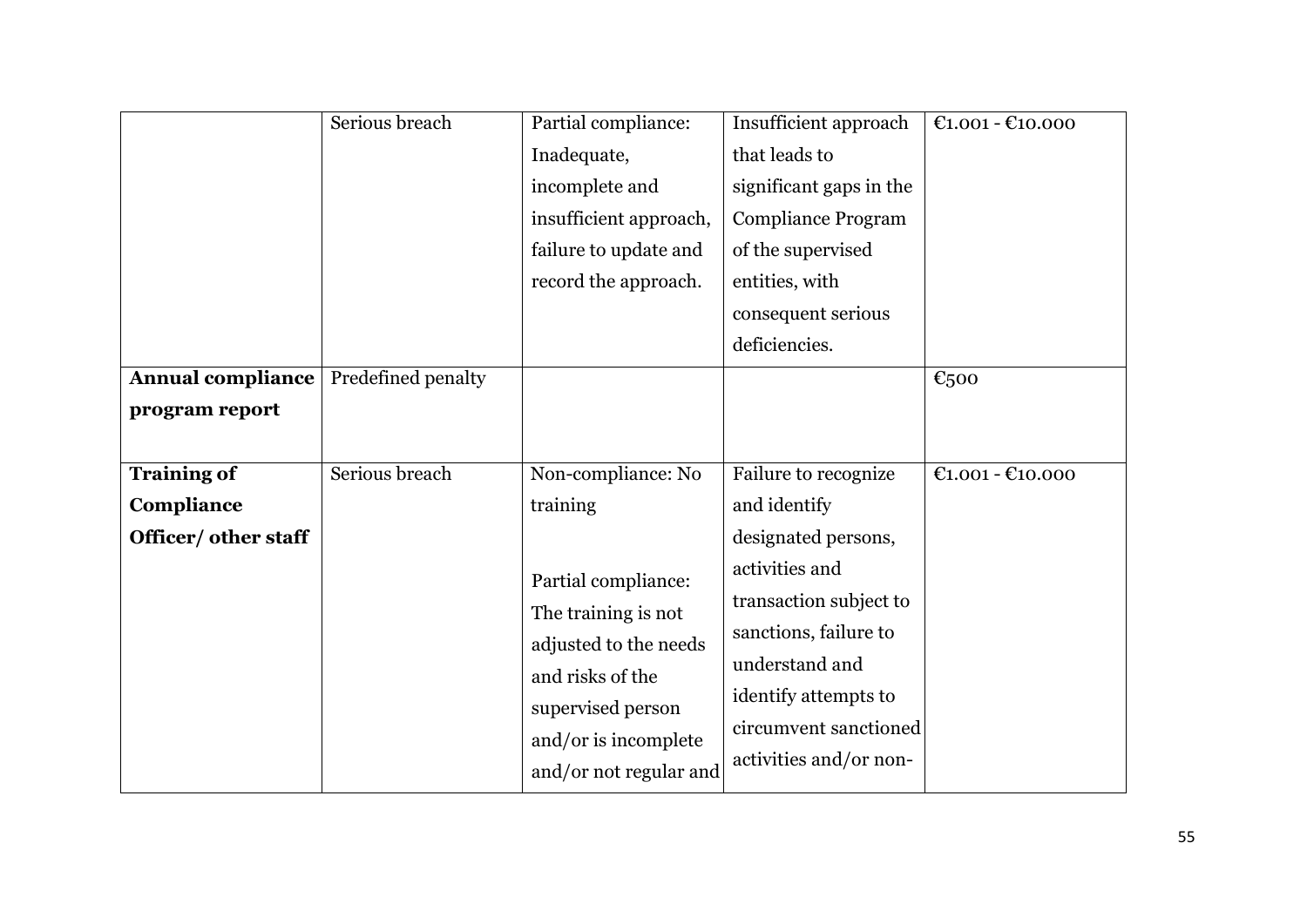|                     |                     | continuous and/or is       | implementation           |             |
|---------------------|---------------------|----------------------------|--------------------------|-------------|
|                     |                     | not documented             | and/or ineffective       |             |
|                     |                     |                            | implementation of        |             |
|                     |                     |                            | procedures and           |             |
|                     |                     |                            | measures towards the     |             |
|                     |                     |                            | compliance of the        |             |
|                     |                     |                            | sanction's provisions    |             |
|                     |                     |                            | and/or the Sanctions     |             |
|                     |                     |                            | Directive.               |             |
|                     |                     |                            |                          |             |
| <b>Screening of</b> | Very serious breach | Non-compliance: No         | Risk of provision of     | $€10.001 +$ |
| persons and/or      |                     | screening has been         | services and/or          |             |
| activities on       |                     | carried out.               | processing transactions  |             |
| sanctions lists     |                     |                            | with persons subject to  |             |
|                     |                     | Partial compliance:        | sanctions and/or         |             |
|                     |                     | The screening was not      | carrying out activities  |             |
|                     |                     | carried for all the        | subject to sanctions in  |             |
|                     |                     | parties covered by the     | breach of the sanction's |             |
|                     |                     | <b>Sanctions Directive</b> | provisions.              |             |
|                     |                     | and/or there is no         |                          |             |
|                     |                     | record of the screening    |                          |             |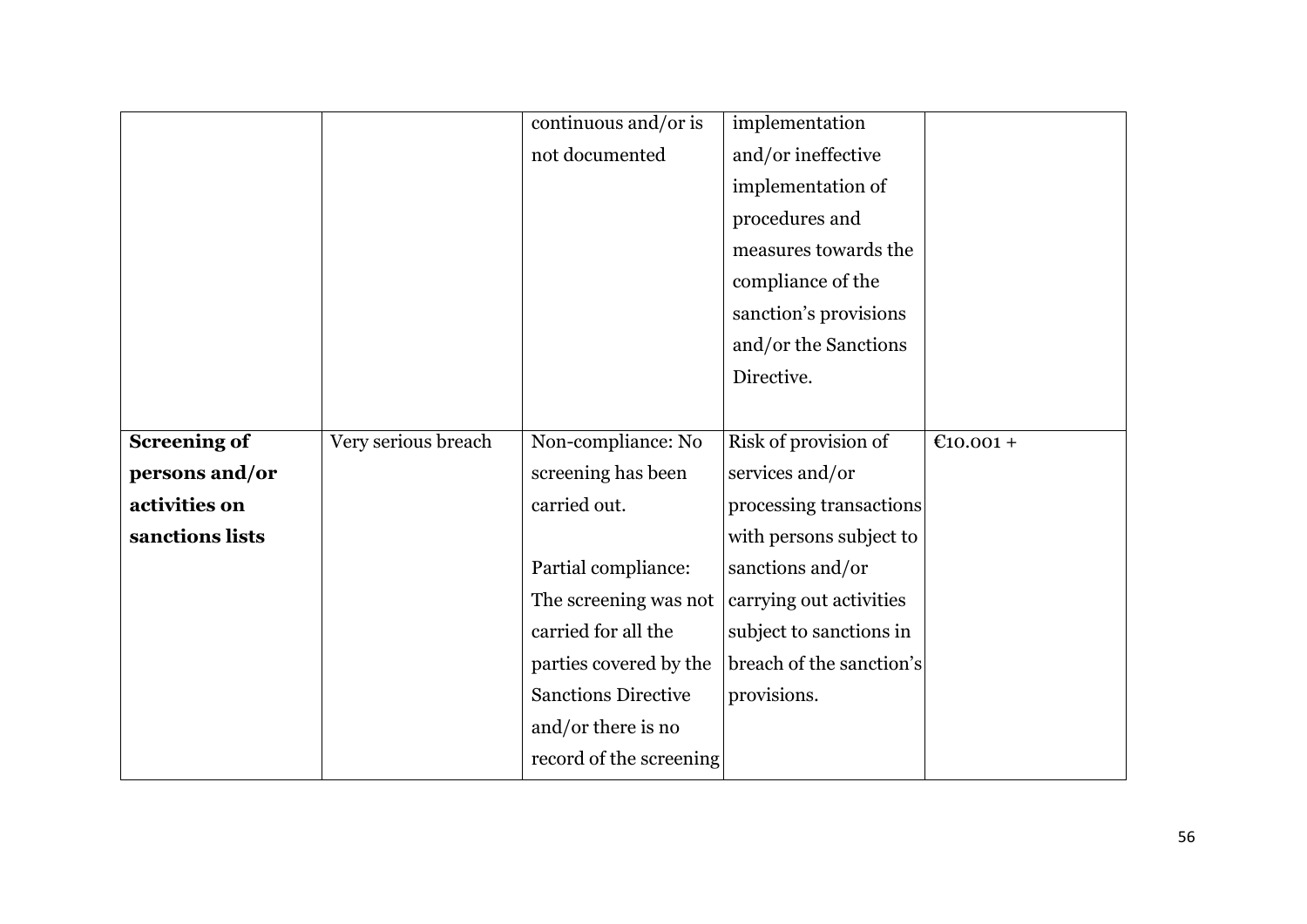|                            |                | performed and/or was     |                         |                    |
|----------------------------|----------------|--------------------------|-------------------------|--------------------|
|                            |                | not carried out at the   |                         |                    |
|                            |                | appropriate time.        |                         |                    |
|                            |                |                          |                         |                    |
| <b>Recording of "false</b> | Serious breach | Non-compliance:          | Possibility of          | $E1.001 - E10.000$ |
| positive" results          |                | There is no record       | processing              |                    |
|                            |                | and/or assessment of     | transactions/activities |                    |
|                            |                | "false positive" results | in violation of         |                    |
|                            |                | following a screening    | sanctions               |                    |
|                            |                | through the sanctions    |                         |                    |
|                            |                | lists                    |                         |                    |
|                            |                |                          |                         |                    |
| <b>Submission of an</b>    | Very serious   | Non-compliance:          | Inability to detect     | €10.001 -          |
| internal report            | breach         | Non-submission of        | cases of violation or   |                    |
|                            |                | internal reporting       | attempts to             |                    |
|                            |                | where suspicion          | circumvent sanctions    |                    |
|                            |                | exists                   | which is in complete    |                    |
|                            |                |                          | contradiction the       |                    |
|                            |                |                          | purpose of the Law      |                    |
|                            |                |                          |                         |                    |
|                            |                |                          |                         |                    |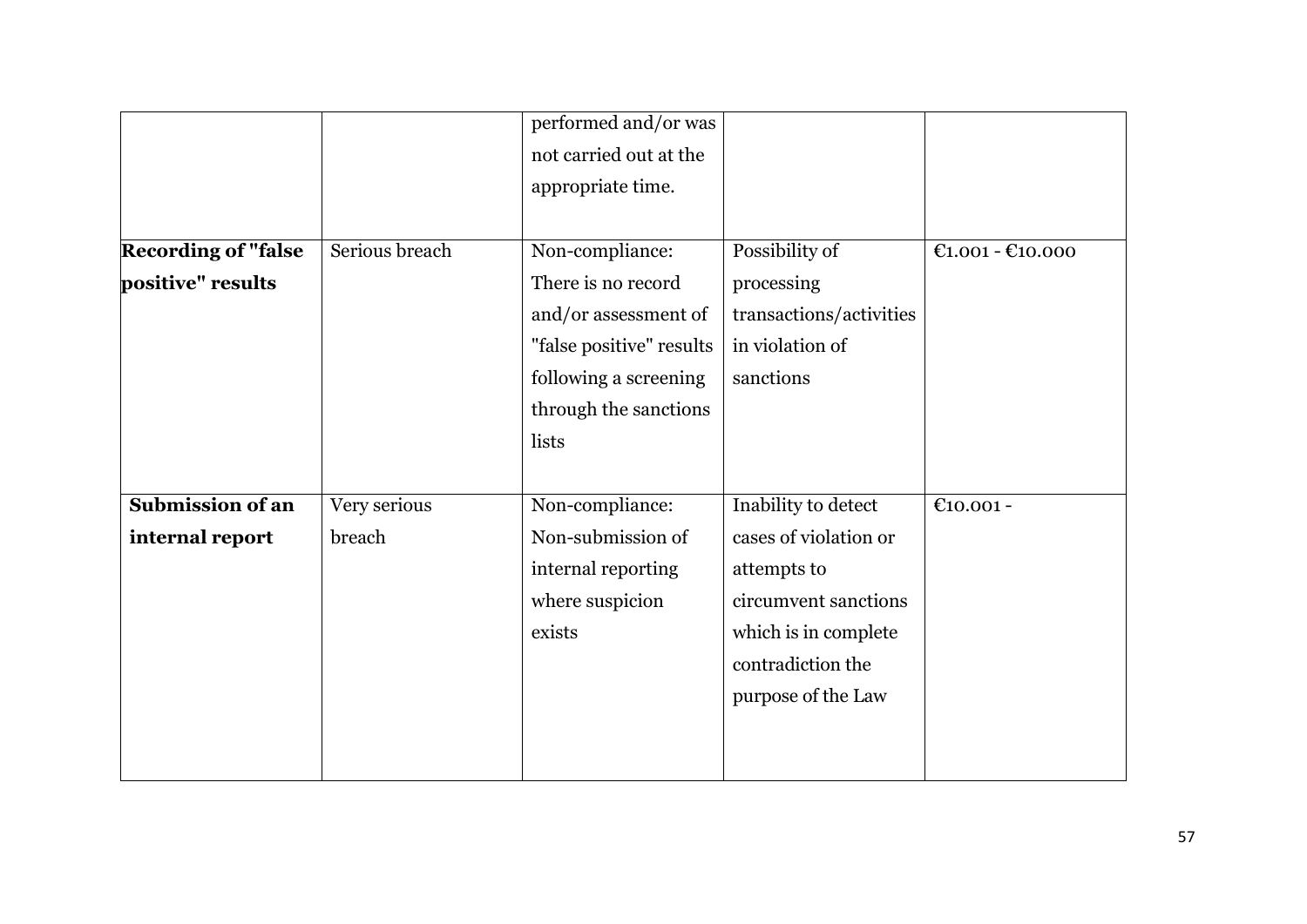| <b>Assessment of</b>      | Very serious breach | Non-compliance:       | Failure to determine | €10.001 –          |
|---------------------------|---------------------|-----------------------|----------------------|--------------------|
| internal reports          |                     | Failure to assess     | whether there is a   |                    |
|                           |                     | internal reports      | breach or an attempt |                    |
|                           |                     |                       | to circumvent the    |                    |
|                           |                     |                       | sanctions            |                    |
| <b>Documentation of</b>   | Serious breach      | Non-compliance:       | Inability to         | $£1.001 - £10.000$ |
| the assessment            |                     | Non-documentation     | demonstrate the      |                    |
| result of the             |                     | of the assessment of  | assessment of the    |                    |
| internal                  |                     | the internal reports  | internal reports     |                    |
| reports                   |                     |                       |                      |                    |
|                           |                     |                       |                      |                    |
| <b>Reporting to ICPAC</b> | Predefined penalty  | Non-compliance: No    |                      | €500               |
|                           |                     | report has been       |                      |                    |
|                           |                     | submitted to ICPAC in |                      |                    |
|                           |                     | relation to "true     |                      |                    |
|                           |                     | matches" or no report |                      |                    |
|                           |                     | was made to ICPAC in  |                      |                    |
|                           |                     | relation to all       |                      |                    |
|                           |                     | information required  |                      |                    |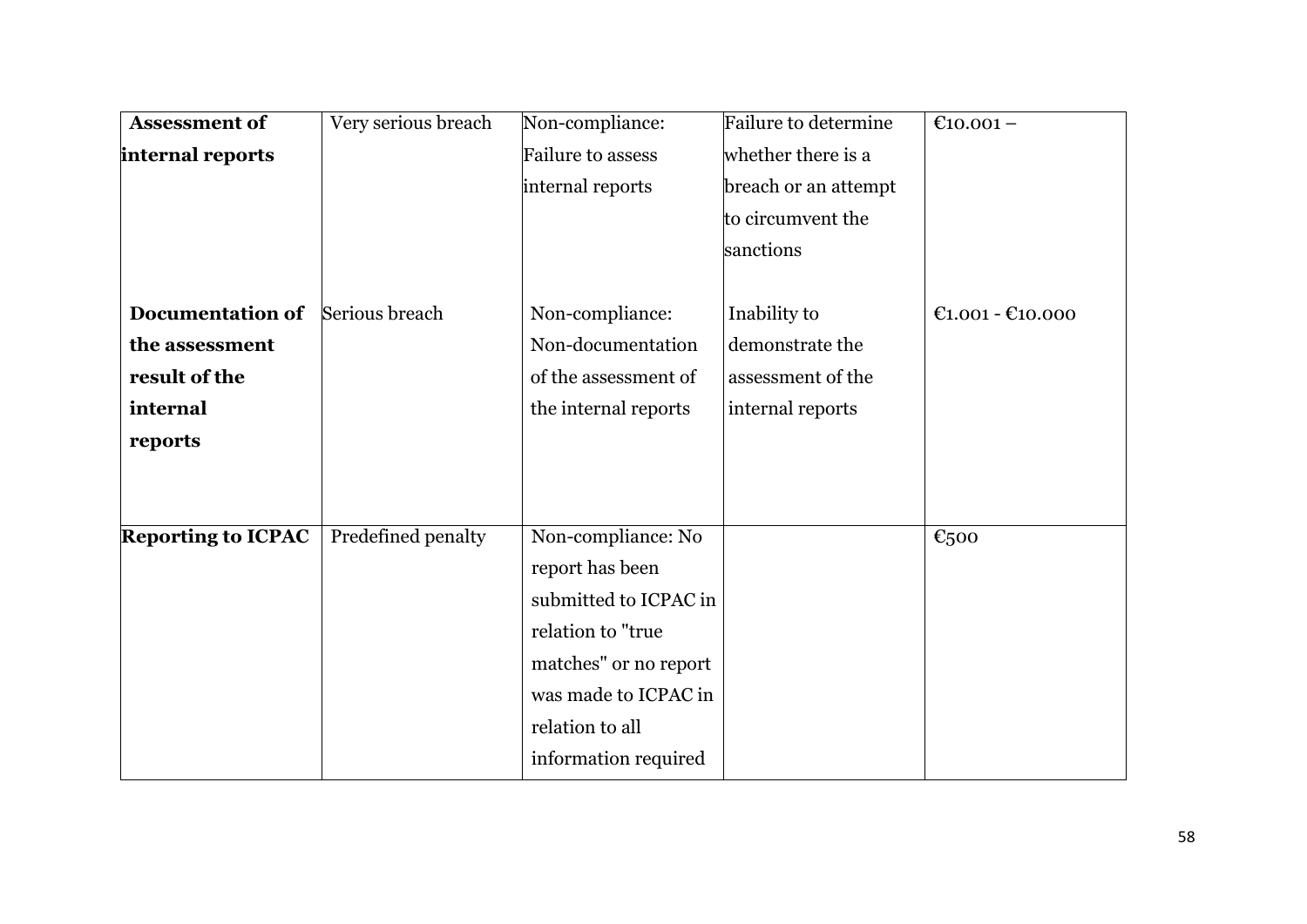|                       |                | to fully comply with    |                     |                    |
|-----------------------|----------------|-------------------------|---------------------|--------------------|
|                       |                | the Sanctions Directive |                     |                    |
|                       |                |                         |                     |                    |
| <b>Record-keeping</b> | Serious breach | Non-compliance: No      | Failure to retrieve | $C1.001 - C10.000$ |
| period                |                | record is kept for 5    | documents           |                    |
|                       |                | years after the end of  |                     |                    |
|                       |                | the business            |                     |                    |
|                       |                | relationship or after   |                     |                    |
|                       |                | the date an occasional  |                     |                    |
|                       |                | transaction was         |                     |                    |
|                       |                | completed.              |                     |                    |
|                       |                |                         |                     |                    |
| <b>Method of</b>      | Less serious   | Non-compliance:         | Delay in document   | $E1 - E1.000$      |
| record keeping        | breach         | The method of           | retrieval           |                    |
|                       |                | record keeping does     |                     |                    |
|                       |                | not allow for rapid     |                     |                    |
|                       |                | and                     |                     |                    |
|                       |                | timely retrieval of     |                     |                    |
|                       |                | documents               |                     |                    |
|                       |                |                         |                     |                    |
| <b>Record keeping</b> | Serious breach | Non-compliance: No      | Failure to retrieve | $E1.001 - E10.000$ |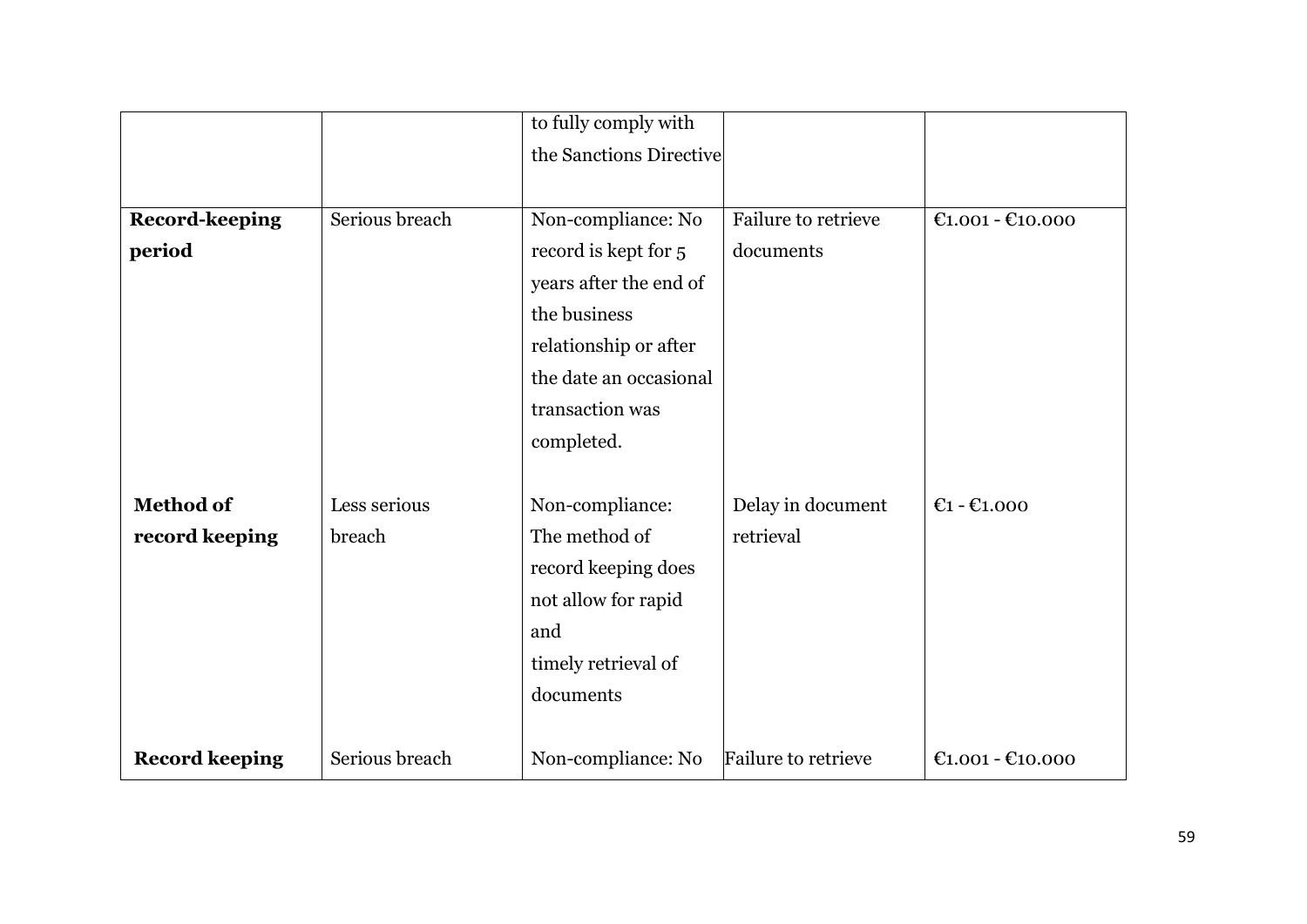|                     |                    | records are kept        | documents and/or         |        |
|---------------------|--------------------|-------------------------|--------------------------|--------|
|                     |                    |                         | inability to reconstruct |        |
|                     |                    | Partial compliance:     | transactions             |        |
|                     |                    | Not all documents/      |                          |        |
|                     |                    | information/            |                          |        |
|                     |                    | data provided for by    |                          |        |
|                     |                    | the Sanctions           |                          |        |
|                     |                    | Directive are kept      |                          |        |
|                     |                    |                         |                          |        |
| <b>Provision of</b> | Predefined penalty | Non-compliance:         |                          | E1.000 |
| documents, copies,  |                    | Failure to provide the  |                          |        |
| data and            |                    | requested documents,    |                          |        |
| information to      |                    | copies, data,           |                          |        |
| <b>ICPAC</b>        |                    | information upon        |                          |        |
|                     |                    | request by ICPAC or     |                          |        |
|                     |                    | incomplete provision    |                          |        |
|                     |                    | thereof or provision of |                          |        |
|                     |                    | false and/or            |                          |        |
|                     |                    | misleading documents,   |                          |        |
|                     |                    | copies, data,           |                          |        |
|                     |                    | information.            |                          |        |
|                     |                    |                         |                          |        |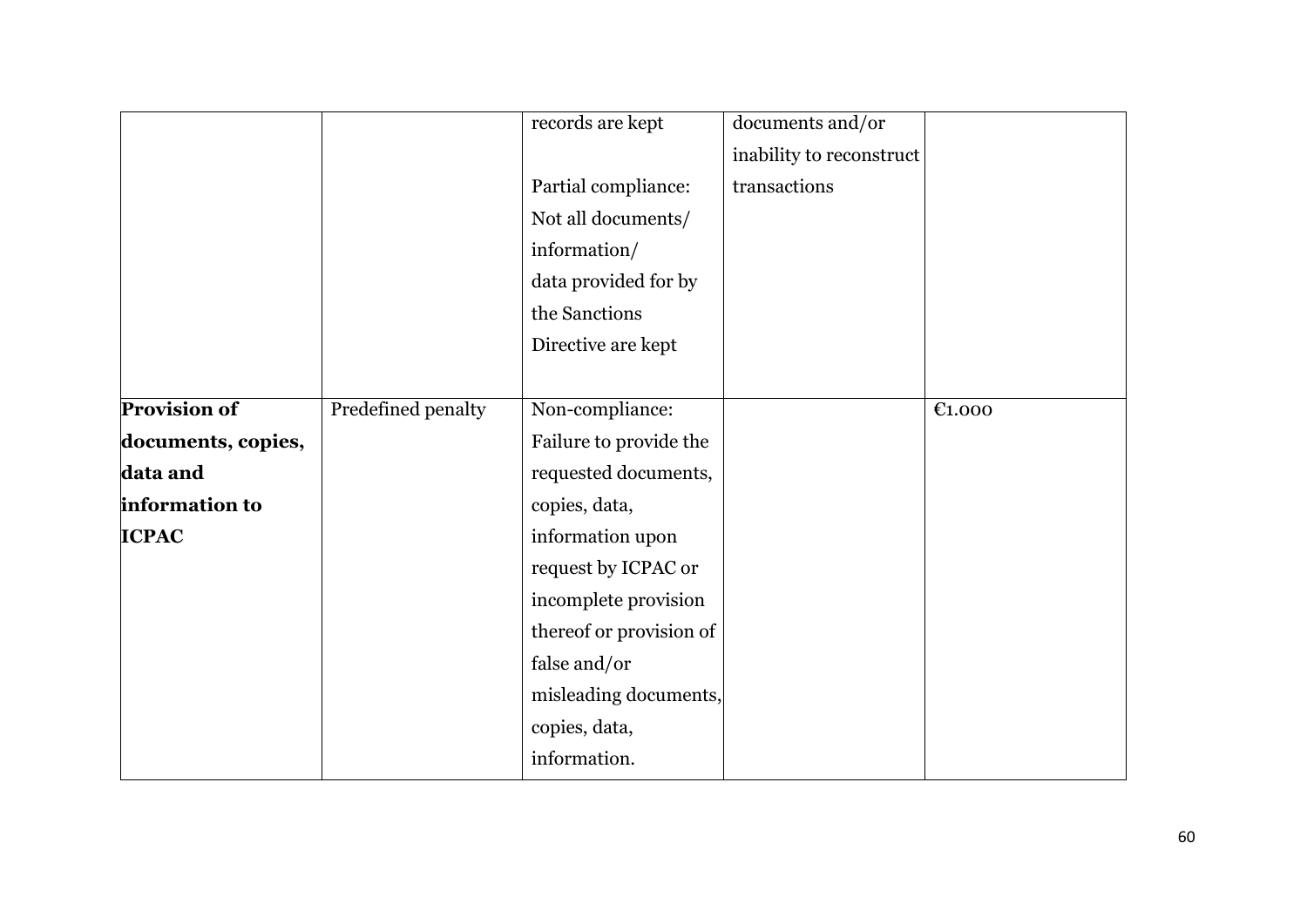|                            |                    | Partial compliance:      |                    |
|----------------------------|--------------------|--------------------------|--------------------|
|                            |                    | Failure to provide the   |                    |
|                            |                    | requested documents,     |                    |
|                            |                    | copies, data,            |                    |
|                            |                    | information at the       |                    |
|                            |                    | request of ICPAC,        |                    |
|                            |                    | within the set deadline. |                    |
| <b>Preventing or</b>       | Predefined penalty |                          | $\epsilon_{5.000}$ |
| claiming                   |                    |                          |                    |
| impediment to the          |                    |                          |                    |
| conduct of an on-site      |                    |                          |                    |
| monitoring visit           |                    |                          |                    |
| and/or failing to          |                    |                          |                    |
| respond to a               |                    |                          |                    |
| <b>Monitoring and</b>      |                    |                          |                    |
| <b>Compliance officers</b> |                    |                          |                    |
| notification for an        |                    |                          |                    |
| on-site monitoring         |                    |                          |                    |
| visit.                     |                    |                          |                    |
|                            |                    |                          |                    |